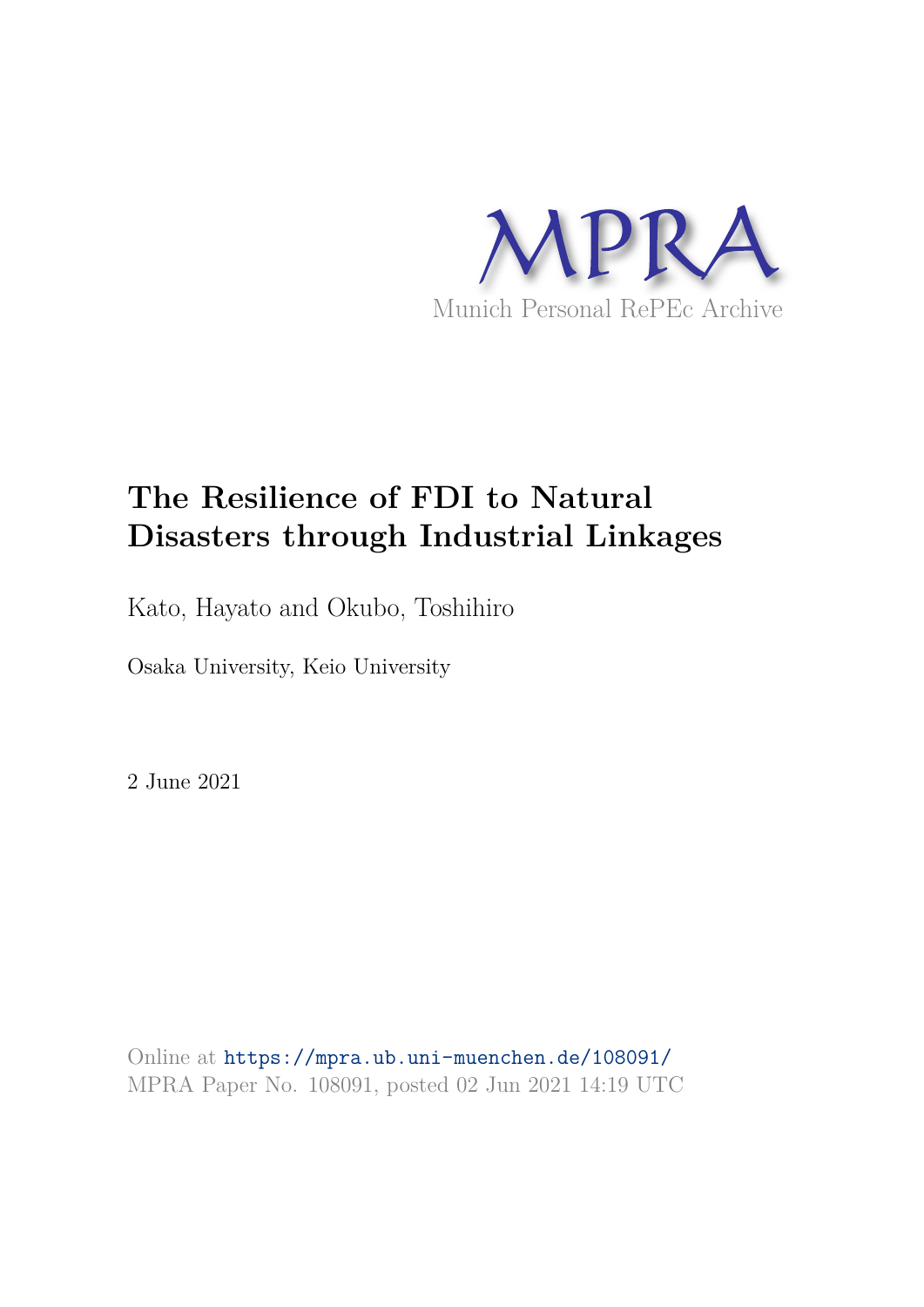# The Resilience of FDI to Natural Disasters through Industrial Linkages<sup>∗</sup>

Hayato Kato† and Toshihiro Okubo‡

June 2, 2021

#### Abstract

When do multinationals show resilience during natural disasters? To answer this, we develop a simple model in which multinationals and local firms in the host country are interacted through input-output linkages. When natural disasters seriously hit local firms and thus increase the cost of sourcing local intermediates, most multinationals may leave the host country. However, they are likely to stay if they are tightly linked with local suppliers and face low trade costs of importing foreign intermediates. We further provide two extensions of the basic model to allow for multinationals with heterogeneous productivity and disaster reconstruction.

JEL codes: F12; F23; Q54; R11.

Keywords: Foreign direct investment (FDI); Multinational enterprises (MNEs); Input-output linkages; Supply chain disruptions; Multiple equilibria.

<sup>∗</sup>This is a substantially revised version of our earlier working paper entitled "The Impact of a Natural Disaster on Foreign Direct Investment and Vertical Linkages" (Kato and Okubo, 2017). It is conducted as a part of the Project "Economic Policy Issues in the Global Economy" undertaken at the Research Institute of Economy, Trade and Industry (RIETI). We wish to thank Akira Sasahara for extensive discussions and seminar participants at RIETI, Hosei U and Osaka U for useful comments. Financial support from the the Japan Society for the Promotion of Science (Grant Numbers: JP19K13693; JP99K13693; JP20K22122) are gratefully acknowledged. All remaining errors are our sole responsibility.

<sup>†</sup>Graduate School of Economics, Osaka Univerisity

<sup>‡</sup>Faculty of Economics, Keio Univerisity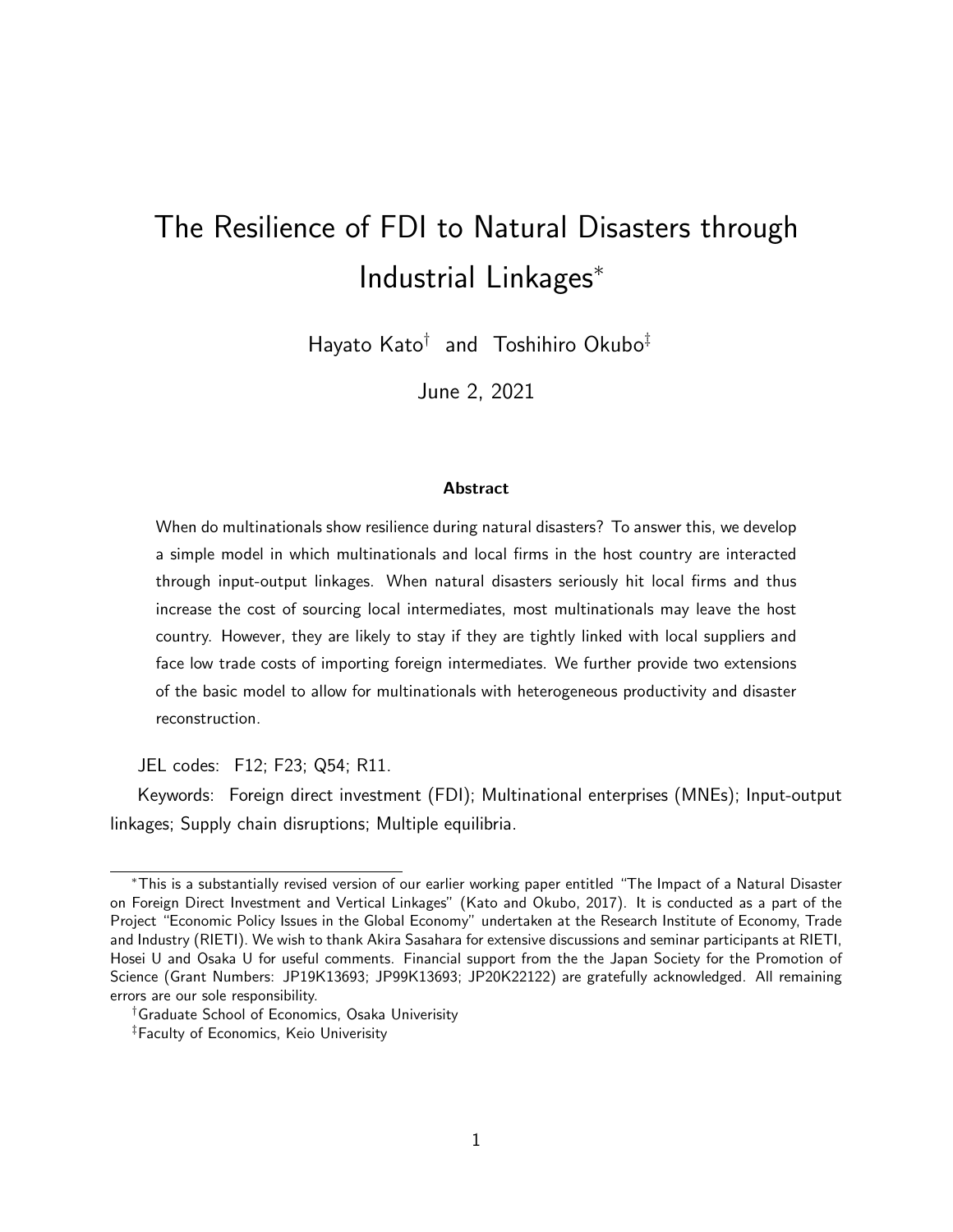# 1 Introduction

Multinational enterprises (MNEs) play a vital role in helping developing countries grow by contributing to local employment and productivity improvement in normal times. However, MNEs may play a more crucial role during crisis times, especially in natural disasters. Thailand's experience of large-scale floods in 2011 is a notable example of the destructive effects of a natural disaster on multinationals. The estimated economic damage is 46.5 billion USD across all sectors, and manufacturing alone suffered 32 billion USD of damage (Abe and Ye, 2013; Haraguchi and Lall, 2015). Seven industrial parks and 904 factories were inundated, more than half of which were Japanese MNEs. Thus, the business operation of many factories completely ceased for one to two months. Even non-inundated multinational plants were forced to reduce production due to the lack of parts from damaged suppliers. The disaster-hit economy hopes multinationals to show resilience so that they continue to source local intermediates and help local industry recover. The Bank of Thailand cautioned against this optimistic idea by stating that, unless the government took appropriate measures, the flood would relocate more multinationals to other Asian countries in the long run (BOT, 2012). The exit of footloose multinationals would weaken their inputoutput linkages with local suppliers, damaging the economy further. Indeed, using country-level data, Escaleras and Register (2011) and Doytch (2019) find that natural disasters have negative effects on aggregate foreign direct investment (FDI) inflows.<sup>1</sup>

Only a limited attention in the literature has been paid to how MNEs respond to natural disasters and little is known about underlying mechanisms, despite its importance in the real world. This paper theoretically investigates under what conditions multinationals leave their host country once it is hit by negative supply shocks such as natural disasters and which factor helps them stay there. To address these, our model takes into account two noticeable characteristics of multinationals: (i) input-output (or vertical) industrial linkages and (ii) footloose-ness. Vertical linkages imply that multinationals have important complementarities with local industry (Markusen and Venables, 1999). Sourcing by multinationals helps the local supply industry grow, leading to a lower price of inputs and thus benefiting themselves. The footloose-ness arises because the location choice of foreign capital is based on the comparison of profits made in different countries. Multinationals are sensitive to negative shocks in their location; thus, compared with local firms, they are likely to enter and exit a host country (Görg and Strobl, 2003; Bernard and Jensen,

<sup>&</sup>lt;sup>1</sup>Using aggregate data on FDI inflows into Thailand, Anuchitworawong and Thampanishvong (2015) construct a severity index of natural disasters consisting of their frequencies and damages and find that this negatively affects aggregate FDI inflows into Thailand in 1971–2012.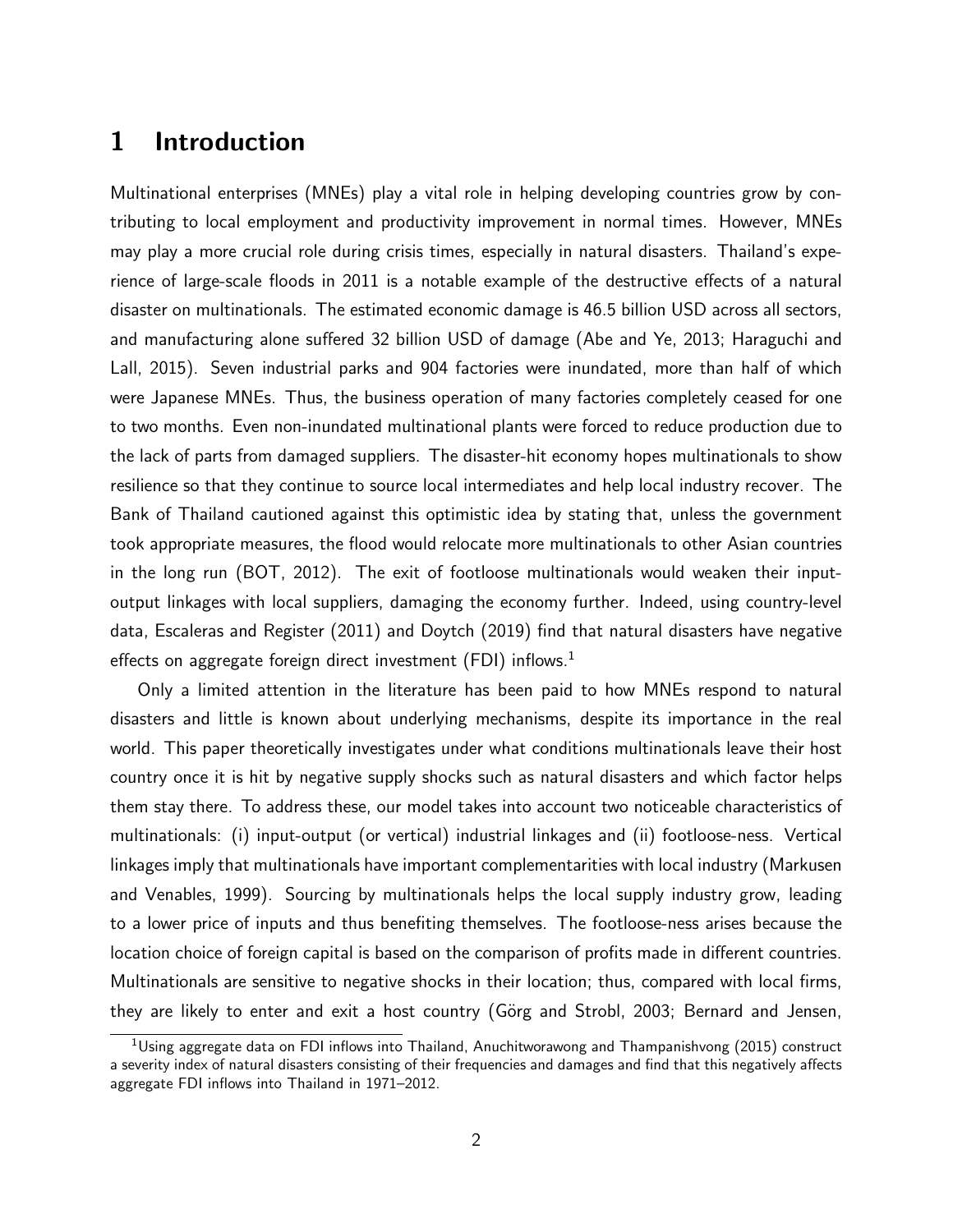2007).

Our main findings are threefold. First, multiple equilibria, one in which multinationals enter and the other in which they do not, may exist. Second, a substantial negative supply shock, even if it damages local suppliers only, results in a switch from one equilibrium with multinationals to the other without them. The negative shock reduces the number of local suppliers and hence raises the cost of sourcing inputs. Multinationals may find the damaged country unprofitable and leave, shrinking local industry further. This mechanism helps understand the (sometimes longlasting) negative disaster impact on FDI found in empirical studies (Escaleras and Register, 2011; Doytch, 2019; Toner-Rodgers and Friedt, 2020). Finally, conditions that prevent multinational relocation are identified. Specifically, they are more likely to stay in the disaster-hit country, if local inputs are more important in multinational production or trade costs of importing foreign inputs are lower. Contrary to the warning by the Bank of Thailand, the 2011 Thailand floods did not cause long-lasting relocation and restructuring by manufacturing MNEs, perhaps because of strong industrial linkages between local and multinational firms and progressive trade liberalization (Milner et al., 2006; Feliciano and Doytch, 2020).<sup>2</sup>

We further extend the basic model to allow for heterogeneous productivity and gradual recovery from disasters, giving similar results and yielding additional implications. Among others, we find that the least efficient multinationals are the first to leave the host country once a disaster hits. Put differently, multinationals staying in the host are likely to be the most efficient ones. This result may help us understand the observation that in the aftermath of the 2011 floods, larger Japanese MNEs in Thailand did not change their local procurement share as much as smaller ones (Hayakawa et al., 2015).

### 1.1 Relation to the literature

We aim to contribute primarily to the literature investigating the impact of multinationals on industrial development (Alfaro, 2015 for a survey). For example, using Irish micro-level data, Görg and Strobl (2002) find that the presence of multinationals promotes the entry of local manufacturing firms.<sup>3</sup> Among many channels through which multinationals benefit host economies,

<sup>&</sup>lt;sup>2</sup>Using the information on Japanese-Thailand bilateral input-output table, Milner et al. (2006) find a sizable and robust association between the number of Japanese affiliates in Thailand and their linkages with Thailand's industries. Feliciano and Doytch (2020) document the recent development of Thailand's Free Trade Agreements. Using Thailand's firm-level data, they find that reductions in import tariffs improve the performance of both local and foreign-owned firms.

 $3By$  contrast, studies reporting negative impacts include Aitken and Harrison (1999) for Venezuela; Görg and Strobl (2002) for Ireland; and Lu et al. (2017) for China.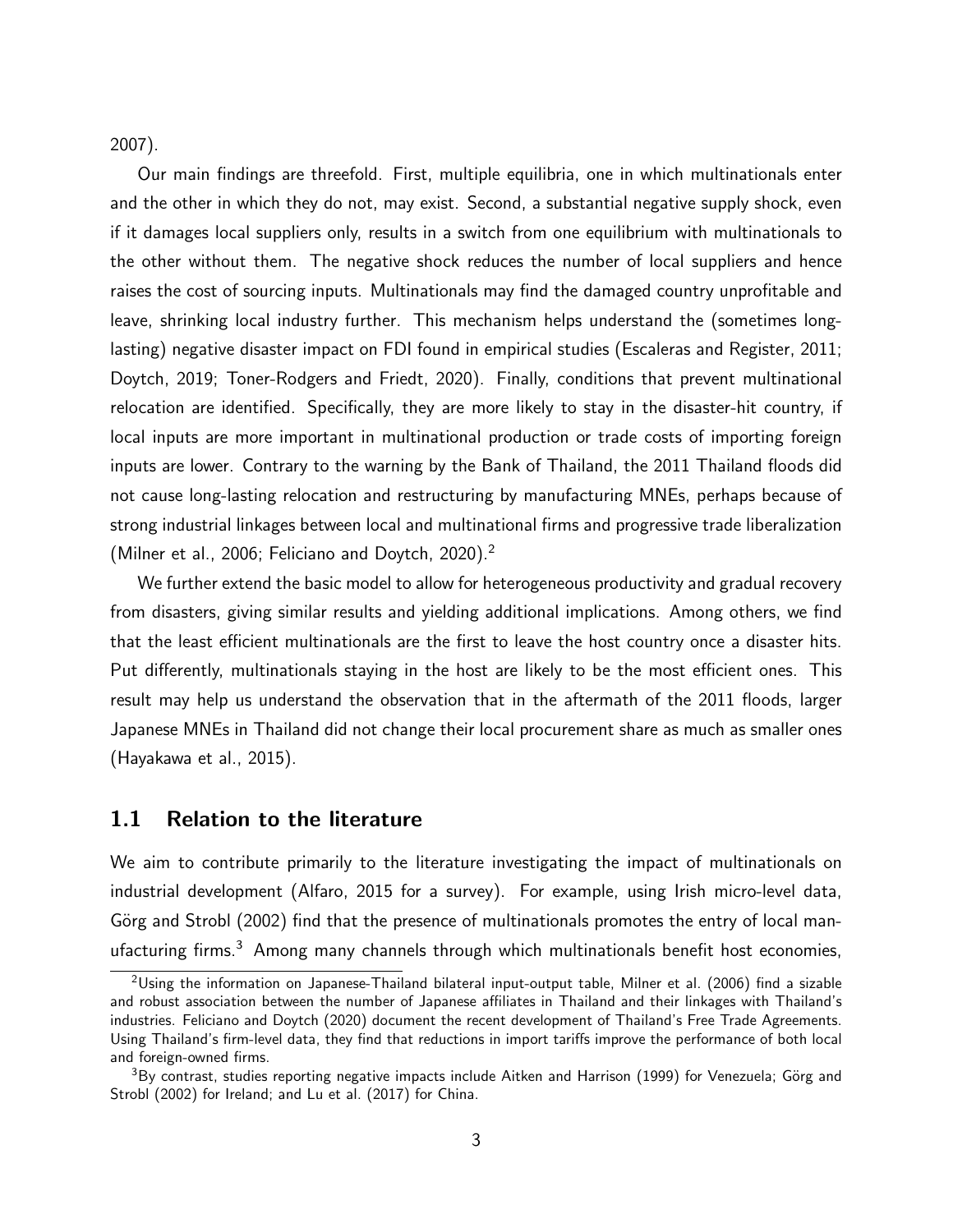an important one is vertical industrial linkages (e.g., Javorcik, 2004; Alfaro-Ureña et al., 2020). Alfaro-Ureña et al. (2020) use firm-to-firm transaction data in Costa Rica and find that local firms increase their size and productivity after becoming a supplier to multinationals.

Although many theoretical attempts seek to understand the role of multinationals in vertically linked industries, only a limited number of studies have described (de)industrialization as switches between multiple equilibria in the model economy (Rodríguez-Clare, 1996; Markusen and Venables, 1999; Carluccio and Fally, 2013).<sup>4</sup> Markusen and Venables (1999) numerically illustrate the situation where the entry of downstream MNEs fosters local upstream industry. These studies, however, have analyzed each equilibrium only separately and not explored which shocks trigger a shift from one equilibrium to another or how the transition proceeds. We rely on their framework and take one step further to analytically characterize the conditions under which an exogenous supply shock leads to an equilibrium switch and which factor promotes or prevents it. In doing so, our theoretical results can be related to disaster impacts on multinationals. In contrast to Carluccio and Fally (2013), who model a "technological incompatibility" of local intermediates with multinational production, we deliberately keep the technology side as simple as possible to highlight the impact of negative supply shocks.

Some studies examine the impact of various types of risk on multinational behavior (Aizenman, 2003; Aizenman and Marion, 2004; Russ, 2007; Fillat and Garetto, 2015). Aizenman and Marion (2004) investigate how the volatility of demand and supply shocks affect differently market-seeking FDI and efficiency-seeking FDI. For instance, Fillat and Garetto (2015) model multinational entry as a real-option problem, where multinationals show resilience against negative shocks because of the sunk cost they have paid to enter. Unlike these studies focusing on risk under uncertainty, our model highlights actual physical damages, given the context of developing countries that are vulnerable to severe disasters (ADB, 2013; Sivapuram and Shaw, 2020).

Simulation studies investigating disaster impact in an economy with industrial linkages are complementary to ours (Okuyama and Chang, 2004; Henriet et al., 2012; Inoue and Todo, 2019; Galbusera and Giannopoulos, 2018 for a survey).<sup>5</sup> In an economy where buyer-supplier relation-

<sup>4</sup>We differ from more recent theoretical studies on MNEs such as Alfaro et al. (2010), Garetto (2013), Ramondo and Rodríguez-Clare (2013), Arkolakis et al., 2018, Adachi and Saito (2020), and Gumpert et al. (2020) in that exogenous shocks always lead to smooth changes in equilibrium in these models unlike in our models. Economic geography models deal with multiple equilibria but typically assume away distinction between local and multinational firms and/or input-output linkages (e.g., Redding and Turner, 2015, Section 20.3.7; Akamatsu et al., 2020; Gaspar, 2020). A few exceptions include Fujita and Thisse (2006), Hsu et al. (2020), and Kato and Okoshi (2020), although disaster impact is outside the scope of these studies.

<sup>&</sup>lt;sup>5</sup>For empirical studies on the impact of negative shocks including natural disasters in supply chains, see Todo et al. (2015), Barrot and Sauvagnat (2016), Carvalho et al. (2020), Dhyne et al. (2021), and Kashiwagi et al.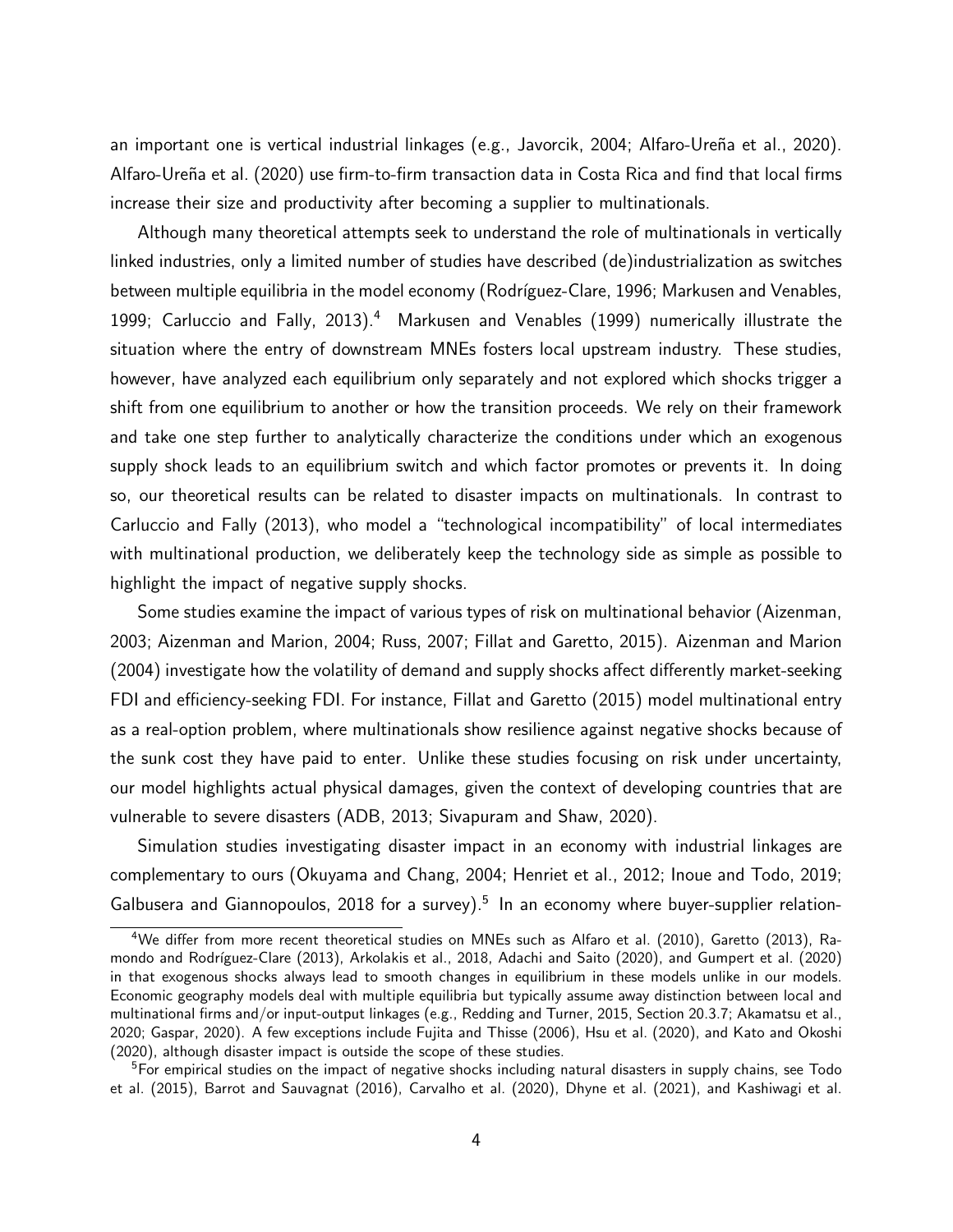ship constitutes a complex network, Henriet et al. (2012) show how network features such as concentration, clustering and connectedness between subregions either dampen or magnify the effects of a natural disaster. We differ from these studies in terms of both in focus and modelling strategies. They describe regional economies by fixing the location of production, whereas we emphasize the footloose-ness of internationally mobile MNEs in developing countries. Although input-output linkages in our model are admittedly far simpler than theirs, we hope it serves as the first step toward a more comprehensive analysis on disasters and multinationals.

This paper is also related to the vast body of empirical literature assessing disaster impact on firm performance.<sup>6</sup> Recent studies using micro-level data have found that natural disasters destroy enormous amounts of physical capital, which may be a good chance of updating capital (Leiter et al., 2009; Vu and Noy, 2018; Okazaki et al., 2019) or a bad one of decreasing productivity and the survival rates of firms (Tanaka, 2015; Cainelli et al., 2018; Cole et al., 2019).<sup>7</sup>

Only a limited number of empirical studies examined the nexus between natural disasters and multinationals. They find mixed results on whether the disaster effect is positive or negative and short- or long term (Escaleras and Register, 2011; Oh and Oetzel, 2011; Anuchitworawong and Thampanishvong, 2015; Doytch, 2019; Toner-Rodgers and Friedt, 2020). Doytch (2019) examines sectoral FDI inflows in 69 countries from 1980 to 2011. Her dynamic panel regression results show negative effects in general, but also suggest that the effects vary depending on the type of disasters, industries, and regions. Using data from foreign affiliates of 71 European MNEs, Oh and Oetzel (2011) find that major natural disasters have no significant impact on the number of affiliates, whereas terrorist attacks and technological disasters have negative impacts. Closely examining disaster events in India in 2006–2019, Toner-Rodgers and Friedt (2020) report persistent intra-national shifts in multinationals' investment patterns from disaster-affected regions to non-affected regions. Our theory may help sort out these empirical findings by uncovering why and when natural disasters may have a long-term negative impact on multinationals and local industry.

<sup>(2021).</sup>

 $6$ Empirical studies on the disaster impact on economic growth are also extensive. For a summary of finding, see Tables 1 and 2 in Cavallo and Noy (2011); and Table 1 in Felbermayr and Gröschl (2013). Theoretical contributions in this line include Hallegatte and Dumas (2009), Ikefuji and Horii (2012), Akao and Sakamoto (2018), and Schubert and Smulders (2019).

<sup>&</sup>lt;sup>7</sup>Some studies have reported negative impacts on export and import performance of affected firms at least in the short run (Ando and Kimura, 2012; Boehm et al., 2019; Elliott et al., 2019).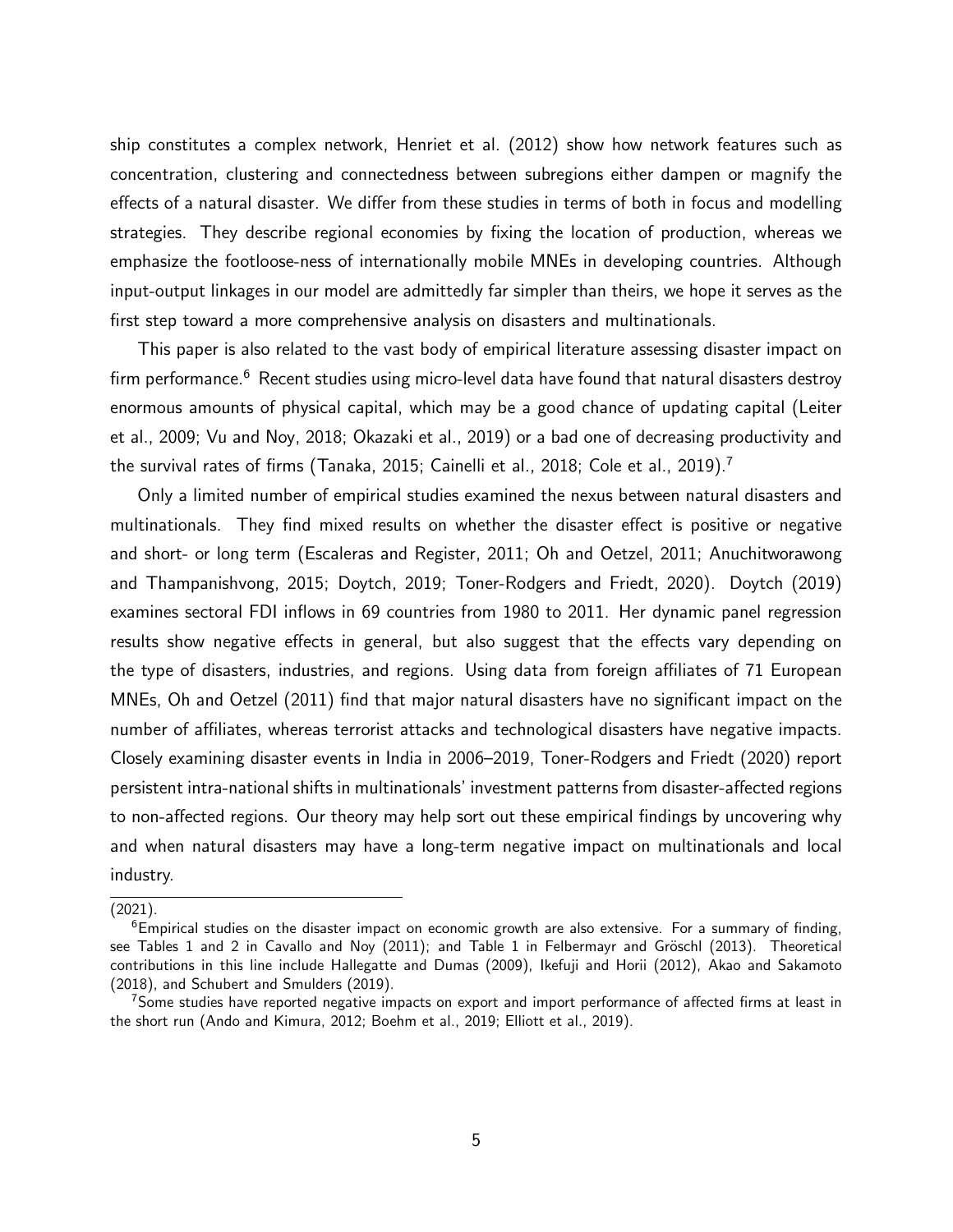### 1.2 Disaster impact on FDI: an empirical example

To motivate theoretical analysis, this subsection provides suggestive evidence on natural disasters and FDI. We first check the negative impact of natural disasters on FDI inflows to developing countries. We then confirm that the negative impact on FDI inflows to developing countries is long-term especially when disaster damages are severe. We utilize country-level data on FDI in 1991–2015 from the World Bank Development Indicators (WDI) and data on natural disasters in 1976–2015 from the Emergency Disasters Database (EM-DAT) maintained by the Centre for Research on the Epidemiology of Disasters.<sup>8</sup> Detailed information on data sources is provided in Data Appendix.

Following Escaleras and Register (2011), we regress FDI inflows (as a percent of GDP) from the world to country i in year t on the total number of natural-disaster events that hit country i in  $t-1$  to  $t-\tau$  years:

$$
\mathsf{FDI}_{i,t} = \alpha + \beta \sum_{s=1}^{\tau} (\mathsf{No. \text{ of natural disasters}})_{i,t-s} + \mathbf{x}'_{i,t} \gamma + u_{i,t},
$$

where  $\tau$  takes 5, 10, or 15;  $x_{i,t}$  is a column vector of control variables; and  $u_{i,t}$  is the error term.<sup>9</sup> We reexamine their analysis by updating the sample period and splitting the sample based on whether a country is a developing/developed one.<sup>10</sup> The estimates of  $\beta$  in developing-countries sample are shown in columns (1) to (3) of Table 1, all of which show a negative sign with strong statistical significance. Although the absolute magnitude of the estimate gets smaller as the time span is longer (from columns (1) to (3)), there seems a long-term impact. The estimates in developed-countries sample are in columns (4) to (6), all of which show a negative sign but without statistical significance. These results suggest that the negative impact of natural disasters is more articulated in developing countries.

 $8$ The EM-DAT database is commonly used in studies on natural disasters (e.g., Escaleras and Register, 2011; Felbermayr and Gröschl, 2013, 2014; Hallegatte, 2015; Doytch, 2019; Kikkawa and Sasahara, 2020)

 $9$ Control variables include: population growth, inflation, corporate tax and an index of financial development. See Data Appendix for variable descriptions and full regression results.

 $^{10}$ Following the classification of the World Bank, a developed country is defined as one that belongs to the high-income group, while a developing country as one that falls in the other income groups.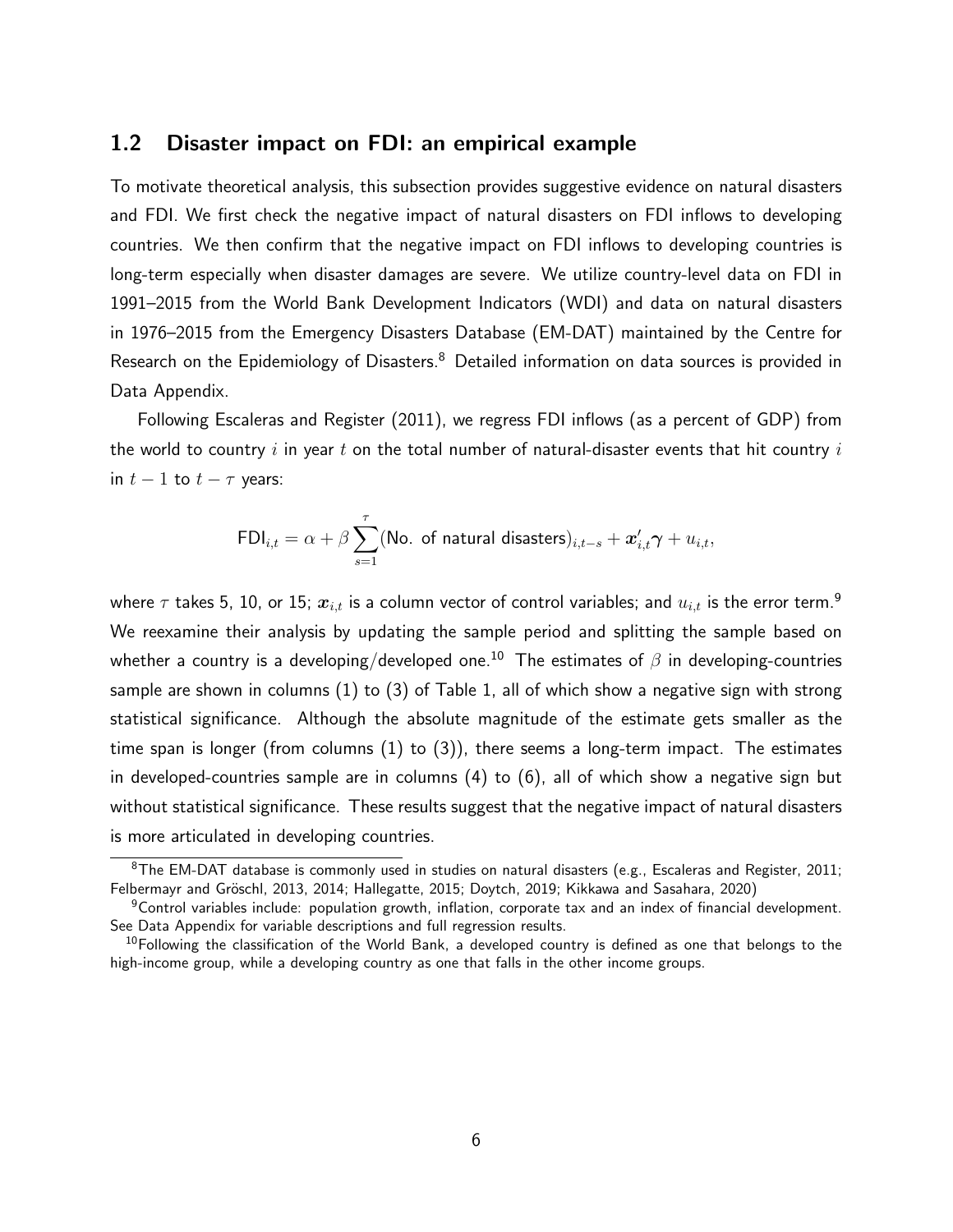|                                             | Dependent variable: FDI (as $\%$ of GDP) |                |                |                     |              |              |
|---------------------------------------------|------------------------------------------|----------------|----------------|---------------------|--------------|--------------|
|                                             | Developing countries                     |                |                | Developed countries |              |              |
|                                             | (1)                                      | $\overline{2}$ | (3)            | (4)                 | (5)          | (6)          |
| No. of disasters in the<br>prior 5 years    | $-0.031**$                               |                |                | $-0.056$            |              |              |
|                                             | (0.014)                                  |                |                | (0.052)             |              |              |
| No. of disasters in the<br>prior 10 years   |                                          | $-0.027***$    |                |                     | $-0.020$     |              |
|                                             |                                          | (0.007)        |                |                     | (0.024)      |              |
| No. of disasters in the<br>prior 15 years   |                                          |                | $-0.020***$    |                     |              | $-0.007$     |
|                                             |                                          |                | (0.005)        |                     |              | (0.014)      |
| Country fixed effects<br>Year fixed effects |                                          |                |                |                     |              |              |
| Controls                                    |                                          |                |                |                     |              |              |
| Number of countries                         | 112                                      | 112            | 112            | 41                  | 41           | 41           |
| Number of observations<br>$R^2$             | 2,000<br>0.513                           | 2,000<br>0.515 | 2,000<br>0.515 | 655<br>0.426        | 655<br>0.424 | 655<br>0.423 |

Table 1. Disaster impact on FDI: developing vs. developed countries

Notes: Standard errors clustered by country are in parentheses. Developed countries are those belonging to the high-income group, while developing countries to the other income groups, according to the classification of the World Bank. We exclude tax haven countries identified by Hines and Rice (1994) and countries that never experienced natural disasters in 1976–2015. We drop the top  $1\%$  and the bottom  $1\%$  of the observations of the dependent variable as outliers.

<sup>∗</sup>Significant at 10% level; ∗∗Significant at 5% level; ∗∗∗Significant at 1% level.

Let us check whether disasters have indeed long-lasting effects on the current FDI performance. We explore this by decomposing the number of disaster events in the prior 15 years into recent and past ones. Namely, the modified estimation equation includes three disaster variables such that (i)the number of events in the prior 5 years; (ii)that in the prior 6 to 10 years; and (iii)that in the prior 11 to 15 years, or two variables such that (i)the number of events in the prior 5 years; and (ii)that in the prior 6 to 15 years. We further consider the heterogeneous effect of disasters depending on their intensity. A disaster event is defined as a severe one if it records financial damage as a share of GDP exceeding its median value for all countries that have ever suffered from disasters in 1976–2015. Hence, a non-severe event is defined as one if it is equal to or below the median. Table 2 provides regression results for developing countries. In all columns, the number of disasters more than 5 years ago have negative effect with in general statistical significance, while that in the prior 5 years does show any statistically significant effect. These suggest a long-term negative impact. The negative coefficients in columns (1) to (2) are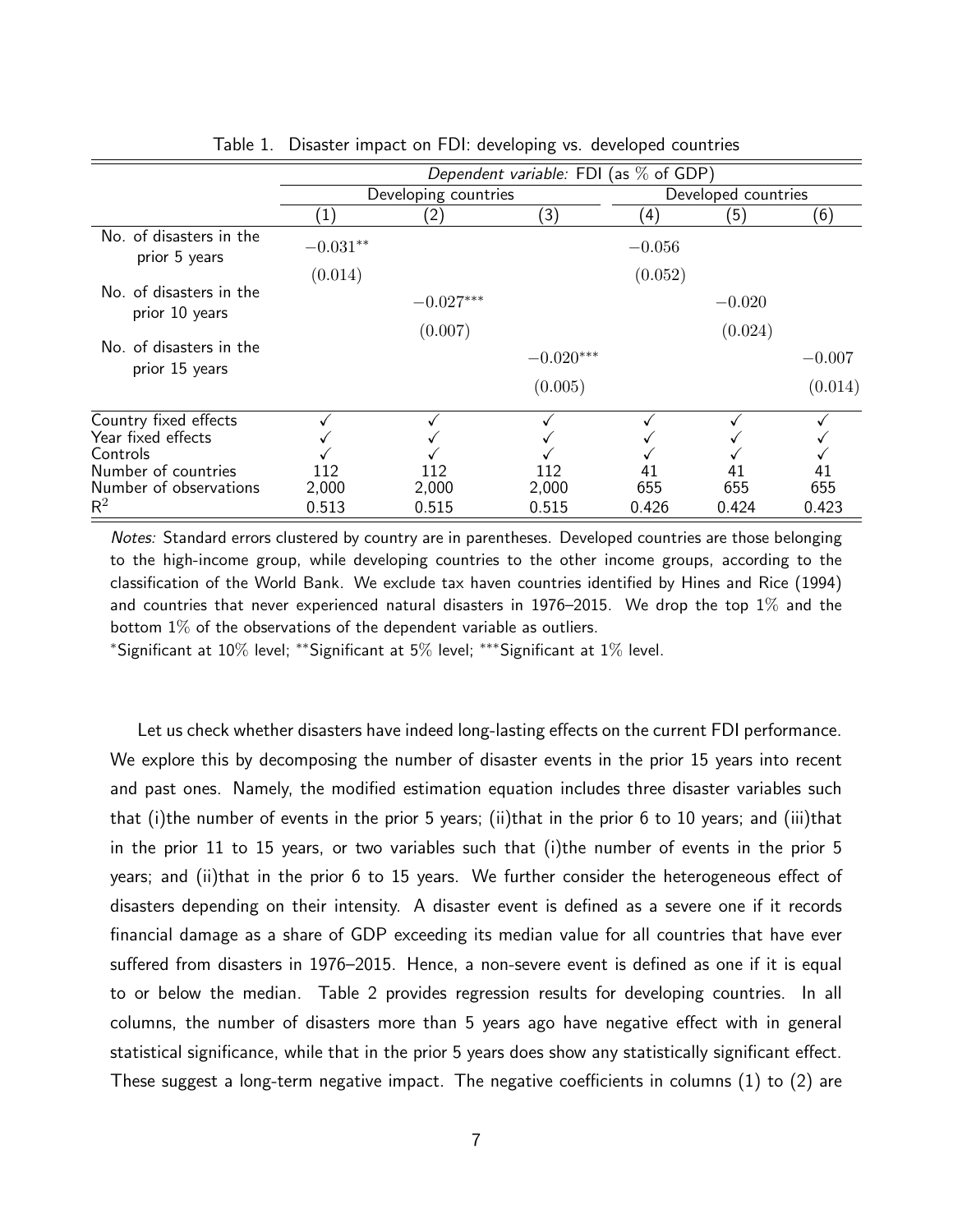consistently greater in magnitude than their counterparts in columns (3) to (4), telling that the severe events discourage FDI inflows more.

These observations guide our theory in a way such that the long-term (and perhaps irreversible) impact could be modeled as shifts between multiple equilibria of industrial configurations in the host country. Important aspects are that such shifts may likely be to occur in developing counties and to be brought especially by severe disasters. Building a model describing these aspects, our aim is then to characterize the conditions under which FDI in developing countries shows resilience against substantial disasters.

|                                                 | Dependent variable: FDI (as $\%$ of GDP) |               |                      |             |  |
|-------------------------------------------------|------------------------------------------|---------------|----------------------|-------------|--|
|                                                 | Severe disasters                         |               | Non-severe disasters |             |  |
|                                                 | (1)                                      | $^{\prime}2)$ | (3)                  | (4)         |  |
| No. of disasters in the<br>prior 5 years        | 0.013                                    | 0.014         | 0.019                | 0.018       |  |
|                                                 | (0.055)                                  | (0.056)       | (0.024)              | (0.024)     |  |
| No. of disasters in the<br>prior 6 to 10 years  | $-0.081*$                                |               | $-0.053**$           |             |  |
|                                                 | (0.049)                                  |               | (0.022)              |             |  |
| No. of disasters in the<br>prior 11 to 15 years | $-0.095***$                              |               | $-0.031$             |             |  |
|                                                 | (0.034)                                  |               | (0.028)              |             |  |
| No. of disasters in the<br>prior 6 to 15 years  |                                          | $-0.088***$   |                      | $-0.042***$ |  |
|                                                 |                                          | (0.022)       |                      | (0.013)     |  |
| Country dummies<br>Year dummies                 |                                          |               |                      |             |  |
| Number of countries                             | 112                                      | 112           | 112                  | 112         |  |
| Number of observations                          | 2,000                                    | 2,000         | 2,000                | 2,000       |  |
| $\mathsf{R}^2$                                  | 0.516                                    | 0.516         | 0.515                | 0.515       |  |

Table 2. Disaster impact on FDI in developing countries: severe vs. non-severe disasters

Notes: Standard errors clustered by country are in parentheses. A severe disaster in country  $i$  in year  $t$ is defined as one that records financial damages as a share of GDP exceeding its median for all countries that have ever experienced natural disasters in 1976–2015. A non-severe disaster in country  $i$  in year  $t$ is defined as one that is not severe. We exclude tax haven countries identified by Hines and Rice (1994) and countries that never experienced natural disasters during the sample period. We drop the top  $1\%$ and the bottom  $1\%$  of the observations of the dependent variable as outliers.

<sup>∗</sup>Significant at 10% level; ∗∗Significant at 5% level; ∗∗∗Significant at 1% level.

The remainder of the paper is structured as follows. The next section describes the model and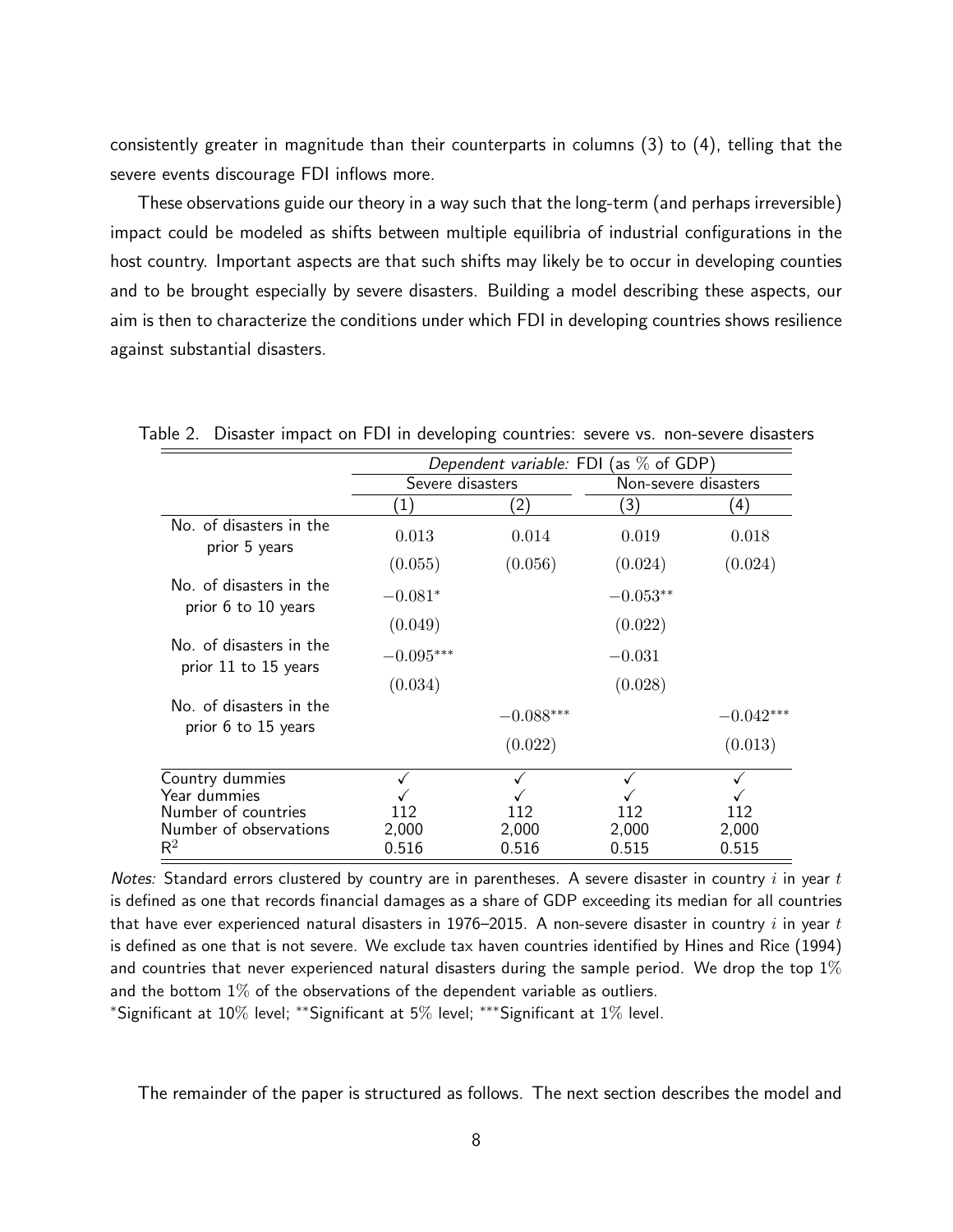characterizes conditions under which different industrial configurations emerge. Section 3 examines the impact of natural disasters and characterizes the conditions under which multinationals show resilience. Section 4 presents two extensions of the basic model. The final section concludes the paper.

# 2 The model

Consider the host country and the foreign country, comprising the rest of the world. There are two sectors: a differentiated-product sector and a homogeneous-product sector. In the differentiated sector, there are three types of firms: domestic, multinational, and foreign firms. The last two are foreign-owned firms. Differentiated varieties have two roles: final goods for consumers in the two countries and intermediate inputs for domestic and multinational firms. To best fit our model in the context of developing-countries, the host-country market is assumed to be small and localized and thus served by only domestic firms, while the foreign-owned firms serve the non-host country market.<sup>11</sup> Foreign capital used as fixed costs of setting up foreign-owned firms is free to choose between the host and the foreign countries. Fig. 1 presents the structure of our model.

In the homogeneous sector, firms use labor to produce a homogeneous good. We assume that the good is freely traded and the unit labor requirement is unity. These imply that the good's price is equal to both a constant world price and wage. We choose the homogeneous good as the numéraire, so that both the good price and the wage are unity. Labor is freely mobile between two sectors, which equalize wages between the sectors.

 $11$ In an earlier working paper, we analyze the situation where foreign-owned firms serve the host-country market and obtain similar results (Kato and Okubo, 2017).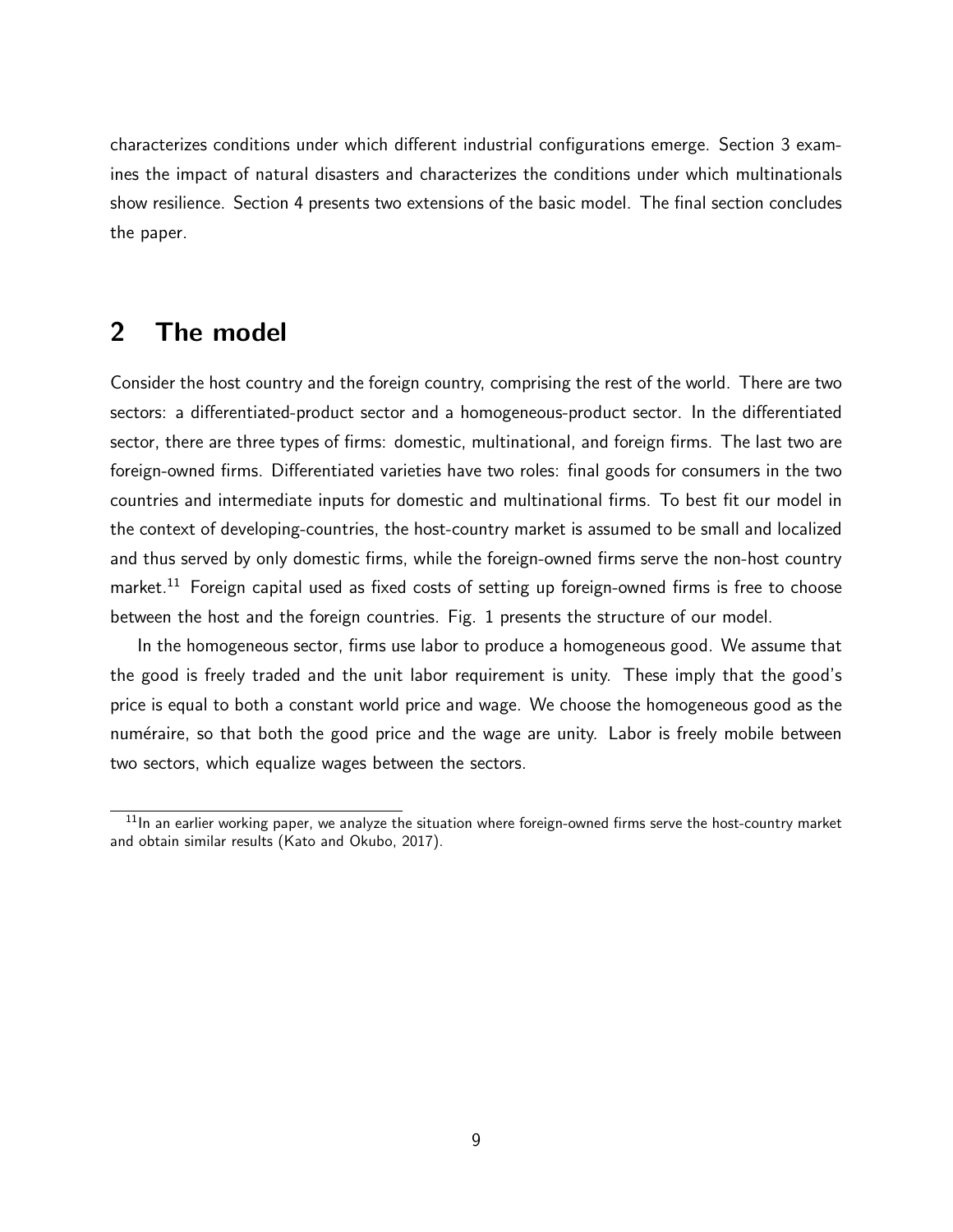

Fig. 1. Model structure.

### 2.1 Tastes and production

*Consumers.* The representative consumer in the host country has the following utility function:

$$
u = Q^{\alpha}(q^{O})^{1-\alpha},
$$
  
where  $Q = \left(\int q(\omega)^{\frac{\sigma-1}{\sigma}} d\omega\right)^{\frac{\sigma}{\sigma-1}},$  (1)

and where Q is the composite of the differentiated final goods and  $q(\omega)$  is the demand for an individual variety of  $\omega$  produced by the domestic firms.  $\ q^O$  is the demand for the numéraire good,  $\alpha$  is the expenditure share on final goods, and  $\sigma > 1$  measures the elasticity of substitution between them. We solve the first-order condition (FOC) of utility maximization to obtain demand function for variety  $\omega$ :

$$
q = \left(\frac{p(\omega)}{P}\right)^{-\sigma} \frac{E}{P},
$$
  
where  $P = \left(\int p(\omega)^{1-\sigma} d\omega\right)^{\frac{1}{1-\sigma}},$ 

and where  $p$  is the price of the variety and  $E$  is the aggregate expenditure on differentiated goods, which is equal to  $\alpha$  share of income. The income of the representative consumer consists of labor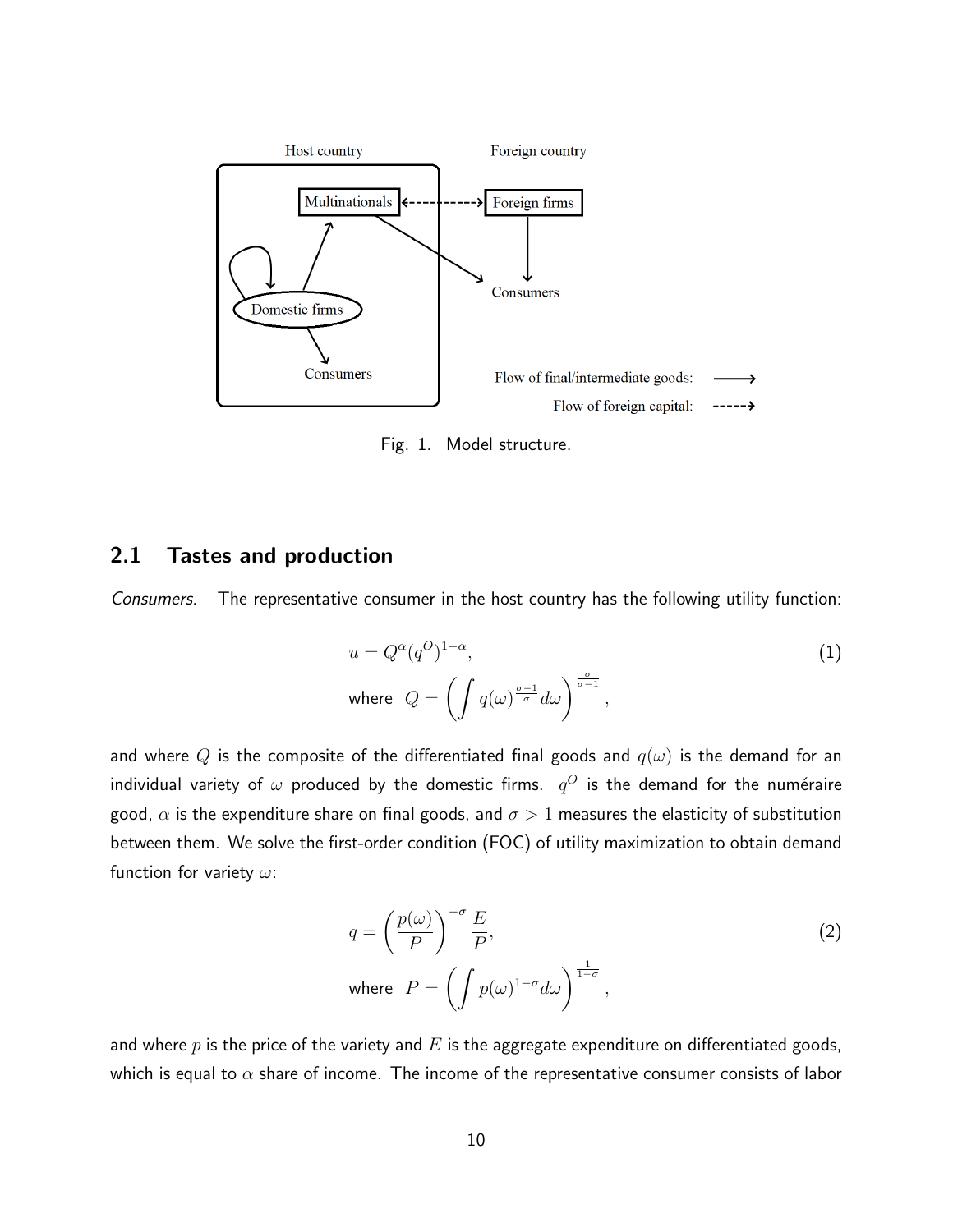income and excess profits repatriated by domestic firms (if not zero). Noting that domestic firms are symmetric, the price index,  $P$ , reduces to

$$
P = \left(Np^{1-\sigma}\right)^{\frac{1}{1-\sigma}} = N^{\frac{1}{1-\sigma}}p,\tag{3}
$$

where N is the number (or mass) of domestic firms. We will suppress the variety index of  $\omega$  in what follows.

Our focus is on the host country; hence, we do not fully model the market in the rest of the world, whom multinational and foreign firms serve. The demand functions for a typical variety produced by multinational firms,  $i = m$ , and foreign firms,  $i = f$ , are

$$
q_i = \left(\frac{p_i}{P^*}\right)^{-\sigma} \frac{E^*}{P^*} \equiv p_i^{-\sigma} D^*, \quad i \in \{m, f\},\tag{4}
$$

where  $P^*$  and  $E^*$  are respectively the price index and the total expenditure on differentiated goods in the rest of the world. The market size of the rest of the world is summarized by a constant  $D^* \equiv E^*(P^*)^{\sigma-1}.$ 

*Domestic firms.* Each domestic firm requires F amounts of labor for setup costs. Once established, they use  $\widetilde{a}$  units of a Cobb-Douglas composite input for each unit of output they produce. The composite input comprises foreign intermediates (with share  $1 - \mu$ ) and local intermediates produced by the differentiated sector itself (with share  $\mu$ ). The price of foreign intermediates is exogenously given by  $\tau p_u^*$ , where  $p_u^* \geq 1$  is a constant free-on-board price and  $\tau \geq 1$  represents trade costs between the host country and the rest of the world. The minimized total cost to produce  $q$  units of a typical variety is then

$$
C(q) = P^{\mu} w^{1-\mu} \widetilde{a}q + wF = P^{\mu} \widetilde{a}q + F,
$$
\n<sup>(5)</sup>

noting that the wage is equal to one:  $w = 1$ . As the demand elasticity is given by  $\sigma$ , which we will see later, the FOCs for profit maximization yield the usual constant-markup pricing:

$$
p = \frac{\sigma \tilde{a} P^{\mu}}{\sigma - 1} = a P^{\mu},\tag{6}
$$

where we choose  $\tilde{a}$  such that  $\tilde{a} = (\sigma - 1)a/\sigma$ . From Eqs. (3) and (6), we can rewrite the price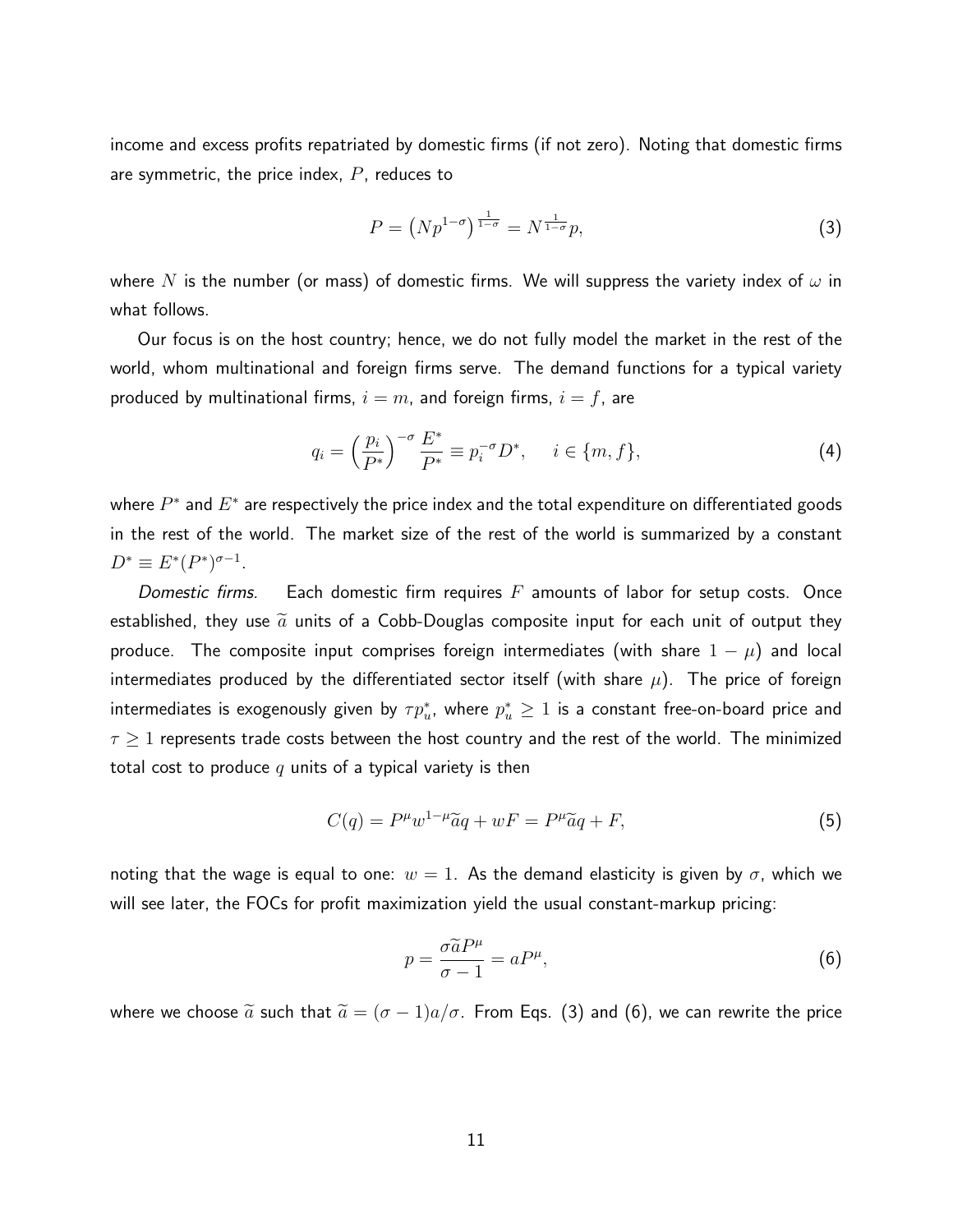index as

$$
P = a^{\frac{1}{1-\mu}} N^{\frac{1}{(1-\sigma)(1-\mu)}},\tag{7}
$$

which decreases with N because  $\sigma > 1$  and  $\mu \in (0,1)$ ,

*Multinationals.* Each multinational firm needs one unit of foreign capital to start operation and  $\widetilde{a}_m$  units of a composite input per unit of output. The composite input for multinationals is different from that for domestic firms and is made up of intermediates produced abroad (with share  $1-\mu_m)$  and intermediates produced by domestic firms (with share  $\mu_m$ ). The cost function for a typical multinational is then

$$
C_m(q_m) = P^{\mu_m} (\tau p_u^*)^{1-\mu_m} \widetilde{a}_m q_m + r_m, \tag{8}
$$

where  $q_m$  is given by Eq. (4) and  $\pi_m$  is the rental rate of foreign capital. The FOCs give the optimal price:

$$
p_m = \frac{\sigma \tilde{a}_m P^{\mu_m} (\tau p_u^*)^{1-\mu_m}}{\sigma - 1} = a_m P^{\mu_m} (\tau p_u^*)^{1-\mu_m},\tag{9}
$$

where  $\widetilde{a}_m$  is chosen such that  $\widetilde{a}_m = (\sigma - 1)a_m/\sigma$ .

*Foreign firms.* Each foreign firm needs one unit of foreign capital for setup costs and  $\widetilde{a}_m$ units of foreign intermediates per unit of output. They source all inputs from the world market and do not incur trade costs. The cost function for a typical foreign firm is

$$
C_f(q_f) = p_u^* \widetilde{a}_m q_f + r_f, \qquad (10)
$$

where  $r_f$  is the rental rate of foreign capital for foreign firms. The optimal price for the variety is simply given by  $p_f = a_m p_u^*$ .

Finally, we need to consider clearing conditions for goods and labor markets. The total output for the variety produced by each domestic firm,  $q$ , must be equal to the sum of consumer demand and the input requirement of domestic and multinational firms. By using Eq. (2) and applying Shepard's lemma to Eqs. (5) and (7), we obtain

$$
q = \left(\frac{p}{P}\right)^{-\sigma} \frac{E}{P} + N \frac{\partial C(q)}{\partial p} + N_m \frac{\partial C_m(q_m)}{\partial p}
$$
  
=  $p^{-\sigma} \left[ P^{\sigma-1} E + N \mu P^{\sigma+\mu-1} \tilde{a}q + N_m \mu_m P^{\sigma+\mu-1} (\tau p_u^*)^{1-\mu_m} \tilde{a}_m q_m \right],$  (11)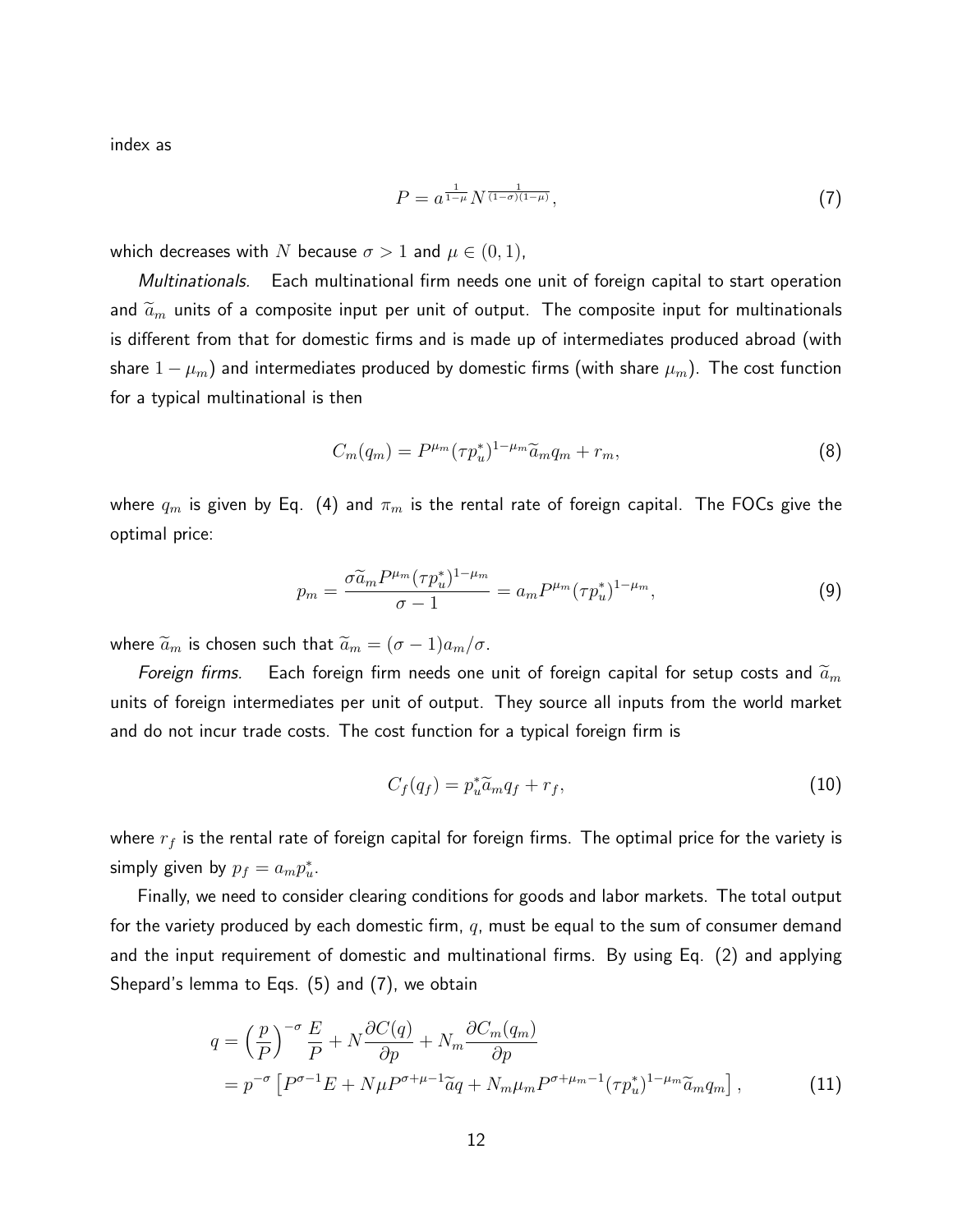noting that the demand elasticity is equal to the elasticity of substitution between varieties  $\sigma$ .

Similarly, the labor demand in the differentiated sector can be derived from using Sheprad's lemma as  $N \cdot \partial C(q)/\partial w = N \left[ (1-\mu) P^{\mu} \widetilde{a} q + F \right]$ . The labor-market clearing requires that the sum of the labor demand in both the differentiated and the numéraire sectors must be equal to the total workforce in the host country, L. It determines the upper bound of N such that  $N \leq \overline{N} \equiv L/F[\sigma(1-\mu)+\mu]$  (see Appendix 1). In the numéraire sector, its labor demand and thus its output are adjusted in a way such that imports/exports of the good are balanced.

### 2.2 Industry equilibrium

All three types of firms freely enter and exit from the differentiated sector. Let  $\Pi \equiv pq - C(q)$  be the excess profit of domestic firms, i.e., operating profits minus fixed costs. Then, entry occurs when  $\Pi > 0$ , while exit occurs when  $\Pi < 0$ . This adjustment process stops at the point where domestic firms break even, that is,  $\Pi = 0$ . Using Eqs. (5), (6), and (10), we can derive the combinations of N and  $N_m$  that satisfy  $\Pi = 0$  as

$$
\Pi = pq - C(q) = pq - P^{\mu}\tilde{a}q - F = 0,
$$
  
\n
$$
\rightarrow N_m = \Theta N^{-\frac{\mu_m}{1-\mu}} \left( N - \alpha \overline{N} \right),
$$
  
\nwhere 
$$
\Theta \equiv \frac{\sigma F[\sigma(1-\mu) + \mu] \left[ a_m a^{\frac{\mu_m}{1-\mu}} (\tau p_u^*)^{1-\mu_m} \right]^{\sigma-1}}{\mu_m D^*(\sigma - 1)}, \quad \overline{N} \equiv \frac{L}{F[\sigma(1-\mu) + \sigma]},
$$
\n(12)

noting that  $\overline{N}$  represents the maximum number of domestic firms the host country can support, which depends on its workforce,  $L.$  We draw a typical  $\Pi=0$  locus in Fig. 2(a). The locus has an upward slope under a reasonable condition that the expenditure share on varieties is not sufficient small such that  $\alpha > 1 - (1 - \mu)/\mu_m$ , which we will assume throughout the paper.<sup>12</sup>

We assume a gradual entry-and-exit process such that the entry cost is proportional to the number of existing domestic firms:  $\dot{N} = \Pi$ , where the dot denotes the time derivative.<sup>13</sup> The arrows in Fig. 2 indicate the direction of motions. Above the curve,  $\Pi < 0$  holds and domestic firms exit. Meanwhile, below the curve,  $\Pi > 0$  holds and domestic firms enter. It has an upward slope because an increase in the number of multinationals and hence in local intermediate

 $^{12}$ The  $\Pi=0$  locus increases with  $N$  if  $\partial N_m/\partial N=N^{-1-\frac{\mu_m}{1-\mu}}[\mu_m\alpha\overline{N}+(1-\mu-\mu_m)N]/(1-\mu_d)< 0$ , or equivalently  $\mu_m \alpha \overline{N} + (1 - \mu - \mu_m)N > 0$  holds. A sufficient condition for this inequality is  $\alpha > 1 - (1 - \mu)/\mu_m$ .

 $13$ More rigorous dynamic analyses of location models can be found in Baldwin (2001), Ottaviano (2001), Boucekkine et al. (2013), and Fujishima and Oyama (2021).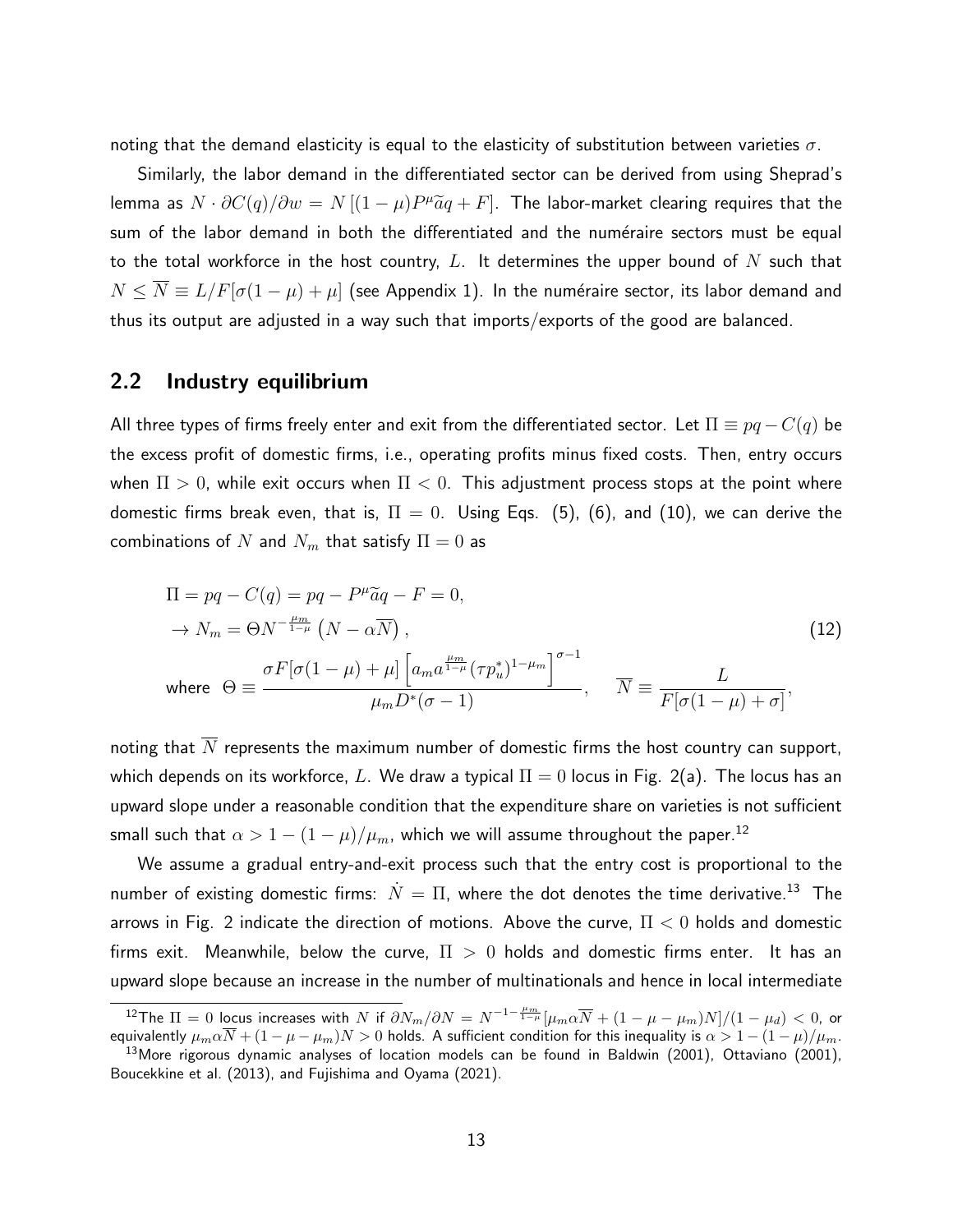demand induces the entry of domestic firms. When  $N$  is small such that  $N \in [0, \alpha \overline{N}]$ , the costs of sourcing local intermediates,  $P$ , are too high for a positive number of domestic firms to survive. The domestic firms may use up all labor in the host country, that is,  $N = \overline{N}$ , in which case no further entry is allowed and incumbents make positive profits.

We turn to multinational and foreign firms. Let  $\Pi_i = p_iq_i - C_i(q_i)$  be the excess profit of firm  $i \in \{m, f\}$ . Then, free entry and exit lead to  $\Pi_i = 0$ , where the rental rate of foreign capital is exactly covered by operating profits:  $r_i = p_i q_i / \sigma$ . As a result of the arbitrage behavior of foreign investors, foreign capital chooses the type of firms that generates higher rental rate/operating profits. Foreign capital becomes indifferent between becoming a multinational and a foreign firm when the capital-return differential is zero:

$$
\Delta r_m \equiv r_m - r_f = p_m q_m / \sigma - p_f q_f / \sigma = 0,
$$
  
\n
$$
\rightarrow N = a^{\sigma - 1} \left[ \tau^{\frac{1 - \mu_m}{\mu_m}} (p_u^*)^{-1} \right]^{(\sigma - 1)(1 - \mu)} \equiv N_0,
$$
\n(13)

where we used Eqs. (4), (8) to (10) and  $p_f\,=\,a_m p_u^*$ . A typical  $\Delta r_m\,=\,0$  locus is drawn in Fig. 2(b) with arrows indicating the direction of motion, where  $K_f$  is the total amount of foreign capital. The locus does not depend on the mass of multinationals,  $N_m$ , because the operating profits of both types of firms are independent of  $N_m$ . What only matters for the location decision of foreign capital is the price index of local intermediates,  $P$ , which is a decreasing function of  $N$ . The  $\Delta r_m = 0$  locus, or equivalently the  $N = N_0$  line is the threshold number of local firms above which foreign capital chooses to enter the host country. When  $N > N_0$  holds, multinationals can produce at a lower marginal cost than foreign firms, and thus foreign capital can choose to become a multinational. The opposite is true when  $N < N_0$  holds.

Following the gradual relocation process such that  $\dot{N}_m$  =  $\Delta r_m$  as in the entry-and-exit of local firms, the movement of foreign capital stops at either one of the three points: (i)  $\Delta r_m = 0$ ; (ii)  $\Delta r_m > 0$  and all foreign capital becomes a multinational, i.e.,  $N_m = K_f$ ; and (iii)  $\Delta r_m < 0$ and all foreign capital becomes a foreign firm, i.e.,  $N_m = 0$ .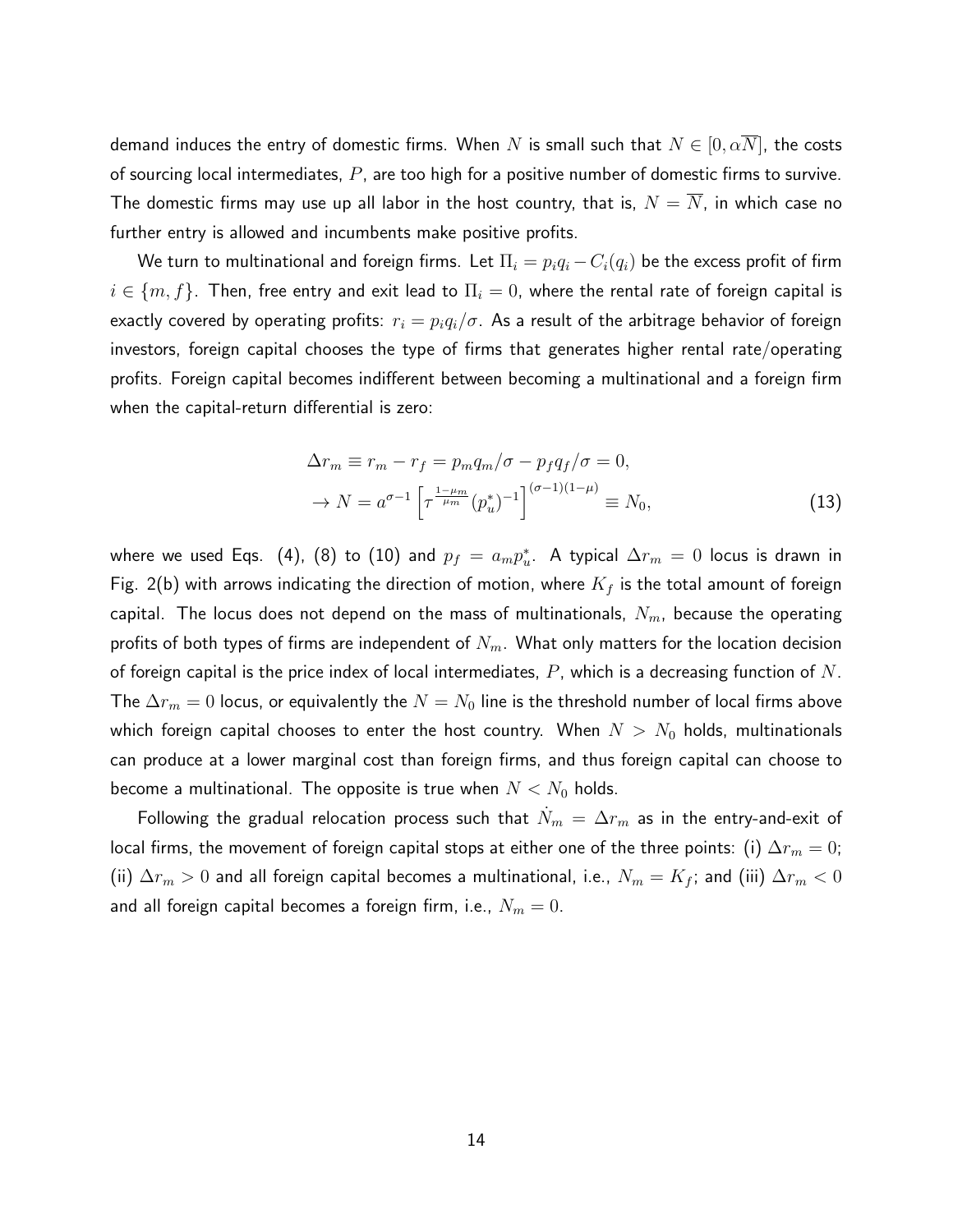

Fig. 2. Equilibrium curves.

Industry equilibrium, in which both the adjustments of  $N$  and  $N_m$  are completed, is determined by the relative positions of the two curves. When  $N_0 < \alpha \overline{N}$  holds, foreign capital finds it more profitable to become a multinational than to become a foreign firm even if there are few local firms and hence  $P$  is high. More multinationals demand local intermediates, inducing more domestic firms to enter. Consequently, the economy reaches point  $S_1$  :  $(N, N_m) = (\overline{N}, K_f)$ , a stable equilibrium where both domestic and multinational firms coexist.

Meanwhile, when  $N_0 > \overline{N}$  holds, no foreign capital prefers to become a multinational. The unique stable equilibrium is point  $S_2 : (N, N_m) = (\alpha \overline{N}, 0)$ , where only domestic firms operate in the host country. Since there are no intermediate demand by multinationals, the number of domestic firms,  $\alpha \overline{N} = \alpha L/F[\sigma(1-\mu)+\sigma]$ , is constrained solely by the local expenditure on differentiated goods,  $E = \alpha L$ .

When  $N_0$  is in between  $\alpha \overline{N}$  and  $\overline{N}$ , both points,  $S_1$  and  $S_2$ , are stable equilibria. Fig. 3 shows this situation. The foreign-capital-return differential is not large enough; hence, whether becoming a multinational or a foreign firm has no definite answer. Rather, the answer depends on the number of local firms currently prevailing in the host country. This complementarity between multinationals and local firms creates a coordination problem. Foreign capital will enter the host country if local production is expected to expand. If there exists a prospect of multinationals rising intermediate demand, more domestic firms will enter, leading the economy to point  $S_1$ . The same reasoning applies to point  $S_2$ : local intermediate production is never expected to expand, if no prospect of multinational entry exists. Which of the two equilibria arises depends on the expectations of firms/investors and the initial industry configuration (Krugman, 1991;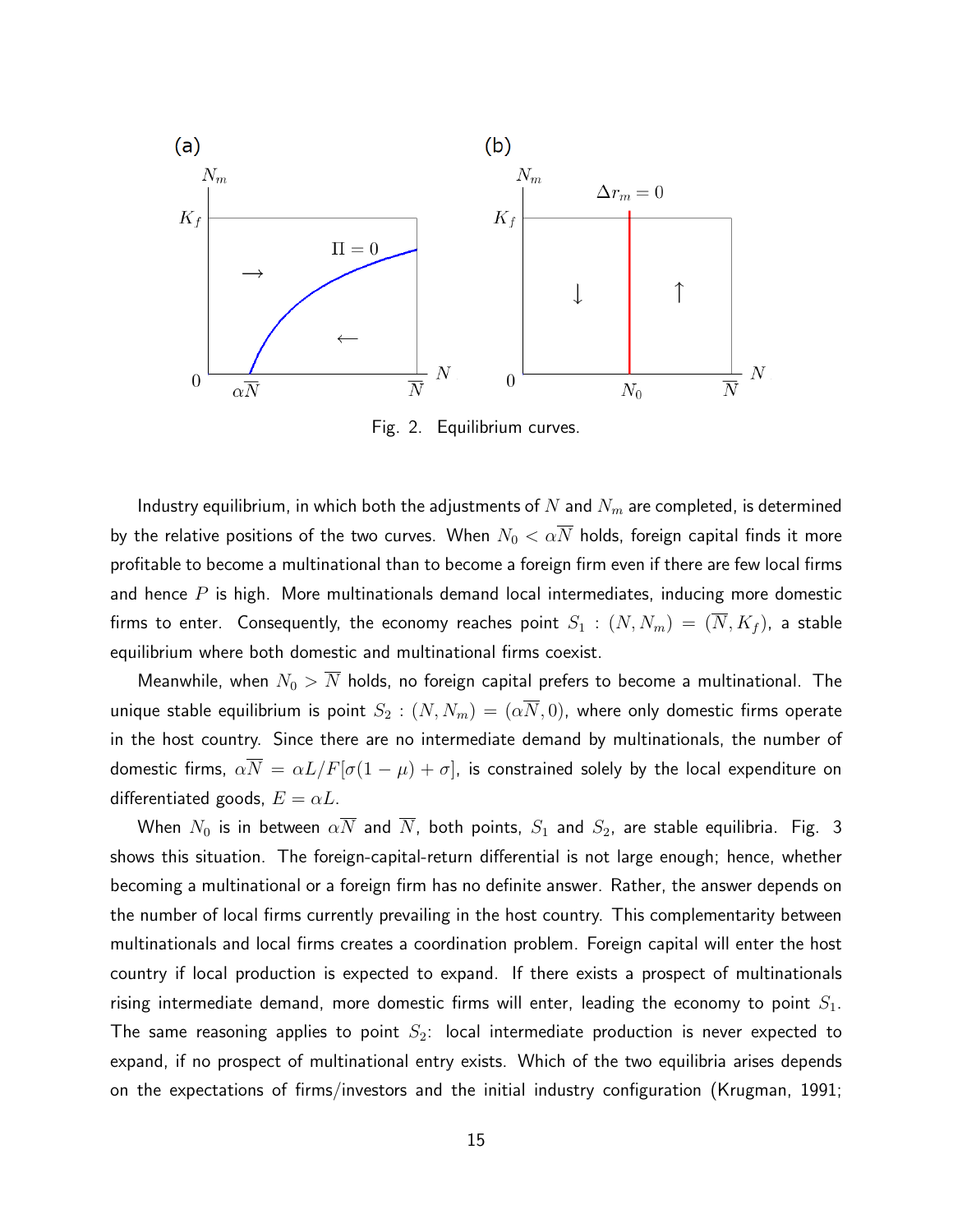Matsuyama, 1991). Point  $U$  is a saddle but an unstable equilibrium, because our model does not include any jump variables to put the economy on the saddle path.



Fig. 3. Multiple equilibria.

As  $\overline{N}$  is a function of fixed labor input  $F$ , it is convenient to characterize industry equilibrium using  $F$ . We assume that (a) the expenditure share on varieties is not too small such that  $\alpha > 1 - (1 - \mu)/\mu_m$ , in which case the  $\Pi = 0$  locus has an upward slope, and (b) it never touches the upper limit of  $N_m$ , that is, a sufficiently large amount of foreign capital such that  $K_f > \Theta N$  $\frac{1-\mu-\mu_m}{1-\mu}(1-\alpha)$  (see Eq. (12)). Then we obtain the following proposition.

Proposition 1 (Industry equilibrium). *Using the fixed labor requirement for a domestic firm,* F*, industry equilibrium is characterized as follows:*

- *(i)* If F is small such that  $F < F_a \equiv \alpha L/N_0[\sigma(1-\mu)+\mu]$ , the configuration in which domestic and multinational firms coexist,  $S_1 : (N, N_m) = (\overline{N}, K_f)$ , is the only stable equilibrium.
- *(ii)* If F is large such that  $F > F_b \equiv L/N_0[\sigma(1-\mu) + \mu]$ , the configuration in which all *multinational firms leave,*  $S_2$  :  $(N, N_m) = (\alpha \overline{N}, 0)$ *, is the only stable equilibrium.*
- *(iii)* If F is intermediate such that  $F_a \leq F \leq F_b$ , both configurations are stable equilibria.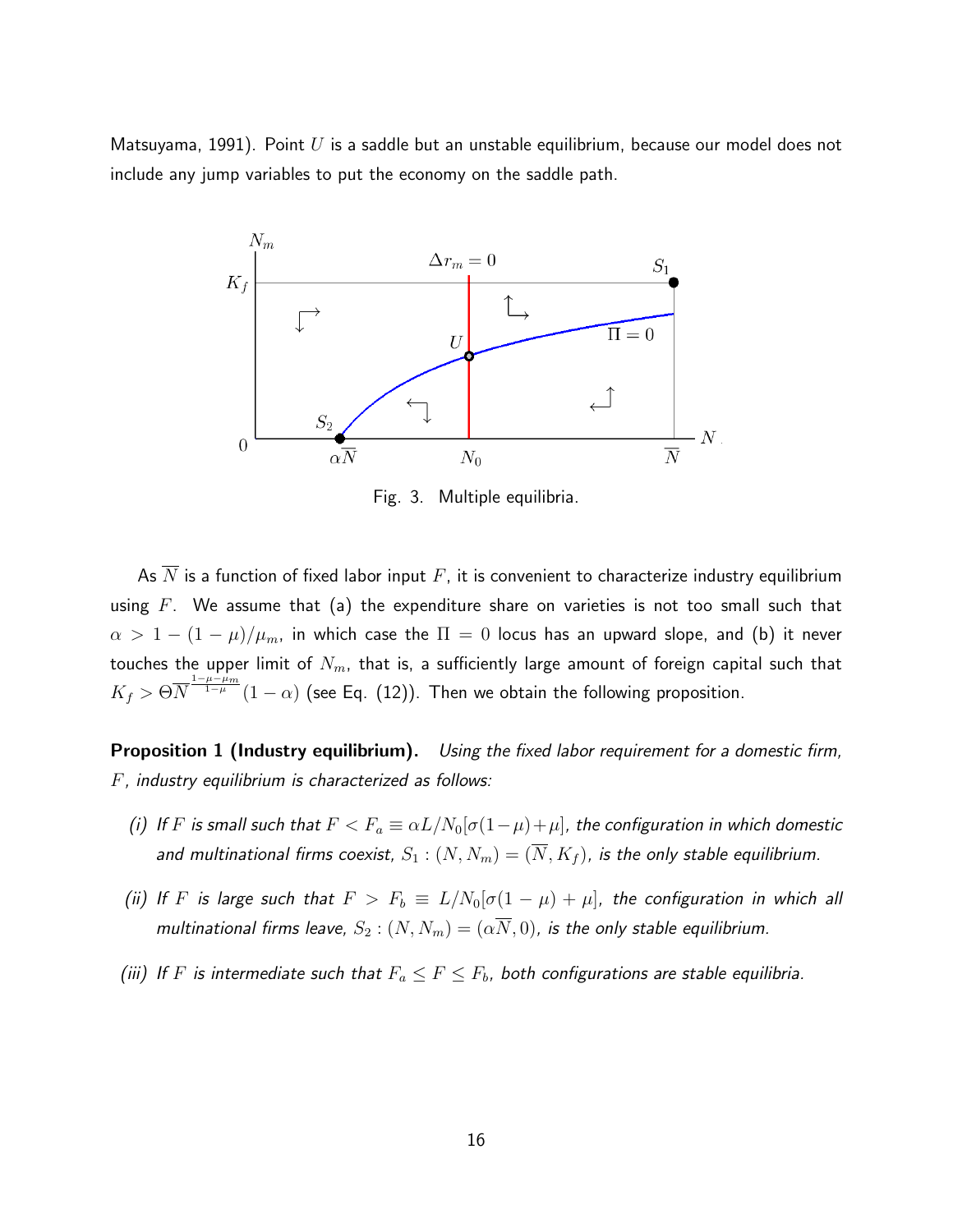# 3 Natural disasters and the resilience of FDI

### 3.1 Adverse shock to local firms

Let us now consider natural disasters in the host country. A natural disaster to local firms is modeled as an adverse shock to the fixed labor input F, that is, an increase from F to  $F + \Delta F$ with  $\Delta F > 0$ . We examine (i) whether the natural disaster changes the equilibrium configuration, and if so (ii) when such a change is less likely to occur: that is, when the host economy is more likely to be resilient.

Suppose F is in between  $F_a$  and  $F_b$  and that the economy is at point  $S_1 : (N, N_m) = (\overline{N}, K_f)$ . Fig. 4(a) depicts this situation and marks the initial point with a double circle. As shown by the thin dashed line in Fig. 4(b), an increase in  $F$  raises labor used in each domestic firm and hence reduces the maximum number of firms the host country can support, i.e., a decrease from  $\overline{N}$  to  $\overline{N}^\prime.$  It means that more domestic firms become unprofitable, moving also the  $\Pi=0$  locus left. The  $\Delta r_m = 0$  locus does not change, however, as F does not directly enter the operating profits of multinational and foreign firms.

In Fig. 4(b), the shock is so substantial that the new  $N=\overline{N}'$  line is located to the left of the  $\Delta r_m = 0$  locus. The decline in local supplying industry raises input prices and thus makes multinationals unprofitable. If such an adverse effect reaches a certain threshold, multinationals suddenly start leaving the host country. Multinational exits in turn decreases demand for local input and causes a further decline in local industry. The dotted arrow in Fig. 4(b) traces the industry evolution: it moves left horizontally up to  $N_0$  and then moves lower left, heading for a new equilibrium at point  $S_2':(N,N_m)=(\alpha\overline{N}',0)$ , as indicated by a double mark in Fig. 4(c).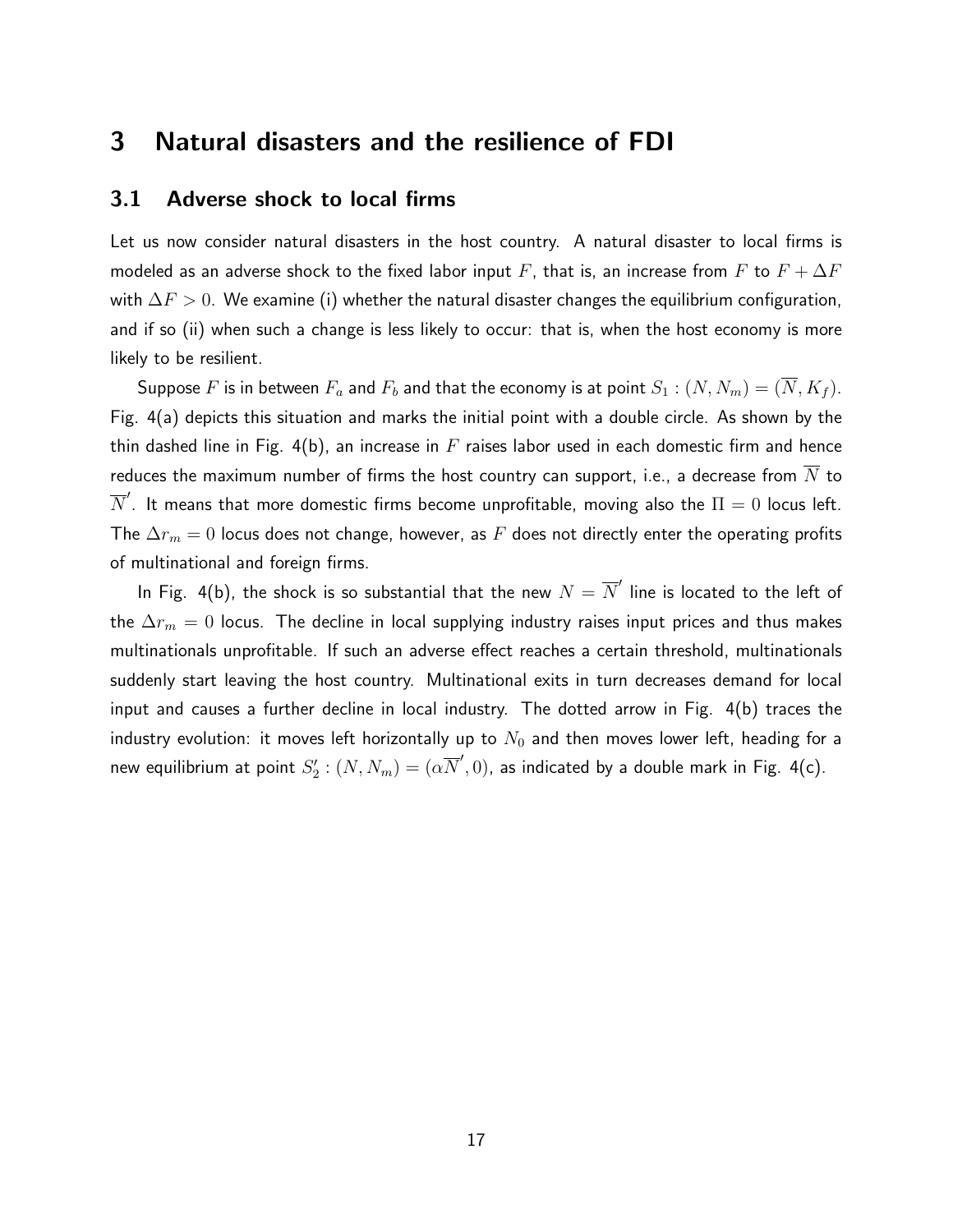

Fig. 4. Equilibrium switch due to a natural disaster (from panel (a) to (c)).

The condition for the equilibrium switch to occur is

$$
\overline{N}' \equiv \frac{L}{(F + \Delta F)[\sigma(1 - \mu) + \mu]} < N_0 \equiv a^{\sigma - 1} \left[ \tau^{\frac{1 - \mu_m}{\mu_m}} (p_u^*)^{-1} \right]^{(\sigma - 1)(1 - \mu)},
$$
\n
$$
\rightarrow F + \Delta F > F_b \equiv \frac{L}{N_0 [\sigma(1 - \mu) + \mu]},
$$
\n
$$
\rightarrow \Delta F > F_b - F \equiv \Delta F_{min}.
$$
\n(14)

A natural disaster causes a shift in equilibrium only if the magnitude of shock exceeds a certain threshold. In addition, as long as myopic location decision is assumed, the equilibrium shift is permanent.<sup>14</sup> This result echoes the long-lasting negative impact of severe disasters on FDI found by Toner-Rodgers and Friedt (2020) and the motivational observations we laid out in Table 2.

We can see that the threshold level of shock,  $\Delta F_{min}$ , increases with the Cobb-Douglas share of local intermediate for multinationals  $\mu_m$ , and decreases with trade costs  $\tau$ . Put differently, as  $\mu_m$  is higher or  $\tau$  is lower, the equilibrium switch is less likely to occur. Multinationals more dependent on low-price local intermediates (higher  $\mu_m$ ) make greater profits, so that they are more likely to stay in the host country despite the decreased number of local suppliers.<sup>15</sup> Lower trade

<sup>14</sup>We consider forward-looking location decision in Section 4.2.

<sup>&</sup>lt;sup>15</sup>Under the situation where point  $S_1$  can be an equilibrium, the sourcing costs of local intermediates are not higher than those of foreign intermediates, i.e.,  $P\leq\tau p_u^*$  (see Appendix 2 for the proof). In contrast to  $\mu_m$ , the effect of domestic firm's input share of local intermediates,  $\mu$ , on  $\Delta F_{min}$  is ambiguous. Higher  $\mu$  means that local firms use more roundabout technologies based on intermediates and use less labor. More labor can be devoted to the fixed labor input for potential local firms, leading to more entry and thus making the price index of local intermediates lower. However, higher  $\mu$  may push the price index up if the local intermediates are more expensive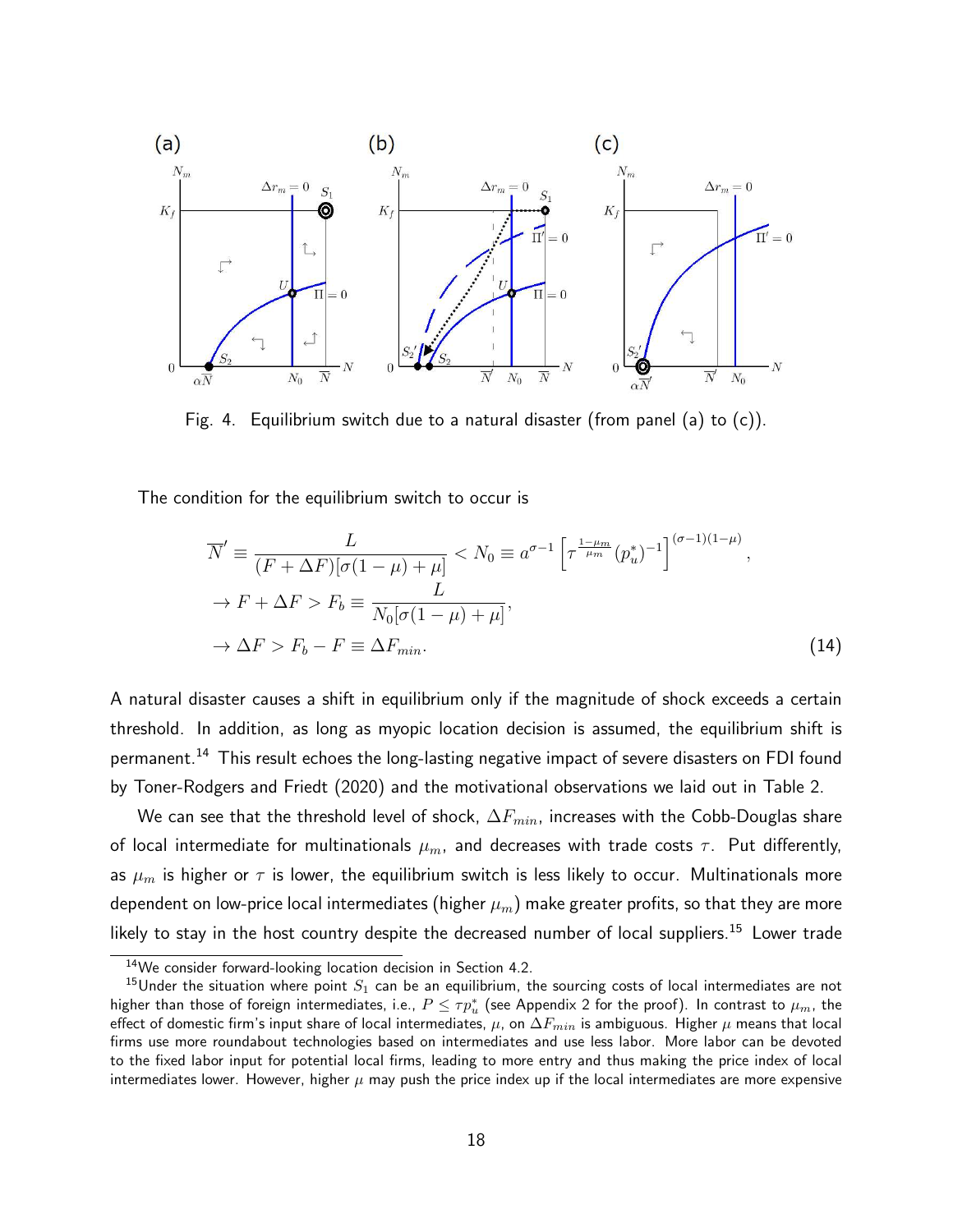costs play a similar role by reducing the import price of foreign intermediates and thus making multinationals more profitable. Contrary to the concern of the Bank of Thailand, the 2011 flood did not cause drastic long-run changes in the location and production of manufacturing MNEs (Haraguchi and Lall, 2015). This may reflect the fact that Thailand had already established strong linkages with multinationals and engaged in trade liberalization (Milner et al., 2006; Feliciano and Doytch, 2020).

Assuming (a)  $\alpha > 1 - (1-\mu)/\mu_m$  and (b)  $K_f > \Theta N$  $\frac{1-\mu-\mu_{m}}{1-\mu}(1-\alpha)$  as in Proposition 1, we can prove the following proposition (see Appendix 2 for the proof).

Proposition 2 (Natural disaster). *Suppose that the fixed labor input,* F*, is intermediate so that multiple equilibria arise, i.e.,*  $F \in [F_a, F_b]$ , and that the host economy is initially at point  $S_1$ , *where multinationals and local firms coexist. If* F *increases to* F + ∆F *due to a natural disaster, then the following holds:*

- *(i)* If the level of shock is substantial such that  $F + \Delta F > F_b$ , or equivalently  $\Delta F > \Delta F_{min}$ , the equilibrium switches from  $S_1$  to  $S_2'$ , where the host country loses all multinationals.
- *(ii) The threshold level of shock increases with the share of local intermediates for multinationals and decreases with trade costs, i.e.,*  $\partial(\Delta F_{min})/\partial \mu_m \geq 0$  *and*  $\partial(\Delta F_{min})/\partial \tau \leq 0$ . That is, *the natural disaster is less likely to trigger the equilibrium switch if multinationals are more dependent on local intermediates or they face lower trade costs.*

### 3.2 Other types of shock

The essence of the above analysis is that the negative shock to local firms raises the cost of local sourcing and hence discourages foreign capital to stay in the host country. Other types of shocks that directly or indirectly raises the local-input price would give qualitatively the same result. For example, one can think of additional intra-trade costs that local suppliers have to incur when delivering varieties to multinationals and consumers. Through the destruction of domestic transportation infrastructure, natural disasters may raise intra-trade costs, leading to a higher local-input price. This translates into an upward shift of the  $\Pi = 0$  locus and a rightward shift of the  $\Delta r_m = 0$  locus (i.e., the  $N = N_0$  line); however, it does not change the  $N = \overline{N}$  line

than labor. If the productivity of domestic firms are sufficiently high such that  $a\leq e^{\frac{1}{\sigma}}(\alpha\overline{N})^{\frac{1}{\sigma-1}}$ , the former effect dominates the latter, so that  $\partial (\Delta F_{min})/\partial \mu > 0$  holds. See Appendix 2 for details.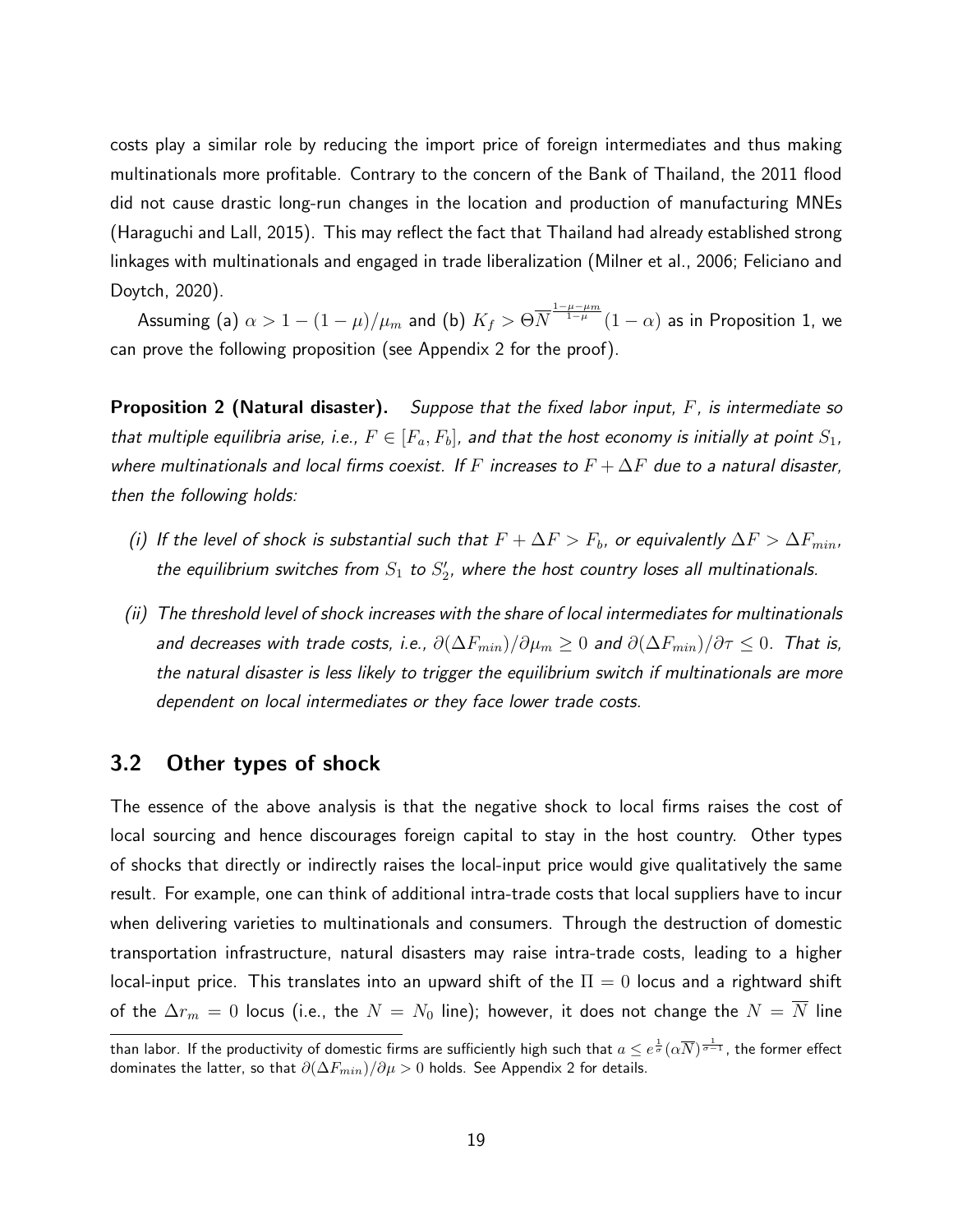unlike the case in Section  $3.1<sup>16</sup>$  Our main results would maintain in this case. That is, if the level of shock is substantial, the equilibrium switches from the one with both local and multinational firms to the one with only local firms (Proposition  $2(i)$ ). Multinationals are more likely to stay in the disaster-hit host country if they rely more on local inputs or they face lower trade costs (Proposition 2(ii)).

A more straightforward way to model natural disasters is direct shocks to multinationals, as documented in a number of disaster experiences in developing countries. Supposing that the fixed cost of capital for setting up a multinational increases from one to  $\Delta F_m$ , other things being equal, the capital return multinationals generate decreases and foreign capital finds it more profitable to leave the host country. This effect results in a rightward shift of the  $\Delta r_m = 0$  locus.<sup>17</sup> Applying an analogous reasoning, we can confirm qualitatively the same results as Proposition 2.

# 4 Extensions

We provide two extensions of the basic model.

### 4.1 Multinationals with heterogeneous productivity

In the basic model, multinationals are all homogeneous in productivity. In reality, however, productivity differs from multinationals, which may lead to heterogeneous response to disasters. For example, Hayakawa et al. (2015) report that in the aftermath of the Thailand 2011 floods, changes in sourcing patterns of multinationals differ by their age and size, which is often associated with their productivity. We will see that the introducing heterogeneous productive multinationals into the basic model would give richer implications and more realistic equilibrium configurations.

<sup>&</sup>lt;sup>16</sup>If intra-trade costs are modeled as an iceberg cost, denoted by  $\tilde{\tau} \ge 1$ , the price index is modified as  $P =$  $[N(\tilde{\tau}p)^{1-\sigma}]^{\frac{1}{1-\sigma}} = (\tilde{\tau}a)^{\frac{1}{1-\mu}} N^{\frac{1}{(1-\sigma)(1-\mu)}}$  from Eqs. (3) and (7). Since  $\tilde{\tau}$  and a enter in a multiplicative form, both terms have the same effect on the  $\Pi = 0$  curve and the  $\Delta r_m = 0$  line (see Eqs. (12) and (13)). An increase in  $\tilde{\tau}$ as a result of a natural disaster shifts the  $\Pi = 0$  curve upward and the  $N = N_0$  line rightward. If the increase is so substantial that the  $N=N_0$  line goes beyond the  $N=\overline{N}$  line, the equilibrium switches from point  $S_1$  to  $S_2'$ (Proposition 2(i)). Higher  $\mu_m$  and lower  $\tau$  would move the  $N = N_0$  line left (see Eq. (13)) and hence make the switch less likely to occur (Proposition 2(ii)).

<sup>&</sup>lt;sup>17</sup>As a result of the disaster, the cost function of a typical multinational is modified as  $C(q_m)$  =  $P^{\mu_m}(\tau p_u^*)^{1-\mu_m}\widetilde{a}_m q_m+r_m\Delta F_m$  and the capital return as  $r_m=p_mq_m/(\sigma\Delta F_m)$ . The  $\Delta r_m=0$  locus after shock is thus given by  $N_0=a^{\sigma-1}\left[\tau^{\frac{1-\mu_m}{\mu_m}}(p_u^*)^{-1}\right]^{(\sigma-1)(1-\mu)}(\Delta F_m)^{\frac{1-\mu_m}{\mu_m}}.$  It can be seen that an increase in  $\Delta F_m$  moves the  $\Delta r_m=0$  locus right and higher  $\mu_m$  and lower  $\tau$  make the rightward shift smaller, leading to qualitatively the same results as Proposition 2.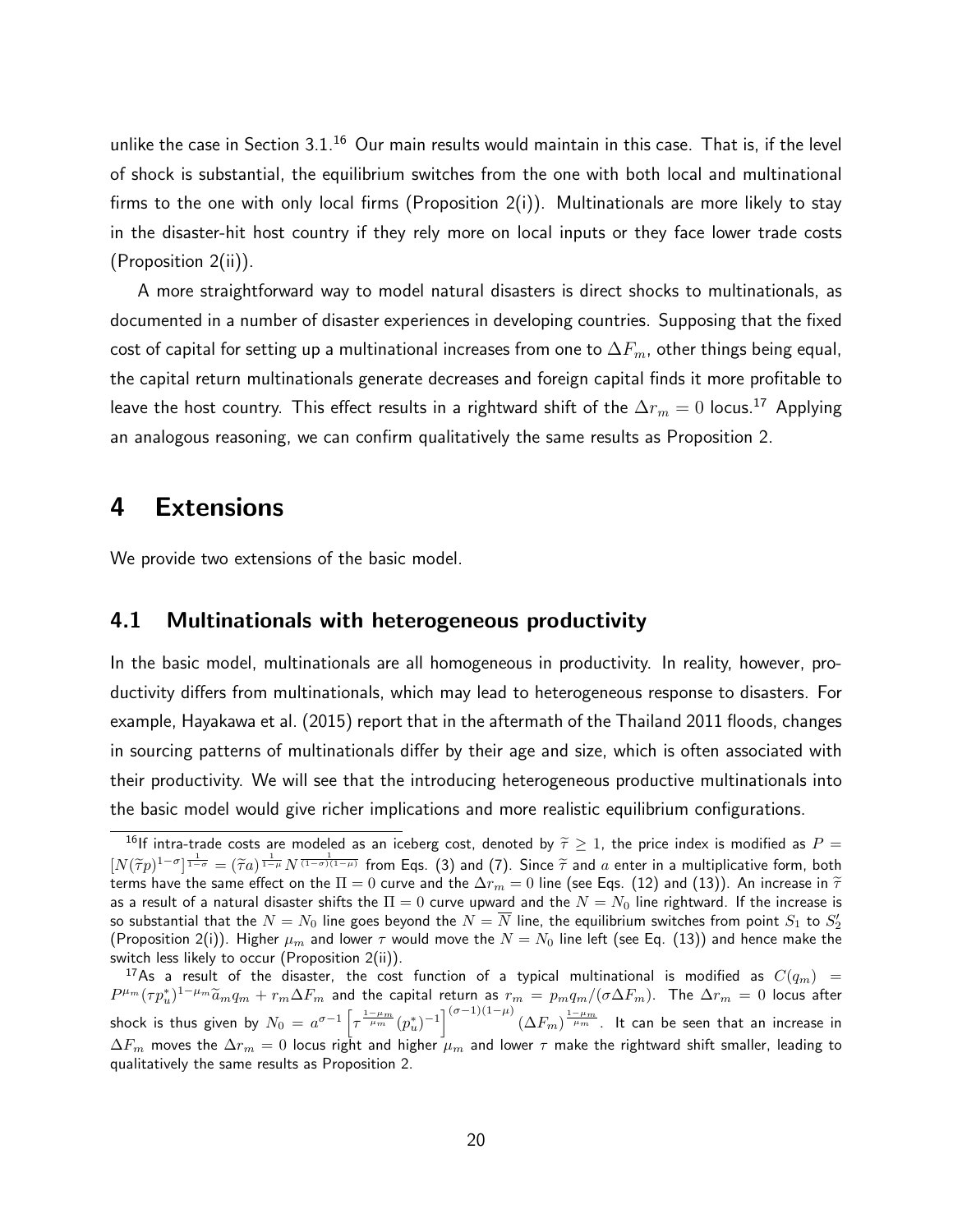Heterogeneity comes from a stochastic draw of unit input requirements,  $\widetilde{a}_m = a_m (\sigma - 1)/\sigma$ , as in the literature on heterogeneous firm models (Melitz, 2003; Baldwin and Okubo, 2006). We assume that the cumulative density function of  $a_m \in [a_m, \overline{a}_m]$  takes a truncated Pareto distribution. Namely, the probability of a multinational drawing productivity lower than  $a_m$  is

$$
G(a_m) = \frac{a_m^{\rho} - \underline{a}_m^{\rho}}{\overline{a}_m^{\rho} - \underline{a}_m^{\rho}} = \frac{a_m^{\rho} - 1}{\overline{a}_m^{\rho} - 1},
$$

where  $\rho \geq 1$  is the shape parameter. We set  $\underline{a}_m$  to one without loss of generality. In addition, it is reasonable to assume that high-productive MNEs (lower  $a_m$ ) enjoy lower trade costs (lower  $\tau$ ) per-unit of ship than low-productive firms due to scale economies in transportation (Forslid and Okubo, 2015, 2016):<sup>18</sup>

$$
\tau(a_m) = a_m^{\gamma},
$$

implying that most productive firms with  $a_m = 1$  is free from trade costs:  $\tau(1) = 1$ .

The return to foreign capital depends on its productivity and thus its relocation incentive also differs by productivity. Given the number of domestic firms  $N$ , Fig. 5 shows a typical capital-return differential:  $\Delta r_m(a_m) \equiv r_m(a_m) - r_f(a_m)$ , which captures the incentive to locate in the host country. The advantage of locating in the host country is a low cost of sourcing local inputs, whereas its disadvantage is a high cost of sourcing foreign inputs. For multinationals with lower  $a_m$ , the advantage is more beneficial because of their larger amount of production, whereas the disadvantage is smaller thanks to scale economies of transportation. Hence more productive multinationals have a greater  $\Delta r_m(a_m)$  and thus a stronger incentive to locate in the host country, as shown in Fig. 5.

<sup>&</sup>lt;sup>18</sup>Forslid and Okubo (2016) document that the export-to-sales ratio of Japanese firms differs greatly among firms and is systematically higher for larger exporters.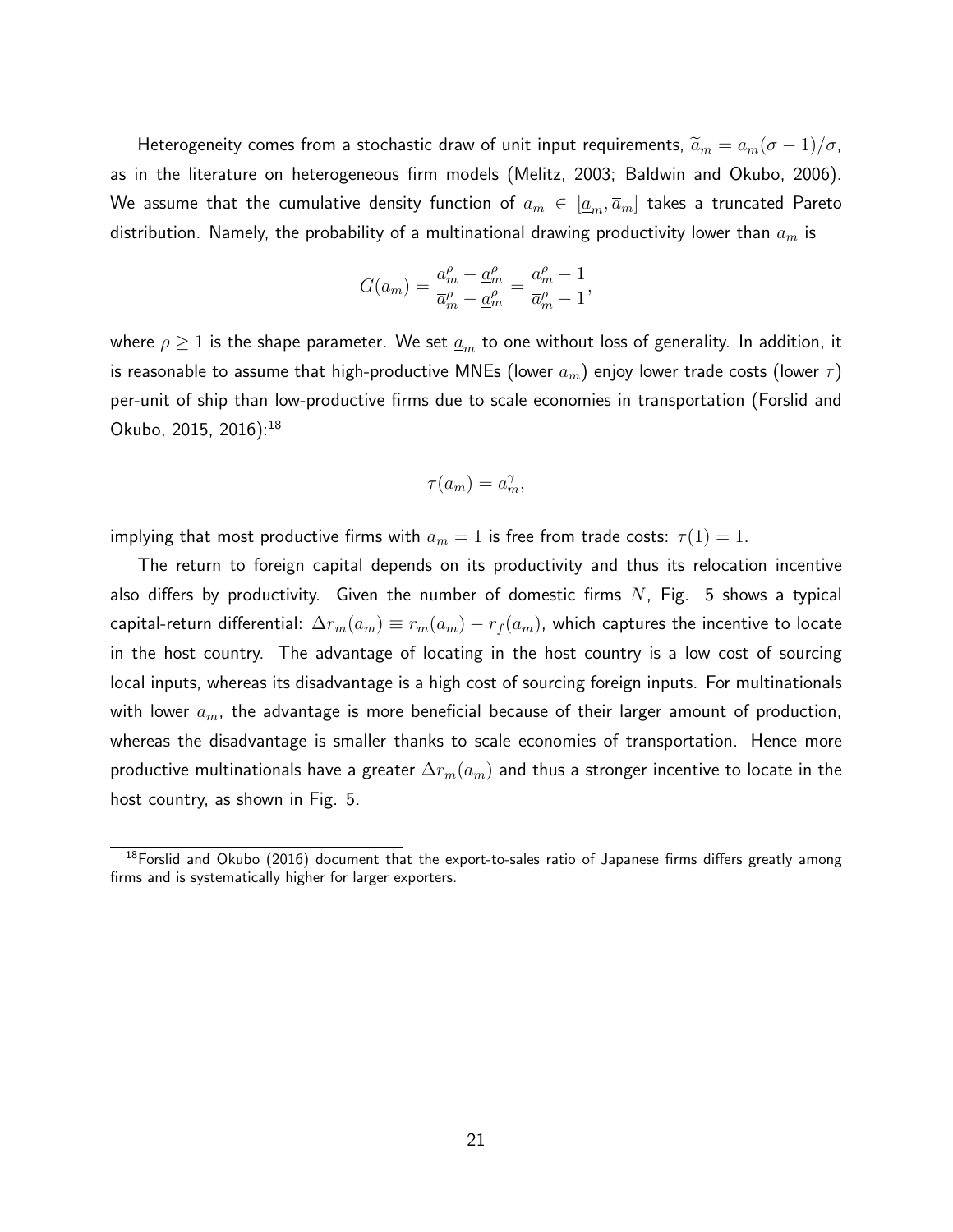

Fig. 5. Location incentives of multinationals.

As in the basic model, we consider a gradual relocation process. Namely, each foreign capital, initially located in the foreign country, incurs migration costs  $\chi$  to move to the host country. The migration costs is assumed to be proportional to the flow of migrating capital, i.e.,  $\chi=\dot{N}_m$ (Baldwin and Okubo, 2006). Fig. 5 tells that the first capital ready to pay the relocation costs will be those that have the most to gain, i.e., the most efficient foreign capital. In industry equilibrium where the capital movement ceases, foreign capital with  $a_m\leq a_m^R$  becomes a multinational in the host country, whereas foreign capital with  $a_m > a_m^R$  remains in the foreign country as a foreign exporter, where  $a_m^R$  is the cut-off productivity at which the two locations are indifferent. The number of multinationals is thus given by

$$
N_m = G(a_m^R)K_f = \frac{(a_m^R)^{\rho} - 1}{\overline{a}_m^{\rho} - 1} \cdot K_f,
$$

which is proportional to  $a^R_m\!\!:\ N_m$  increases as the host country allows less productive foreign capital to come.<sup>19</sup>

Taking the migration of foreign capital into account, the entry and exit of local firms gradually take place. Fig. 6 illustrates industry equilibria in the  $(N, N_m)$  plane, corresponding to Fig. 3. Noteworthily, unlike the basic model, the  $\Delta r_m(a_m^R) \, = \, 0$  locus is no longer a vertical line. Its upward slope comes from heterogeneous productivity: as the local supplying industry expands and the local-sourcing cost is lower, less productive foreign capital can enter. As a result, a

 $^{19}$ The migration costs are thus given by  $\chi=\dot N_m=\rho a_m^{\rho-1}\dot a_mK_f/(\overline a_m^\rho-1)$  and  $a_m^R$  is the solution of  $\Delta r_m(a_m^R)=0$  $\chi$ . See Appendix 3 for details.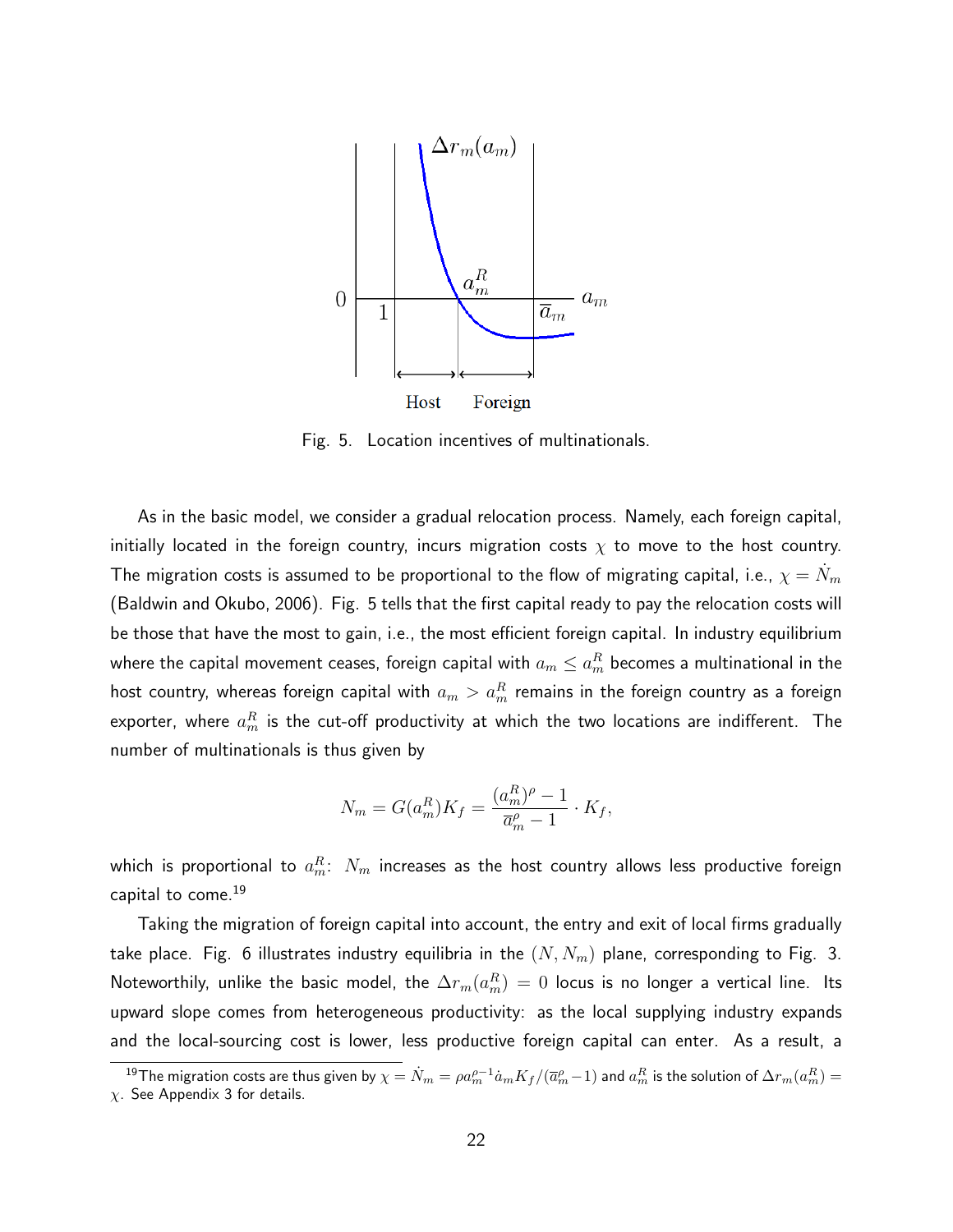few but very productive multinationals remain in point  $S_2$ . In Appendix 3, we can check that multiple equilibria arise if the fixed labor requirement for setting up a domestic firm,  $F$ , takes an intermediate value, just like the basic model (Proposition 1(iii)).



Fig. 6. Industrial configurations under heterogeneous multinationals.

Considering the effect of an increase in  $F$  due to a natural disaster as in Section 3.1, we can see in Fig. 7 qualitatively the same changes and the same intuition behind them as in the basic model. That is, the  $\Pi = 0$  curve moves up simply because lower profitability shrinks the area where local firms can survive. The total number of local firms that the host country can accommodate decreases so that the  $N = \overline{N}$  moves left. As a result of these shifts, the new  $\Pi'=0$  curve may no longer intersect at point  $U$  with the  $\Delta r_m(a_m^R)=0$  curve, in which case the equilibrium would switch from  $S_1$  with many multinationals to  $S_2^{\prime}$  with few multinationals. The unique but interesting difference from the basic model is clear from the new equilibrium  $S_2^\prime$ : the most efficient multinationals are the ones that remain in the disaster-hit country.<sup>20</sup>

 $20$ This relocation pattern holds also when the disaster does not trigger the equilibrium switch. An increase in  $F$  moves the  $N=\overline{N}$  line left, thereby decreasing  $N_m$  at equilibrium  $S_1$  along the  $\Delta r_m(a_m^R)=0$  locus. The decrease in  $N_m=G(a_m^R)K_f$  is equivalent with an decrease in  $a_m^R$ , implying that the least efficient multinationals are the first to leave the host country.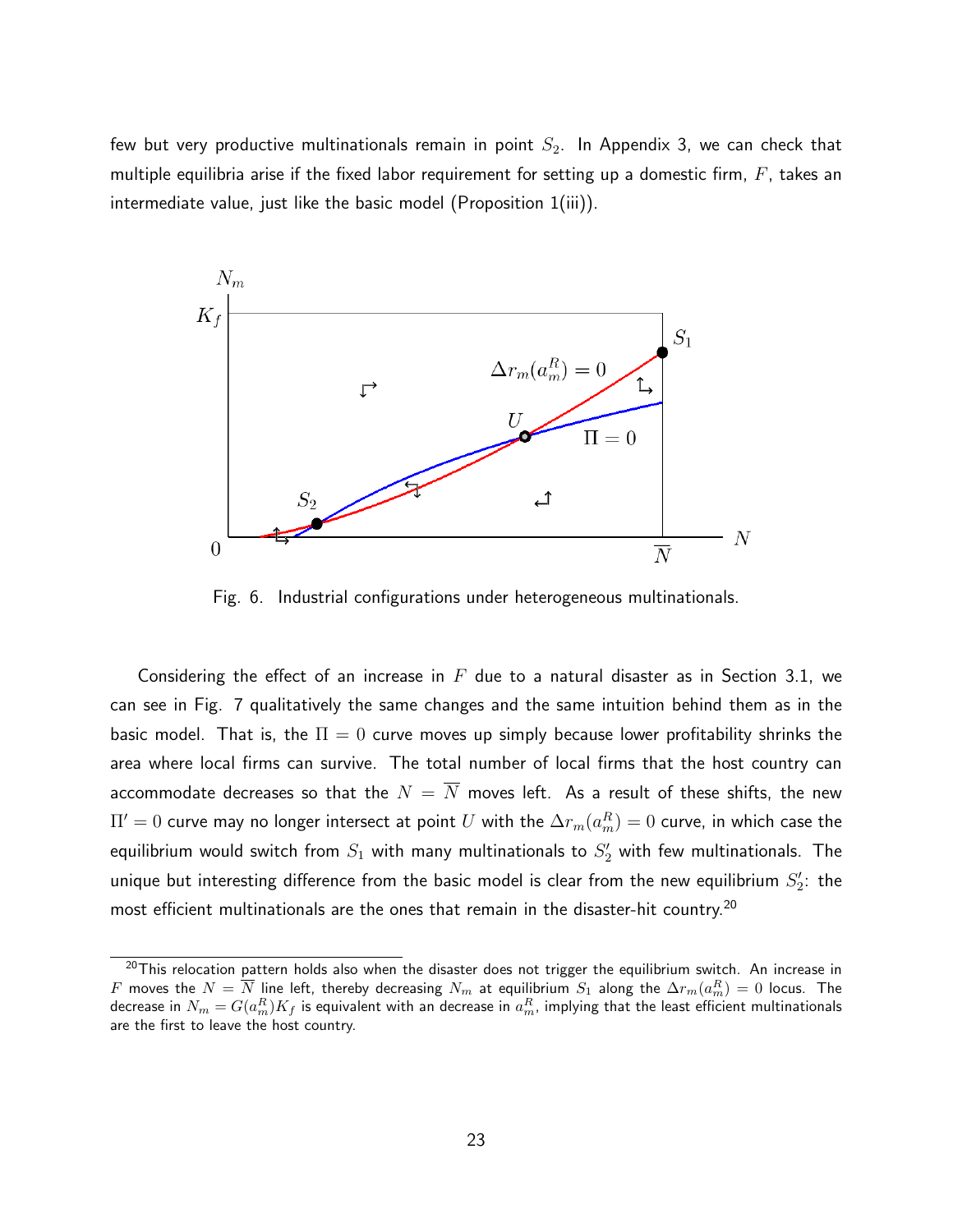

Fig. 7. Impact of a natural disaster under heterogeneous multinationals.

It can also be checked that if multinationals are more dependent on local suppliers (higher  $\mu_m$ ), the disaster is less likely to trigger the equilibrium switch.<sup>21</sup> By imposing assumptions similar to those in Propositions 1 and 2, we can formally prove the following proposition. The proof and explicit expressions are given in Appendix 3.

Proposition 3 (Heterogeneous multinationals). *Assume that multinationals are heterogeneous in a way that is specified in the text. Suppose that the fixed labor input,* F*, is intermediate so that multiple equilibria arise, i.e.,*  $F \in (\widetilde{F}_a, \widetilde{F}_b]$ , and that the host economy is initially at *point* S<sup>1</sup> *with many multinationals. Consider an increase in* F *due to a natural disaster, then the following holds:*

- *(i) Multinationals with higher productivity are more likely to stay in the host country.*
- *(ii)* The natural disaster is less likely to trigger the equilibrium switch from  $S_1$  to  $S_2'$ , where the *host country loses most of multinationals, if multinationals are more dependent on local intermediates (higher*  $\mu_m$ ).

### 4.2 Reconstruction from disasters

We have so far modeled a disaster as a permanent shock. Let us instead consider a temporal shock and uncover under what conditions foreign capital reenters the gradually recovering host country. To come to the point, the host country re-attract multinationals earlier, as (a)it recovers

<sup>&</sup>lt;sup>21</sup>This result comes from the fact that a higher  $\mu_m$  makes smaller the upward shift of the  $\Pi = 0$  curve.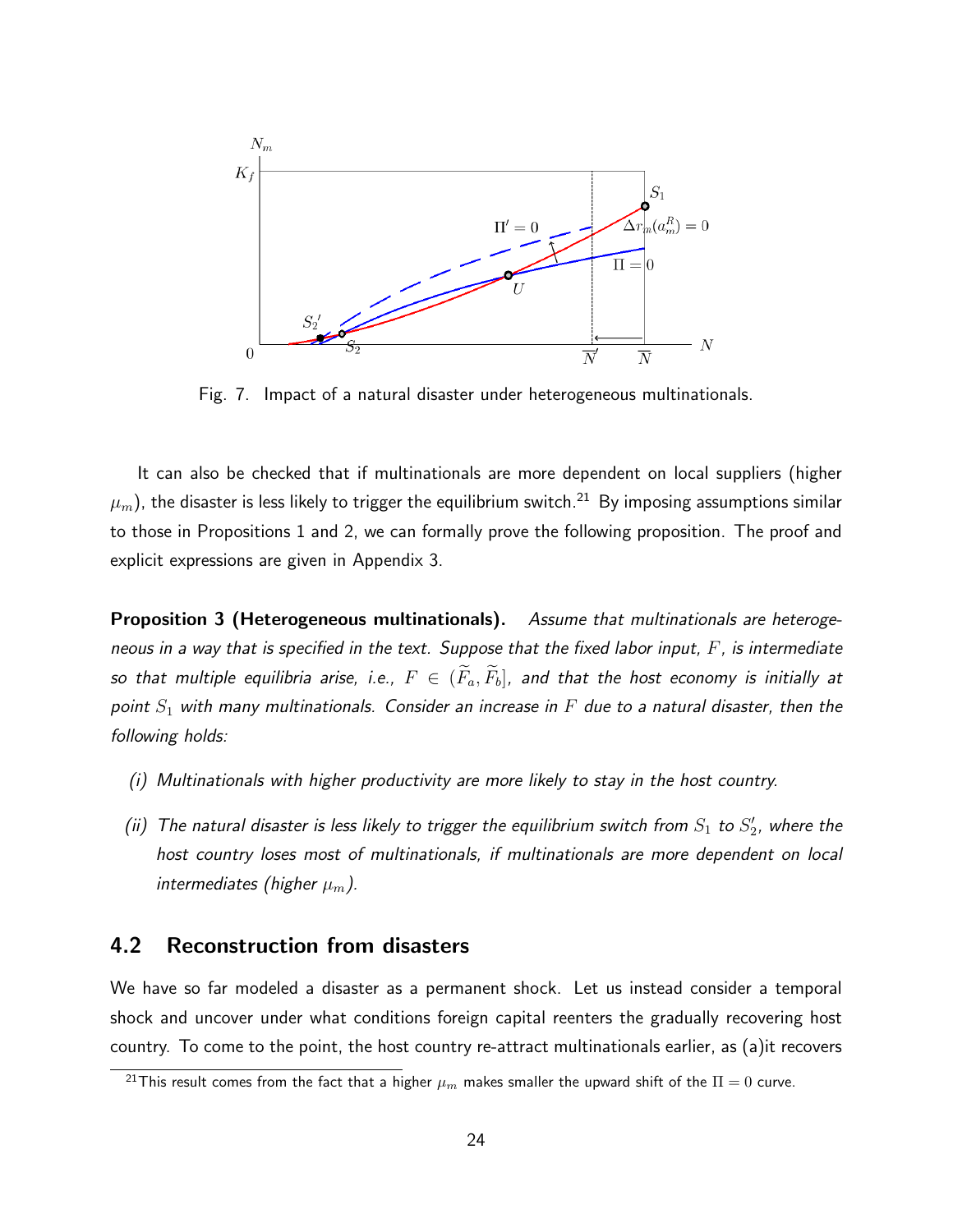from the disaster more quickly, (b)they are more dependent on local intermediates or (c)they face lower trade costs. These conditions have in common with those in Proposition 2(ii) and 3(ii).

As long as myopic relocation decision is assumed as before, no foreign capital relocates to the host country even if it fully recovers from the disaster. To allow for the possibility of reentering, we need to consider far-sighted decision making of foreign capital: it chooses whether to become a multinational or a foreign firm to maximize its lifetime return.<sup>22</sup>

Consider the situation where the host country is hit by a natural disaster at time  $s = 0$  and all multinationals leave there, corresponding to point  $S_{2}^{\prime}$  in Fig. 4(c). Suppose then that the increased fixed-labor input due to the disaster gradually gets back to the pre-shock level after some time T. Specifically, the fixed labor input at time s, denoted by  $F(s)$ , is given by

$$
F(s) = \begin{cases} Fe^{\delta(T-s)} & \text{for } s \in [0, T) \\ F & \text{for } s \in [T, \infty) \end{cases}
$$

where  $\delta$  is the recovery rate and  $F(0) = Fe^{\delta T} > F_b \equiv L/N_0[\sigma(1-\mu) + \mu]$  and  $F \leq F_b$  are assumed to ensure the situation in Fig. 4(c). Letting  $t \leq T$ ) be the time at which foreign capital moves from the foreign to the host country, the lifetime capital return,  $v(t)$ , is given by

$$
v(t)\equiv \underbrace{\int_0^t e^{-\theta s} r_f ds}_{\text{Locate in foreign}} + \underbrace{\int_t^T e^{-\theta s} r_m'(s) ds}_{\text{Locate in host}} + \int_T^\infty e^{-\theta s} r_m ds, \label{eq:vel}
$$

where  $\theta > 0$  is the discount rate. For  $s \in [0, t)$ , foreign capital becomes a foreign exporter and makes the flow return  $r_f$ . It locates in the host country from time t onward. The flow return during recovery period  $s\in[t,T)$  is  $r_m'(s)$  and is fully recovered to the pre-shock level  $r_m(\geq r_m'(s))$  for  $s\in[T,\infty).$  The optimal timing of relocation can be derived from maximizing  $v(t)$  with respect to t.

One naturally expects that if reconstruction takes very long time (high  $T$ ), foreign capital with positive discount rate  $\theta$  never relocates to the host country, i.e.,  $t = \infty$ . Furthermore, discussions in Section 3.1 tell that multinationals make greater profits as the share of local inputs in multinational production,  $\mu_m$ , is higher or trade costs,  $\tau$ , are lower. This should imply that

<sup>&</sup>lt;sup>22</sup>We note that under the forward-looking behavior multiple equilibria disappear. If the fixed labor input F takes a value in between  $F_a$  and  $F_b$  and the situation is like Fig. 3, foreign capital chooses point  $S_1$  at which it earns a higher flow return than at  $S_2$ , so that  $S_1$  is the unique stable equilibrium. Domestic firms also prefer  $S_1$  to  $S_2$ because they make positive profits at  $S_1$  and zero profits at  $S_2.$  Point  $S_1$  is better than  $S_2$  in the Pareto sense.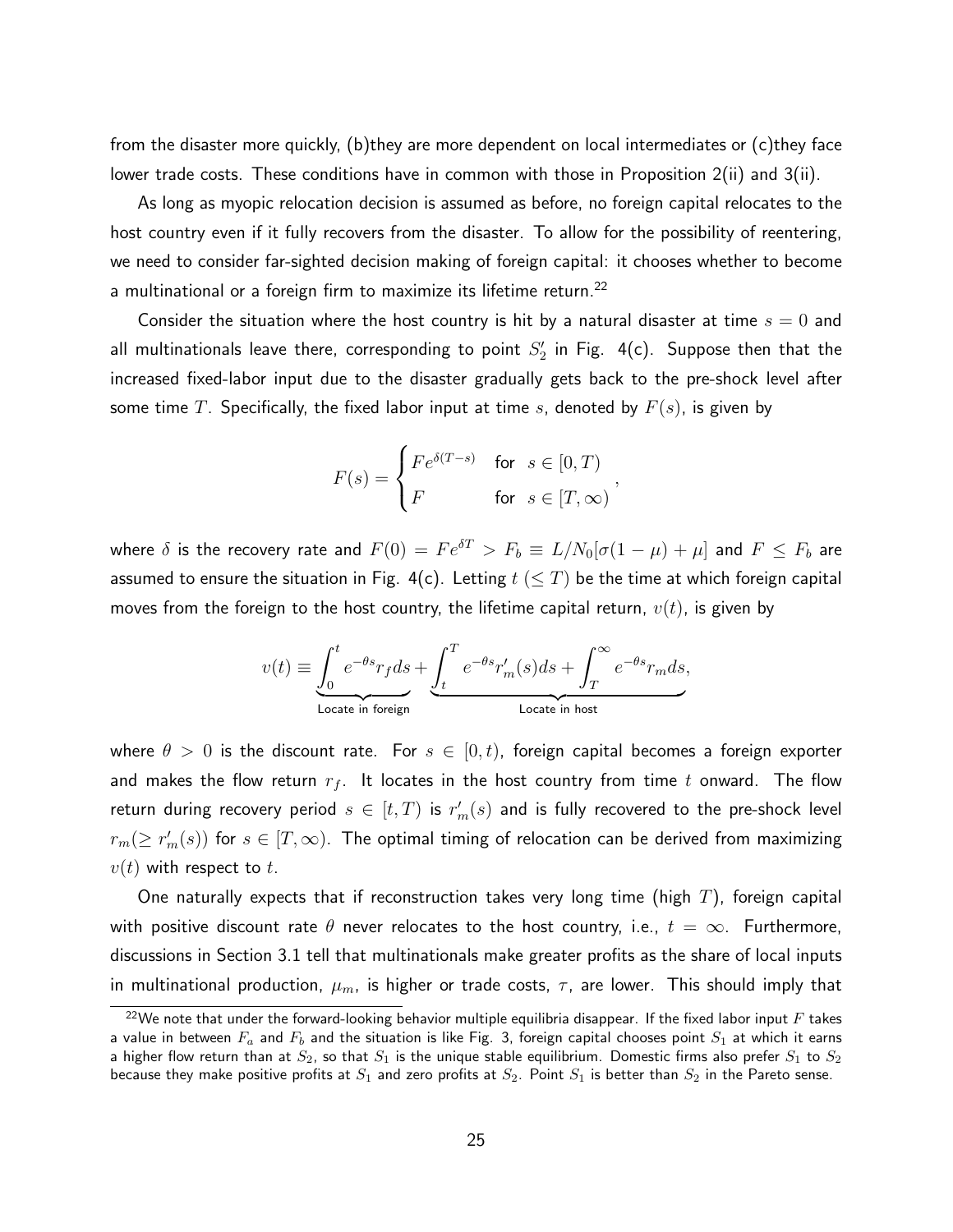higher  $\mu_m$  or lower  $\tau$  would push up the timing of multinationals' reentering, i.e., lower t. Assuming (a)  $\alpha > 1 - (1-\mu)/\mu_m$  and (b)  $K_f > \Theta N$  $\frac{1-\mu-\mu_{m}}{1-\mu}(1-\alpha)$  as in Propositions 1 and 2, we can establish these arguments in Proposition 4 and formally prove them in Appendix 4.

Proposition 4 (Recovery from disaster). *Consider the situation where the host country is hit by a natural disaster and hosts no multinationals at time* s = 0*. Suppose that the fixed labor input at time*  $s < T$  *is given by*  $F(s) = Fe^{\delta(T-s)}$  *with*  $F(0) = Fe^T > F_b$  *and is fully recovered to the pre-shock level*  $F \leq F_b$  *from time*  $s = T$  *onward. On the optimal timing* t *of multinational reentering, the following holds:*

- *(i)* Multinationals never reenter the host country, i.e.,  $t = \infty$ , if the recovery time from the *disaster is too long such that*  $T >> \overline{T}$ , where  $\overline{T}$  *is a bundle of parameters distinct from*  $T$ *.*
- *(ii)* Assuming a range of parameters that ensure interior solutions of optimal timing  $t \in (0, \infty)$ , *multinationals reenter the host country more quickly, as the recovery time is shorter (lower*  $T$ ), multinationals are more dependent on local intermediates (higher  $\mu_m$ ) or they face lower *trade costs (lower*  $\tau$ *), i.e.,*  $\partial t / \partial T > 0$ *;*  $\partial t / \partial \mu_m < 0$ *; and*  $\partial t / \partial \tau > 0$ *.*

# 5 Conclusion

This paper has developed a theoretical framework to address the resilience of multinationals against a severe shock such as natural disasters. Our focus is on two notable aspects of multinationals, footloose-ness and input-output linkages with local suppliers. These aspects give rise to multiple equilibria, one in which multinationals help local industry develop and the other in which multinationals never enter. When a natural disaster seriously damages local firms and thus raises the price of local intermediate inputs, the equilibrium switch occurs: multinationals leave the host country and shall never return. We have then identified under what conditions multinationals are more likely to stay in the disaster-hit host country. The key parameters are the share of local intermediates in multinational production and trade costs of foreign intermediates. In particular, as multinationals rely more on local suppliers and make greater profits through low sourcing costs, a decline in the local supplying industry due to natural disasters is less likely to affect their relocation decision. This insight carries over to the case where multinationals are heterogeneous and the analysis of the timing of disaster reconstruction.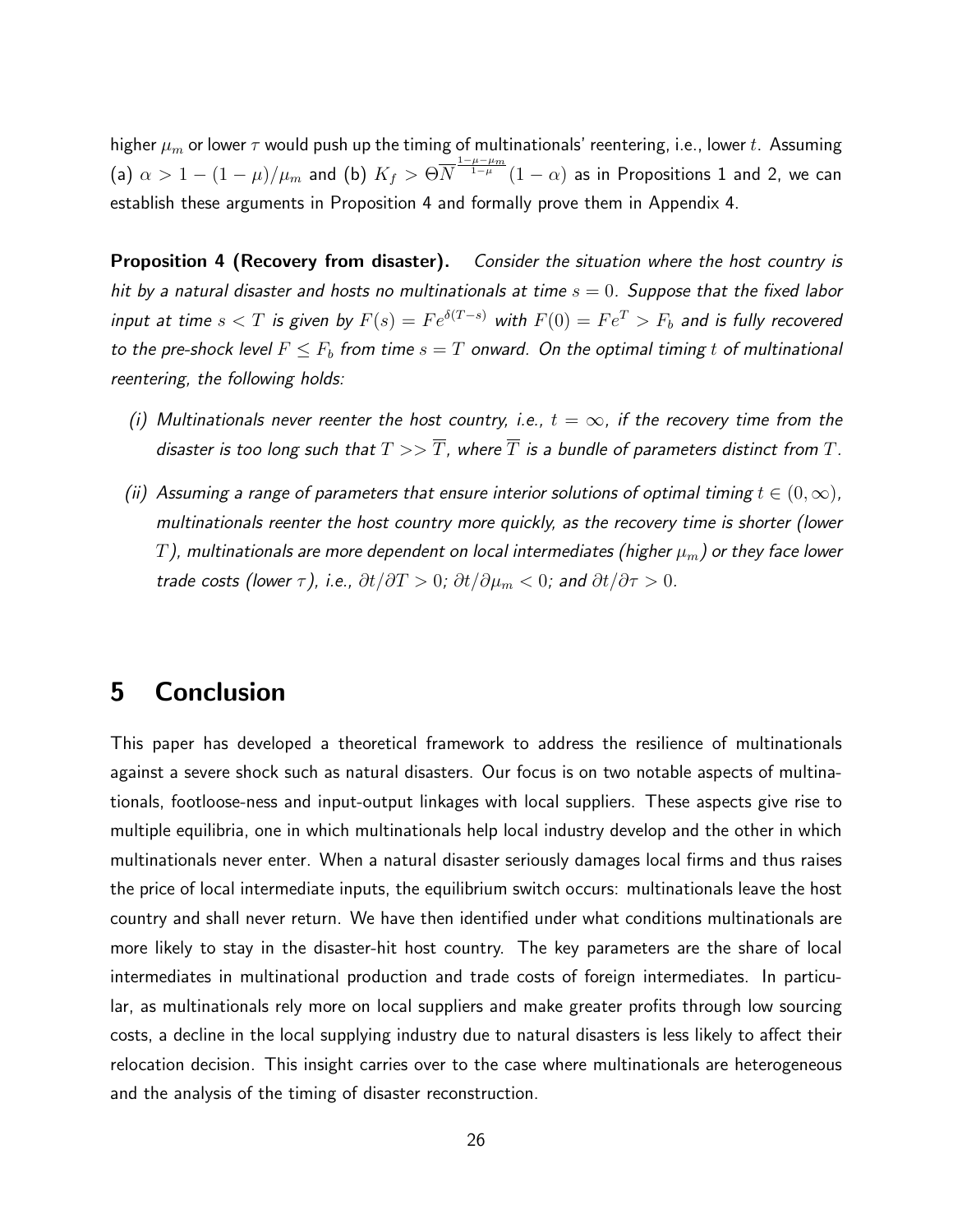We believe that our model yields rich analytical outcomes, yet remains sufficiently simple to produce new insights into the nexus between natural disasters and multinationals. The analysis can be enriched in many ways. One way is to explicitly introduce local upstream and downstream firms and allow them to benefit from technology spillovers from multinationals. Using the extended model, one can distinguish between inter-industry (i.e., horizontal) and intra-industry (i.e., vertical) spillovers and examine their interactions with natural disasters. The degree of spillovers may decrease when greater disaster risk discourages MNEs' commitment to local procurement. We leave this and other possible extensions to future research.

# Appendices

### Appendix 1. Derivations

We here provide detailed derivations of cost function  $C(q)$ , total demand for a differentiated product  $q$ , and free entry conditions.

#### A1-1. Cost function

The cost-minimization problem for a typical domestic firm producing variety  $\omega$  is

$$
\min_{\{q_u(\omega')\},l} \int p(\omega')q_u(\omega')d\omega' + \omega l + \omega F,
$$
  
s.t.  $\tilde{a}q(\omega) = z \left[ \left( \int q_u(\omega')^{\frac{\sigma-1}{\sigma}} d\omega' \right)^{\frac{\sigma}{\sigma-1}} \right]^\mu l^{1-\mu},$ 

where  $q_u(\omega')$  is intermediate demand for variety  $\omega'.$  The symmetry of firms implies  $q(\omega)=q.$ The problem can be solved in two steps. First, we consider the cost-minimization problem for the differentiated inputs:

$$
\min_{\{q_u(\omega')\}} \int p(\omega')q_u(\omega')d\omega',
$$
  
s.t.  $Q_u = \left(\int q_u(\omega')^{\frac{\sigma-1}{\sigma}}d\omega'\right)^{\frac{\sigma}{\sigma-1}}.$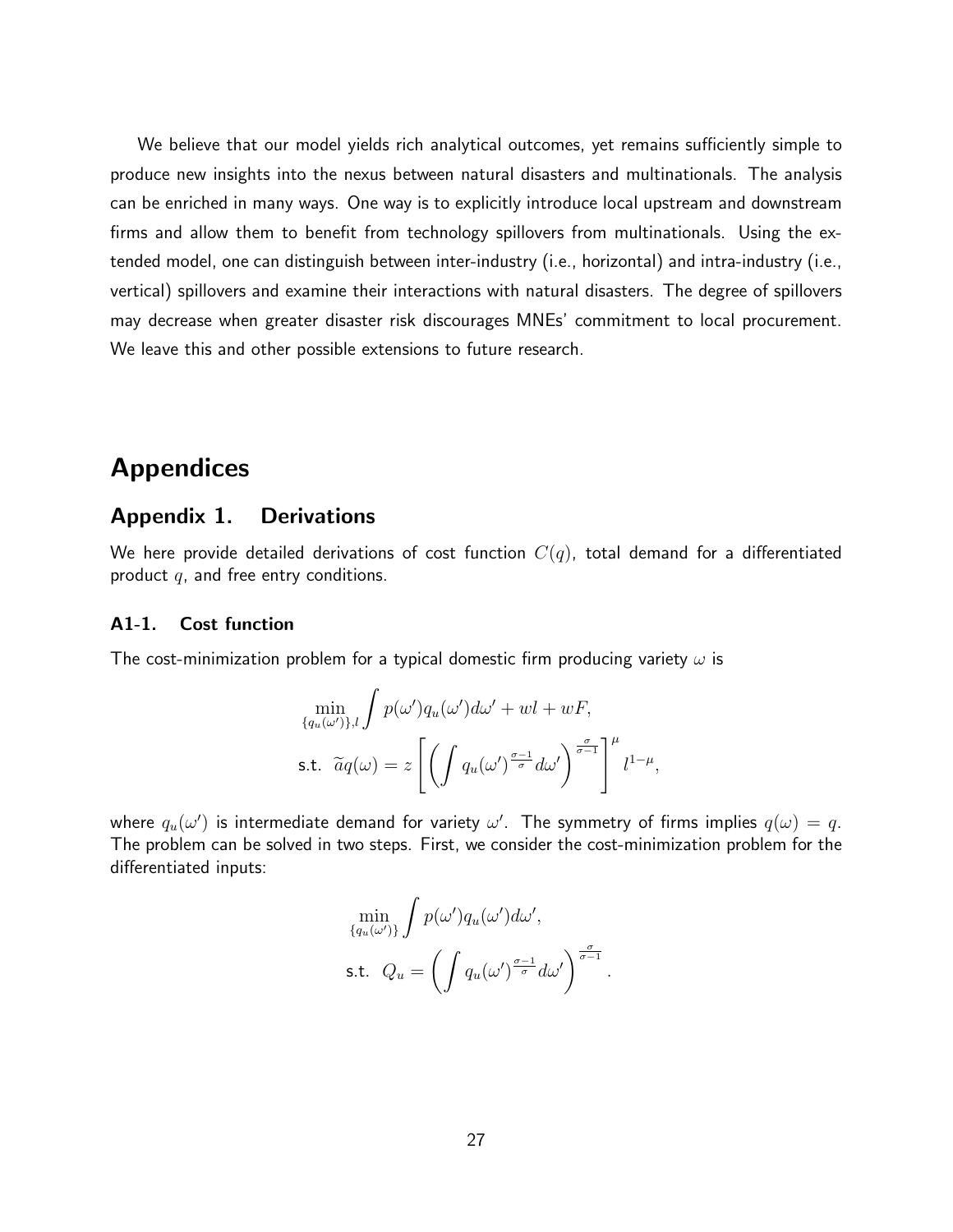The FOCs yield  $q_u(\omega')=[p(\omega')/P]^{-\sigma}Q_u.$  Using this, we formulate the original problem as

$$
\min_{Q_u, q_u} pQ_u + w l + wF,
$$
  
s.t.  $\widetilde{a}q = zP^{\mu}w^{1-\mu},$ 

The FOCs for the above minimization problem give demand functions for both domestic and foreign intermediates:

$$
Q_u = \mu z \mu^{-\mu} (1 - \mu)^{-(1 - \mu)} P^{\mu - 1} w^{1 - \mu} \tilde{a} q,
$$
  
\n
$$
q_u = (1 - \mu) z \mu^{-\mu} (1 - \mu)^{-(1 - \mu)} P^{\mu} w^{-\mu} \tilde{a} q.
$$

By using these results and choosing z as  $z = \mu^{\mu}(1-\mu)^{1-\mu}$ , we obtain the cost function for the domestic firm in the text. The cost function for the multinational firm is obtained in a similar way.

#### A1-2. Total demand

We apply Shephard's lemma to the cost function given in Eq. (5) to obtain input demand by domestic firms for variety  $\omega$ :

$$
\frac{\partial C(q)}{\partial p(\omega')} = \frac{\partial P^{\mu}}{\partial p(\omega')} \cdot w^{1-\mu} \tilde{a}q
$$
  
= 
$$
\frac{\partial}{\partial p(\omega')} \left( \int p(\omega')^{1-\sigma} d\omega \right)^{\frac{\mu}{1-\sigma}} \cdot \tilde{a}q
$$
  
= 
$$
\frac{\mu}{1-\sigma} (1-\sigma) p(\omega')^{-\sigma} P^{\mu-1} \tilde{a}q
$$
  
= 
$$
\mu p(\omega')^{-\sigma} P^{\sigma+\mu-1} \tilde{a}q,
$$

noting that  $w = 1$ . As all domestic firms are symmetric, the intermediate demand for the variety by them becomes  $N \mu p^{-\sigma} P^{\sigma+\mu-1} \tilde{a}q$ . Similarly, we derive intermediate demand by all multinationals as  $N_m \mu_m p_m^{-\sigma} P^{\sigma+\mu_m-1} (\tau p_n^*)^{1-\mu_m} \widetilde{a}_m q_m$ . The total demand for the variety is the sum of these input demand and final-good demand (Eq.(2)):

$$
q = \left(\frac{p}{P}\right)^{-\sigma} \frac{E}{P} + N\mu p^{-\sigma} P^{\sigma+\mu-1} w^{1-\mu} \tilde{a}q + N_m \mu_m p^{-\sigma} P^{\sigma+\mu_m-1} (\tau p_u^*)^{1-\mu_m} \tilde{a}_m q_m
$$
  
=  $p^{-\sigma} \left[ P^{\sigma-1} E + N\mu P^{\sigma+\mu-1} \tilde{a}q + N_m \mu_m P^{\sigma+\mu_m-1} (\tau p_u^*)^{1-\mu_m} \tilde{a}_m q_m \right].$  (11)

which is given in the text.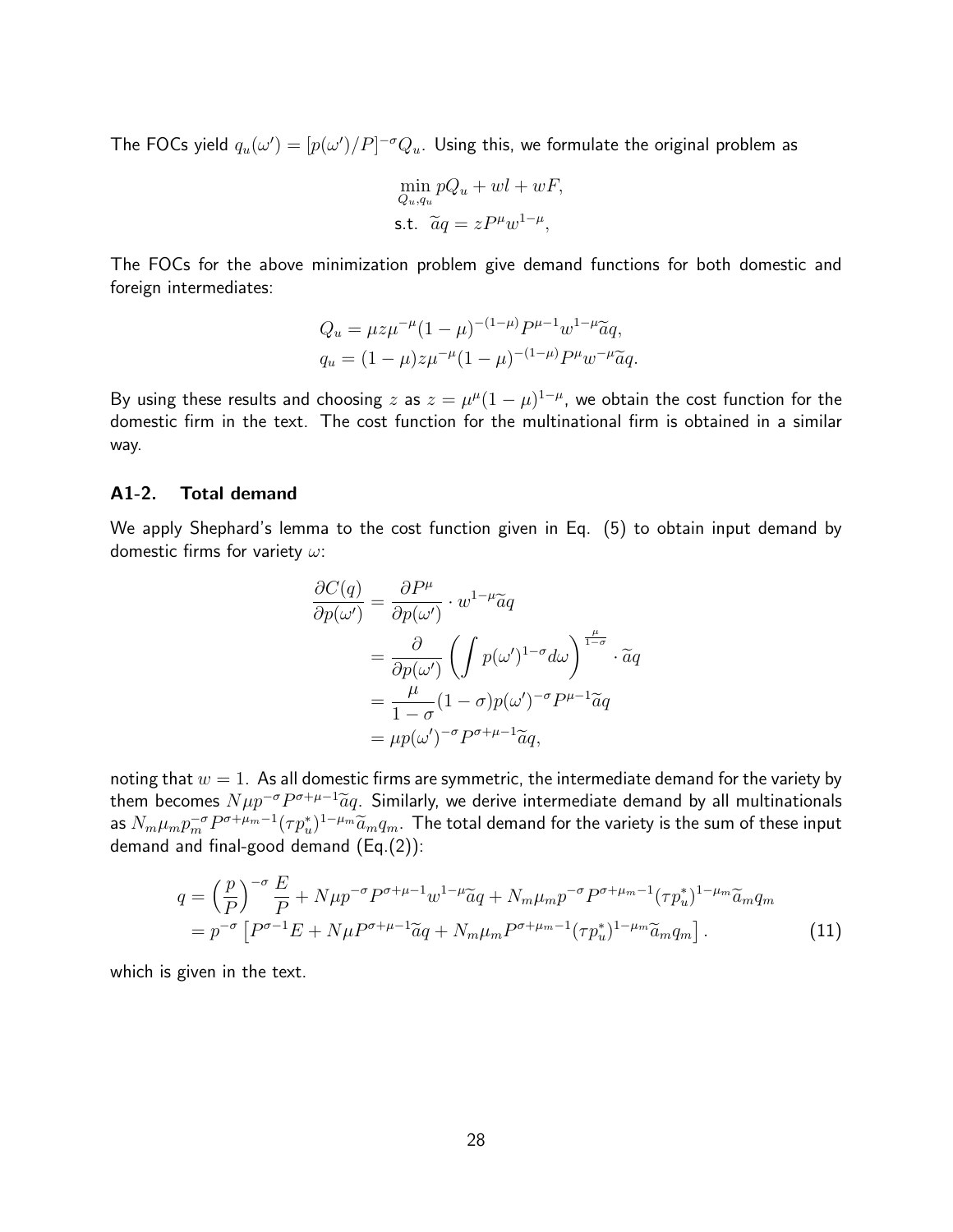#### A1-3. Free entry conditions

The following expressions are useful for later reference:

$$
P = a^{\frac{1}{1-\mu}} N^{\frac{1}{(1-\sigma)(1-\mu)}},\tag{A1}
$$

$$
p^{1-\sigma} = (aP^{\mu})^{1-\sigma} = a^{\frac{1-\sigma}{1-\mu}} N^{\frac{1}{1-\mu}}, \tag{A2}
$$

$$
p_m^{1-\sigma} = \left[ a_m P^{\mu_m} (\tau p_u^*)^{1-\mu_m} \right]^{1-\sigma} = \left[ a_m a^{\frac{\mu_m}{1-\mu}} (\tau p_u^*)^{1-\mu_m} \right]^{1-\sigma} N^{\frac{\mu_m}{1-\mu}}.
$$
 (A3)

Free entry and exit of domestic firms imply that no domestic firms enter if their excess profits are negative,  $\Pi = pq - C(q) < 0$ , while if  $\Pi \geq 0$  there are positive entries. As typical domestic firm breaks even if

$$
0 = \Pi = pq - C(q)
$$
  
=  $pq - P^{\mu}\tilde{a}q - F$   
=  $pq - \frac{\sigma - 1}{\sigma}\frac{\sigma P^{\mu}\tilde{a}}{\sigma - 1}q - F$   
=  $pq - \frac{\sigma - 1}{\sigma}pq - F$   
=  $pq/\sigma - F$ ,

where we used Eq. (6) from the third to the fourth line. The break-even level of sales of domestic firms are thus  $pq = \sigma F$ . They make positive excess profits if the differentiated sector uses up local labor so that no further entry into the sector is possible, that is, if  $N = \overline{N} \equiv L/F[\sigma(1-\mu)+\mu]$ , which will be derived later.

We multiply both sides of Eq.  $(11)$  by p to get

$$
pq = \left(\frac{p}{P}\right)^{1-\sigma} E + N\mu \left(\frac{p}{P}\right)^{1-\sigma} P^{\mu} \tilde{a}q + N_m \mu_m \left(\frac{p}{P}\right)^{1-\sigma} P^{\mu_m} (\tau p_u^*)^{1-\mu_m} \tilde{a}_m q_m
$$
  
=  $\frac{E}{N} + \mu \frac{\sigma - 1}{\sigma} \frac{\sigma \tilde{a} P^{\mu}}{\sigma - 1} q + \mu_m \frac{N_m}{N} \frac{\sigma - 1}{\sigma} \frac{\sigma \tilde{a}_m P^{\mu_m} (\tau p_u^*)^{1-\mu_m}}{\sigma - 1} q_m$   
=  $\frac{E}{N} + \frac{\sigma - 1}{\sigma} \mu pq + \frac{\sigma - 1}{\sigma} \mu_m \frac{N_m}{N} p_m q_m$ ,

where we used Eq. (3) from the first to the second line and Eqs. (6) and (9) from the second to the last line. Solving this equation for  $pq$  gives

$$
pq = \frac{\sigma}{\sigma - \mu(\sigma - 1)} \left[ \frac{E}{N} + \frac{\mu_m(\sigma - 1)}{\sigma} \frac{N_m}{N} p_m q_m \right]
$$
  
= 
$$
\frac{\sigma}{\sigma(1 - \mu) + \mu} \left[ \frac{E}{N} + \frac{\mu_m(\sigma - 1)}{\sigma} \frac{N_m}{N} p_m^{1 - \sigma} D^* \right].
$$

When there are no excess profits for domestic firms, the aggregate expenditure on differentiated goods is  $\alpha$  share of total labor income:  $E = \alpha wL = \alpha L$ . Substituting the above expression, Eq.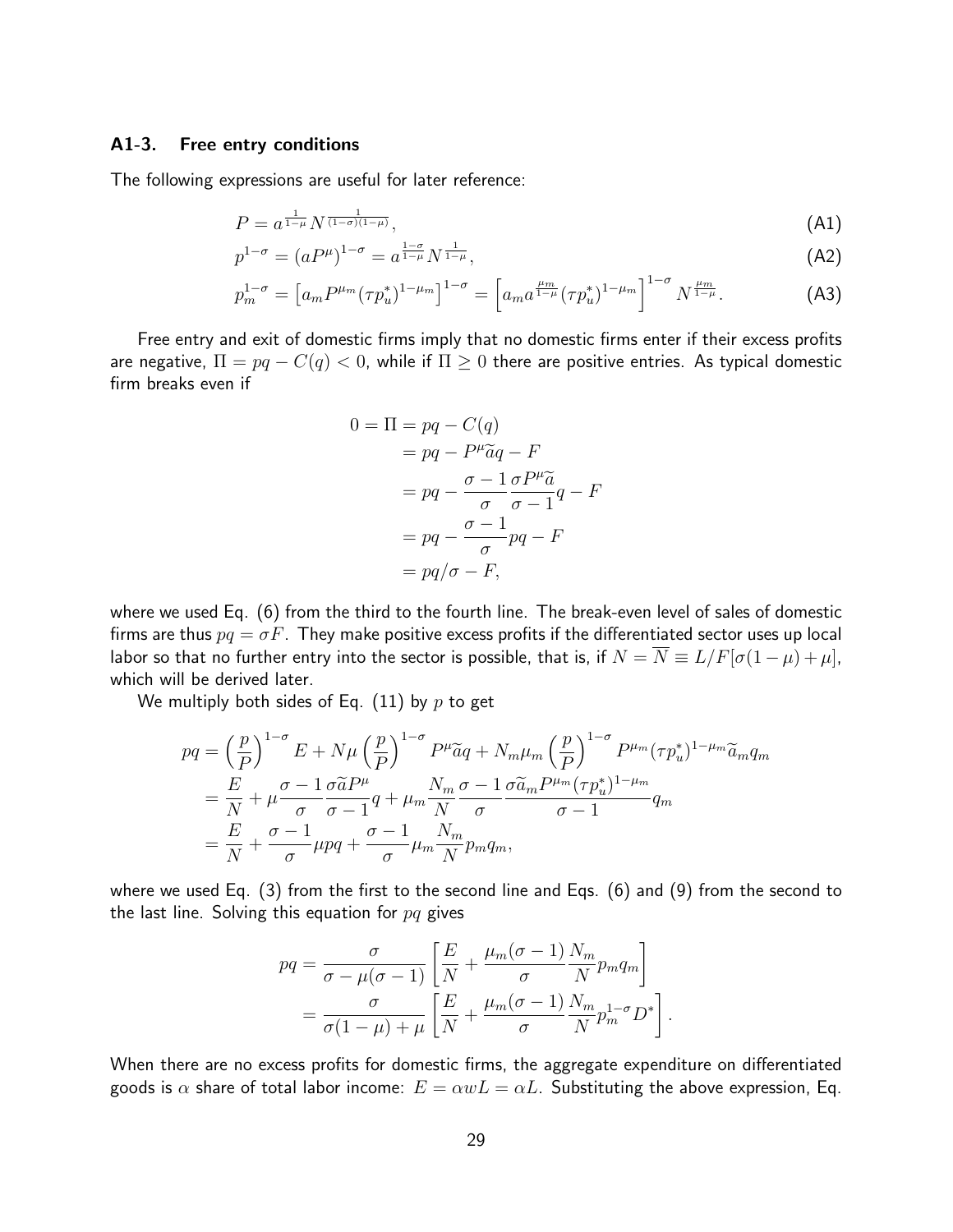(A3) and  $E = \alpha L$  into the break even level of sales yields

$$
pq = \sigma F,
$$
  
\n
$$
\rightarrow \frac{\sigma}{\sigma(1-\mu)+\mu} \left[ \frac{\alpha L}{N} + \frac{\mu_m(\sigma-1)}{\sigma} \frac{N_m}{N} N^{\frac{\mu_m}{1-\mu}} \left\{ a_m a^{\frac{\mu_m}{1-\mu}} (\tau p_u^*)^{1-\mu_m} \right\}^{1-\sigma} D^* \right] = \sigma F,
$$
  
\n
$$
\rightarrow \alpha L + \frac{\mu_m D^*(\sigma-1)}{\sigma} \left[ a_m a^{\frac{\mu_m}{1-\mu}} (\tau p_u^*)^{1-\mu_m} \right]^{1-\sigma} N^{\frac{\mu_m}{1-\mu}} N_m = N F[\sigma(1-\mu)+\mu],
$$
  
\n
$$
\rightarrow N_m = \Theta N^{-\frac{\mu_m}{1-\mu}} (N - \alpha \overline{N}),
$$
  
\nwhere  $\Theta \equiv \frac{\sigma F[\sigma(1-\mu)+\mu] \left[ a_m a^{\frac{\mu_m}{1-\mu}} (\tau p_u^*)^{1-\mu_m} \right]^{\sigma-1}}{\mu_m D^*(\sigma-1)}, \quad \overline{N} \equiv \frac{L}{F[\sigma(1-\mu)+\mu]},$  (12)

which is given in the text.

Free entry and exit of multinational and foreign firms drive their excess profits to zero, which determines their rental rate of foreign capital:

$$
\Pi_m = p_m q_m - C_m(q_m) = p_m q_m - P^{\mu_m} (\tau p_u^*)^{1-\mu_m} \tilde{a}_m q_m - r_m = 0,
$$
  
\n
$$
\rightarrow r_m = p_m q_m / \sigma = p_m^{1-\sigma} D^* / \sigma,
$$
  
\n
$$
\Pi_f = p_f q_f - C_f(q_f) = p_f q_f - p_u^* \tilde{a}_m q_f - r_f = 0,
$$
  
\n
$$
\rightarrow r_f = p_f q_f / \sigma = p_f^{1-\sigma} D^* / \sigma.
$$

Foreign capital is indifferent between becoming a multinational and a foreign firm if the return differential is zero:

$$
\Delta r_m \equiv r_m - r_f = D^* (p_m^{1-\sigma} - p_f^{1-\sigma})/\sigma
$$
  
\n
$$
= D^* \left[ \left( a_m P^{\mu_m} (\tau p_u^*)^{1-\mu_m} \right)^{1-\sigma} - \left( a_m p_u^* \right)^{1-\sigma} \right] / \sigma,
$$
  
\n
$$
= D^* \left[ \left\{ a_m a^{\frac{\mu_m}{1-\mu}} (\tau p_u^*)^{1-\mu_m} \right\}^{1-\sigma} N^{\frac{\mu_m}{1-\mu}} - \left( a_m p_u^* \right)^{1-\sigma} \right] / \sigma
$$
  
\n
$$
= D^* (a_m p_u^*)^{1-\sigma} \left[ \left\{ a^{\frac{\mu_m}{1-\mu}} \tau^{1-\mu_m} (p_u^*)^{-\mu_m} \right\}^{1-\sigma} N^{\frac{\mu_m}{1-\mu}} - 1 \right] / \sigma = 0. \tag{A4}
$$

Solving this for  $N$  gives

$$
N = a^{\sigma - 1} \left[ \tau^{\frac{1 - \mu_m}{\mu_m}} (p_u^*)^{-1} \right]^{(\sigma - 1)(1 - \mu)} \equiv N_0,
$$
\n(13)

which is given in the text.

#### A1-4. Upper bound of the number of domestic firms

Aggregate labor demand in the differentiated sector is the product of the labor demand by individual local firms and the number of local firms,  $N$ . Applying Shephard's lemma to Eq. (5), we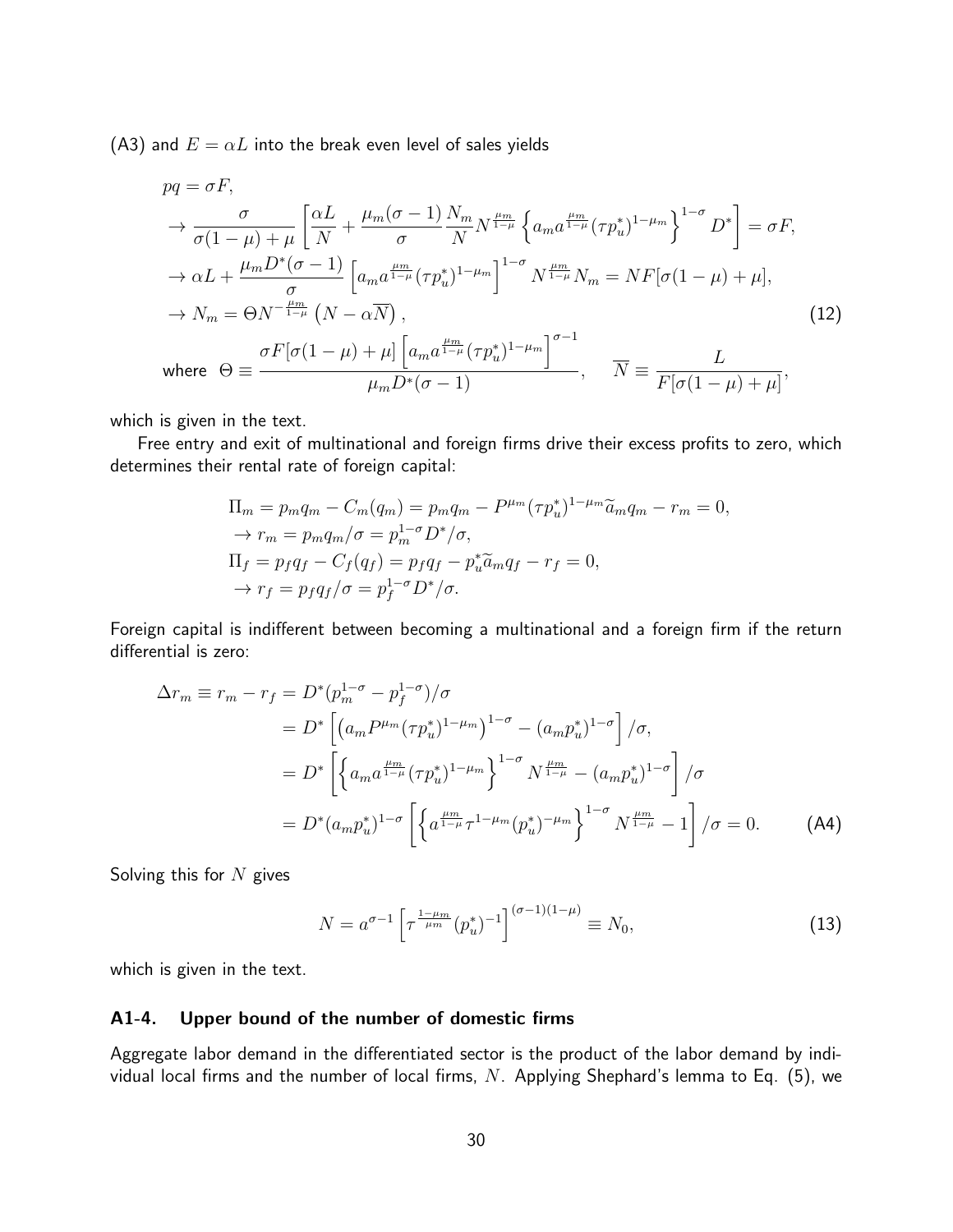obtain

$$
N \frac{\partial C(q)}{\partial w} = N \frac{\partial (P^{\mu} w^{1-\mu} \tilde{a}q + wF)}{\partial w}
$$
  
=  $N \left[ (1 - \mu) P^{\mu} w^{-\mu} \tilde{a}q + F \right]$   
=  $N \left[ (1 - \mu) P^{\mu} \tilde{a}q + F \right].$ 

We evaluate this at the break-even level of sales,  $pq = \sigma F$ , to get

$$
N [(1 - \mu)P^{\mu}\tilde{a}q + F] = N [(1 - \mu)(\sigma - 1)pq/\sigma + F]
$$
  
= 
$$
N [(1 - \mu)(\sigma - 1)\sigma F/\sigma + F]
$$
  
= 
$$
N F[\sigma(1 - \mu) + \mu].
$$

The labor demand must be smaller than the total workforce in the host country,  $L$ :

$$
NF[\sigma(1-\mu)+\mu] \le L,
$$
  
\n
$$
\rightarrow N \le \frac{L}{F[\sigma(1-\mu)+\mu]} \equiv \overline{N},
$$

which determines the upper bound of  $N$ .

### Appendix 2. Impact of natural disaster

## A2-1. Proof of Proposition 2

Since Proposition 2(i) is established in the text, here we prove Proposition 2(ii):  $\,\partial(\Delta F_{min})/\partial\mu_m\geq\,$  $0$ ;  $\partial (\Delta F_{min})/\partial \tau \leq 0.$  Differentiating  $\Delta F_{min}$  defined in Eq. (14) with respect to  $\mu_m$  yields

$$
\frac{\partial(\Delta F_{min})}{\partial \mu_m} = \frac{\partial}{\partial \mu_m} \left[ \frac{L}{N_0 \{ \sigma (1 - \mu) + \mu \}} - F \right]
$$
  
\n
$$
= -\frac{L}{N_0^2 [\sigma (1 - \mu) + \mu]} \cdot \frac{\partial N_0}{\partial \mu_m}
$$
  
\n
$$
= -\frac{L}{N_0^2 [\sigma (1 - \mu) + \mu]} \cdot \frac{\partial}{\partial \mu_m} \left[ a^{\sigma - 1} \left\{ \tau^{\frac{1 - \mu_m}{\mu_m}} (p_u^*)^{-1} \right\}^{(\sigma - 1)(1 - \mu)} \right]
$$
  
\n
$$
= -\frac{L}{N_0^2 [\sigma (1 - \mu) + \mu]} \cdot N_0 \left[ -\frac{(\sigma - 1)(1 - \mu)}{\mu_m^2} \ln \tau \right]
$$
  
\n
$$
= \frac{L(\sigma - 1)(1 - \mu) \ln \tau}{\mu_m^2 \tau N_0 [\sigma (1 - \mu) + \mu]} \ge 0,
$$

where equality holds at  $\tau = 1$ .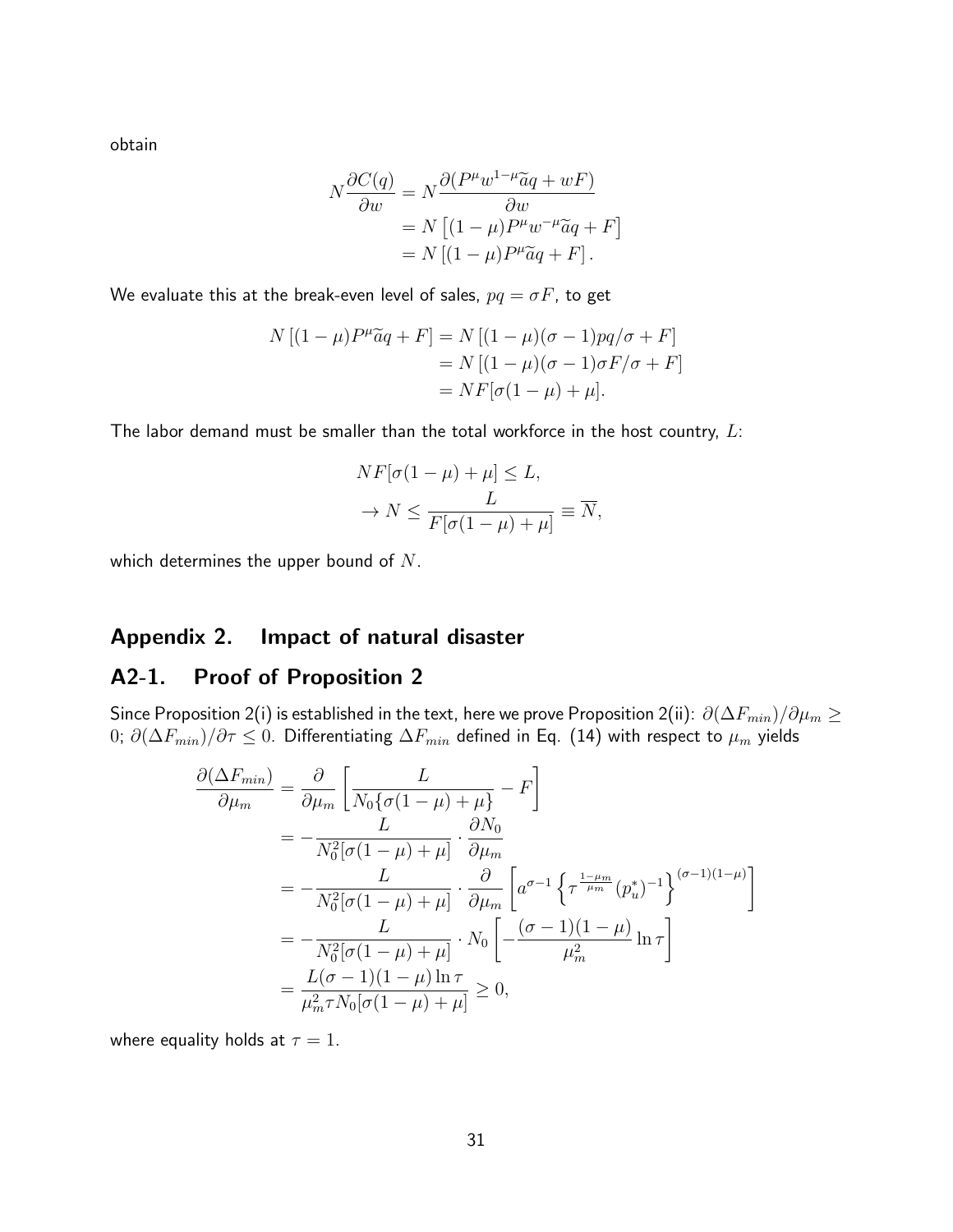Similarly, differentiating  $\Delta F_{min}$  with respect to  $\tau$  gives

$$
\frac{\partial(\Delta F_{min})}{\partial \tau} = -\frac{L}{N_0^2[\sigma(1-\mu)+\mu]} \cdot \frac{\partial N_0}{\partial \tau}
$$
  
= 
$$
-\frac{L}{N_0^2[\sigma(1-\mu)+\mu]} \cdot \frac{N_0}{\tau} \cdot \frac{(\sigma-1)(1-\mu)(1-\mu_m)}{\mu_m}
$$
  
= 
$$
-\frac{L(\sigma-1)(1-\mu)(1-\mu_m)\ln \tau}{\mu_m N_0[\sigma(1-\mu)+\mu]} \le 0,
$$

where equality holds at  $\tau = 1$ . These establish Proposition 2(ii).

# A2-2. Other issues

We derive the condition for  $\partial(\Delta F_{min})/\partial \mu > 0$  if  $F \in (F_a, F_b)$ :

$$
\frac{\partial(\Delta F_{min})}{\partial \mu} = \frac{\partial}{\partial \mu} \left[ \frac{L}{N_0 \{ \sigma (1 - \mu) + \mu \}} - F \right]
$$
  
\n
$$
= \frac{L(\sigma - 1)}{N_0 [\sigma (1 - \mu) + \mu]^2} - \frac{L}{N_0^2 [\sigma (1 - \mu) + \mu]} \frac{\partial N_0}{\partial \mu}
$$
  
\n
$$
= \frac{L(\sigma - 1)}{N_0 [\sigma (1 - \mu) + \mu]} \left[ \frac{1}{\sigma (1 - \mu) + \mu} + \ln \left\{ \tau^{\frac{1 - \mu m}{\mu m}} (p_u^*)^{-1} \right\} \right]
$$
  
\n
$$
= \frac{F \overline{N} (\sigma - 1)}{N_0} \left[ \frac{1}{\sigma (1 - \mu) + \mu} + \ln \left\{ \tau^{\frac{1 - \mu m}{\mu m}} (p_u^*)^{-1} \right\} \right]
$$
  
\n
$$
> F(\sigma - 1) \left[ \frac{1}{\sigma (1 - \mu) + \mu} + \ln \left\{ \tau^{\frac{1 - \mu m}{\mu m}} (p_u^*)^{-1} \right\} \right] \equiv RHS(\mu).
$$

where from the second-to-last to the last line we used the fact that  $F < F_b$ , or equivalently  $N_0 < \overline{N}$ . A sufficient condition for  $\partial(\Delta F_{min})/\partial \mu > 0$  is  $RHS(\mu) \ge 0$  for  $\mu \in (0,1)$ . While noting that  $RHS'(\mu) \, > \, 0$  holds. we use the expression of  $N_0$  given in Eq.  $\,$  (13) to rewrite  $RHS(\mu)$  as

$$
RHS(\mu) = F(\sigma - 1) \left[ \frac{1}{\sigma(1 - \mu) + \mu} + \frac{\ln(a^{1 - \sigma} N_0)}{(\sigma - 1)(1 - \mu)} \right]
$$
  
\n
$$
\ge RHS(0) = F(\sigma - 1) \left[ \frac{1}{\sigma} + \frac{\ln(a^{1 - \sigma} N_0)}{\sigma - 1} \right]
$$
  
\n
$$
\ge F(\sigma - 1) \left[ \frac{1}{\sigma} + \frac{\ln(a^{1 - \sigma} \alpha N)}{\sigma - 1} \right].
$$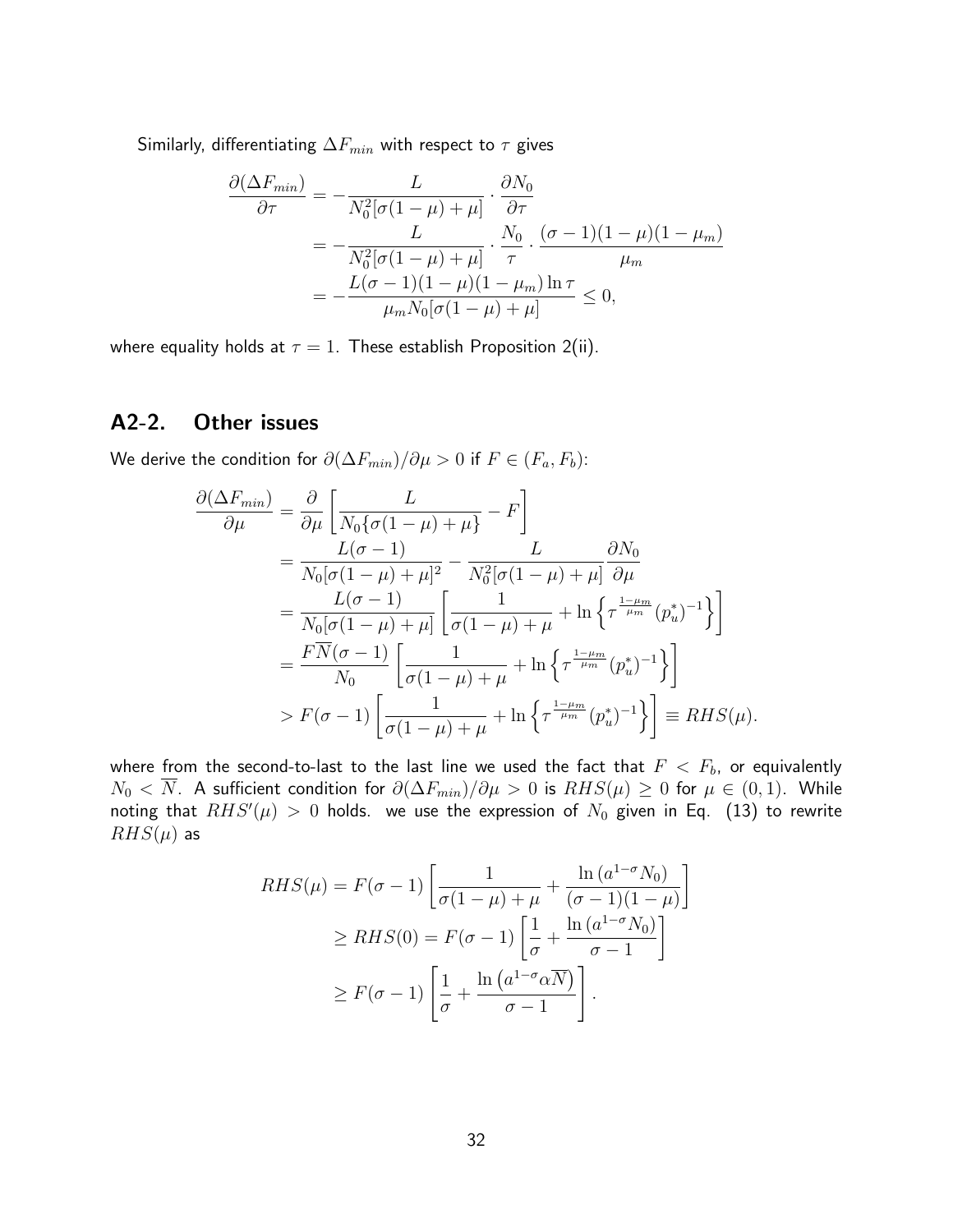The expression in the last line is positive if

$$
\frac{1}{\sigma} + \frac{\ln (a^{1-\sigma} \alpha \overline{N})}{\sigma - 1} \ge 0,
$$
  

$$
\to a \le e^{\frac{1}{\sigma}} (\alpha \overline{N})^{\frac{1}{\sigma - 1}}.
$$

which is a sufficient condition for  $\partial(\Delta F_{min})/\partial \mu > 0$ .

Next we show  $P\leq \tau p_u^*$  if there exists  $N_0\geq 0$  that satisfies Eq. (13) (or equivalently Eq. (A4)). Let us first look at Eq. (A4):

$$
\Delta r_m = D^*(a_m p_u^*)^{1-\sigma} [g(N; \mu_m) - 1] / \sigma = 0,
$$
  
where  $g(N; \mu_m) \equiv \left[ a^{\frac{\mu_m}{1-\mu}} \tau^{1-\mu_m} (p_u^*)^{-\mu_m} \right]^{1-\sigma} N^{\frac{\mu_m}{1-\mu}}.$  (A4)

We consider a range of parameters that ensure the existence of  $N_0 \geq 0$  satisfying Eq. (A4). Because  $g(N;0)=\tau^{1-\sigma}\leq 1$  and  $g(N;\mu_m)>0$ , we must have  $\partial g(N;\mu_m)/\partial\mu_m\geq 0$  in order for Eq. (13) to have a solution for  $N=N_0\geq 0$ . This condition results in  $\tau p^*_u/P\geq 1$ :

$$
\frac{\partial g(N; \mu_m)}{\partial \mu_m} = g(N; \mu_m) \cdot \ln \left[ \tau p_u^* \left( a N^{\frac{1}{1-\sigma}} \right)^{-\frac{1}{1-\mu}} \right]^{\sigma-1} \ge 0,
$$
  

$$
\to \ln \left[ \tau p_u^* \left( a N^{\frac{1}{1-\sigma}} \right)^{-\frac{1}{1-\mu}} \right]^{\sigma-1} \ge 0,
$$
  

$$
\to \tau p_u^* \left( a N^{\frac{1}{1-\sigma}} \right)^{-\frac{1}{1-\mu}} = \tau p_u^* / P \ge 1,
$$

noting that the derivative of  $f(x) = a^{A(x)}b^{B(x)}$  is given by  $f'(x) = f(x) \ln \left[a^{A'(x)}b^{B'(x)}\right]$ .

# Appendix 3. Multinationals with heterogeneous productivity

#### A3-1. Location condition of multinationals

Using the results in Appendix A1-3, we can write the return differential of foreign capital as

$$
\Delta r_m(a_m) = r_m(a_m) - r_f(a_m)
$$
  
=  $p_m(a_m)q_m(a_m)/\sigma - p_f(a_m)q_f(a_m)/\sigma$   
=  $D^* [p_m(a_m)^{1-\sigma} - p_f(a_f)^{1-\sigma}]$   
=  $D^*(a_m p_u^*)^{1-\sigma} \left[ \left\{ a^{\frac{\mu_m}{1-\mu}} (a_m^{\gamma})^{1-\mu_m} (p_u^*)^{-\mu_m} \right\}^{1-\sigma} N^{\frac{\mu_m}{1-\mu}} - 1 \right] / \sigma$   
=  $D^*(a_m p_u^*)^{1-\sigma} \left[ \left\{ a^{\frac{\mu_m}{1-\mu}} (a_m^{\gamma})^{1-\mu_m} (p_u^*)^{-\mu_m} \right\}^{1-\sigma} N^{\frac{\mu_m}{1-\mu}} - 1 \right] / \sigma$ ,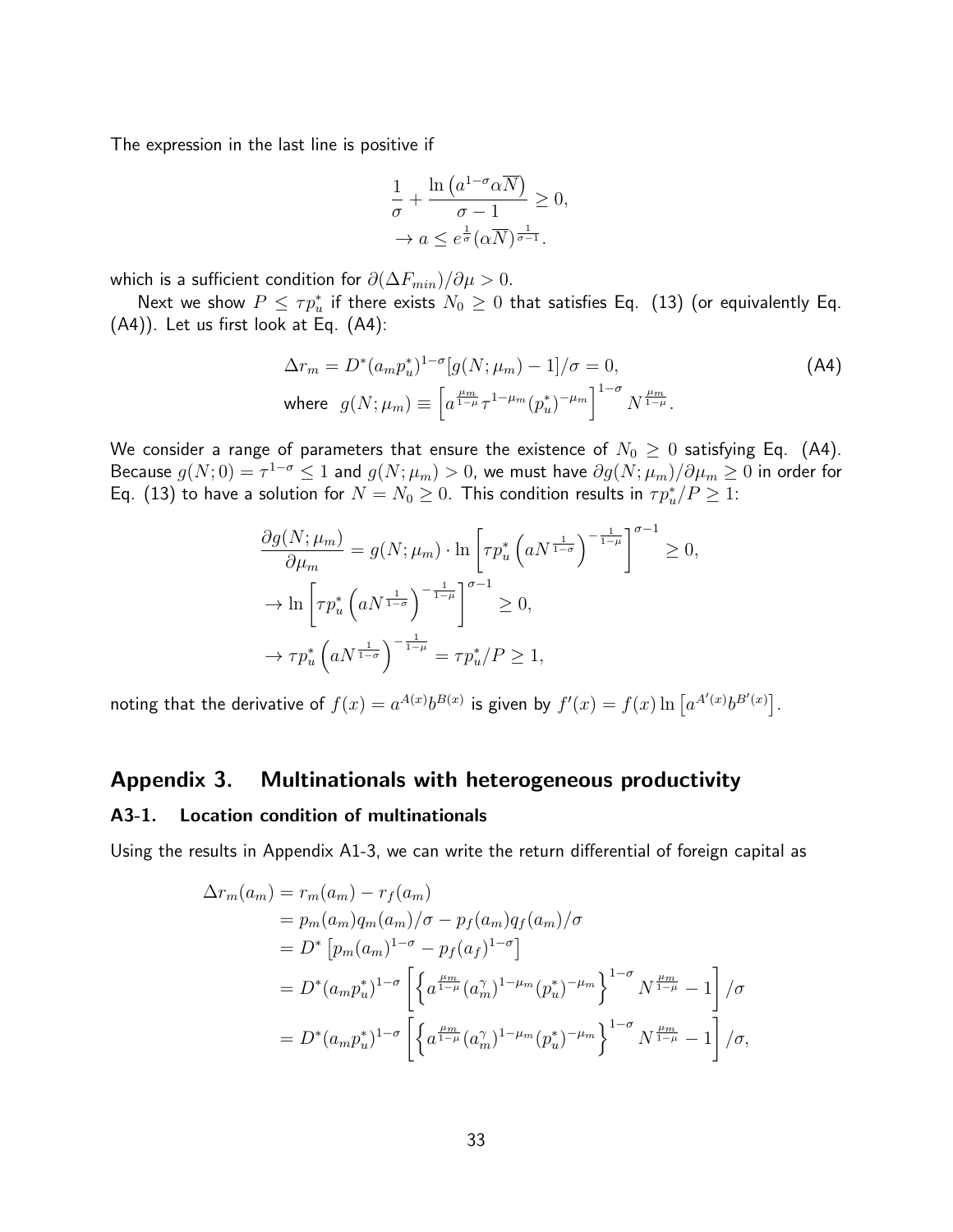noting that  $\tau(a_m)=a_m^\gamma.$  The cut-off productivity,  $a_m^R$ , is given by the solution of  $\Delta r_m(a_m^R)=0.$ Since the big square bracket term in the above expression decreases with  $a_m$  because  $\gamma(1 (\mu_m)(1-\sigma) < 0$ , the return differential is positive (or negative) if  $a_m < a_m^R$  (or  $a_m > a_m^R$ ).

We can explicitly solve for the cut-off productivity:

$$
\Delta r_m(a_m^R) = 0,
$$
  
\n
$$
\rightarrow (a_m^R)^{\gamma(1-\mu_m)(1-\sigma)} \left\{ a^{\frac{\mu_m}{1-\mu}} (p_u^*)^{-\mu_m} \right\}^{1-\sigma} N^{\frac{\mu_m}{1-\mu}} - 1 > 0,
$$
  
\n
$$
\rightarrow (a_m^R)^{\gamma(1-\mu_m)(1-\sigma)} = \left\{ a^{\frac{\mu_m}{1-\mu}} (p_u^*)^{-\mu_m} \right\}^{-(1-\sigma)} N^{-\frac{\mu_m}{1-\mu}},
$$
  
\n
$$
\rightarrow a_m^R = \left\{ a^{\frac{1}{1-\mu}} (p_u^*)^{-1} \right\}^{-\frac{\mu_m}{\gamma(1-\mu_m)}} N^{\frac{\mu_m}{\gamma(\sigma-1)(1-\mu)(1-\mu_m)}}.
$$

On the other hand, the mass of multinationals is expressed as a function of the cut-off productivity:

$$
N_m = \Pr(\widehat{a}_m \le a_m^R) = G(a_m^R)K_f = \frac{K_f(a_m^{\rho} - 1)}{\overline{a}_m^{\rho} - 1},
$$
  
\n
$$
\to a_m^R = [N_m(\overline{a}_m^{\rho} - 1)/K_f + 1]^{1/\rho}.
$$
 (A5)

Substituting this into the explicit solution of  $a_m^R$  gives

$$
\left[N_m(\overline{a}_m^{\rho}-1)/K_f+1\right]^{1/\rho} = \left\{a^{\frac{1}{1-\mu}}(p_u^*)^{-1}\right\}^{-\frac{\mu_m}{\gamma(1-\mu_m)}} N^{\frac{\rho\mu_m}{\gamma(\sigma-1)(1-\mu)(1-\mu_m)}},
$$
  
\n
$$
\rightarrow N_m(\overline{a}_m^{\rho}-1)/K_f+1 = \left\{a^{\frac{1}{1-\mu}}(p_u^*)^{-1}\right\}^{-\frac{\rho\mu_m}{\gamma(1-\mu_m)}} N^{\frac{\rho\mu_m}{\gamma(\sigma-1)(1-\mu)(1-\mu_m)}},
$$
  
\n
$$
\rightarrow N_m = \frac{K_f}{\overline{a}_m^{\rho}-1} \left[\left\{a^{\frac{1}{1-\mu}}(p_u^*)^{-1}\right\}^{-\frac{\rho\mu_m}{\gamma(1-\mu_m)}} N^{\frac{\rho\mu_m}{\gamma(\sigma-1)(1-\mu)(1-\mu_m)}} - 1\right],
$$
 (A6)

which increases with N because  $\rho\mu_m/[\gamma(\sigma-1)(1-\mu)(1-\mu_m)] > 0$ . Fig. A1(b) draws the  $\Delta r_m(a_m^R)=0$ -locus defined in Eq. (A6), where  $\tilde{N}_0$ , at which  $N_m=0$ , is given by

$$
N_m = 0,
$$
  
\n
$$
\to N = a^{\sigma - 1} \left[ (p_u^*)^{-1} \right]^{(\sigma - 1)(1 - \mu)} \equiv \widetilde{N}_0,
$$

which is assumed to be greater than one:  $N_0 > 1$ . The arrows indicates the direction of motion of foreign capital. As in the basic model, the area where foreign capital moves to the host country (upper arrow) expands as N increases and thus local suppliers develops. Unlike the basic model, however, the locus is not a vertical line but a upward-sloping curve because the relocation incentive differs in productivity. High-productive foreign capital is ready to move to the host country with small number of suppliers, whereas for low-productive one to move, a sufficient number of local suppliers is necessary.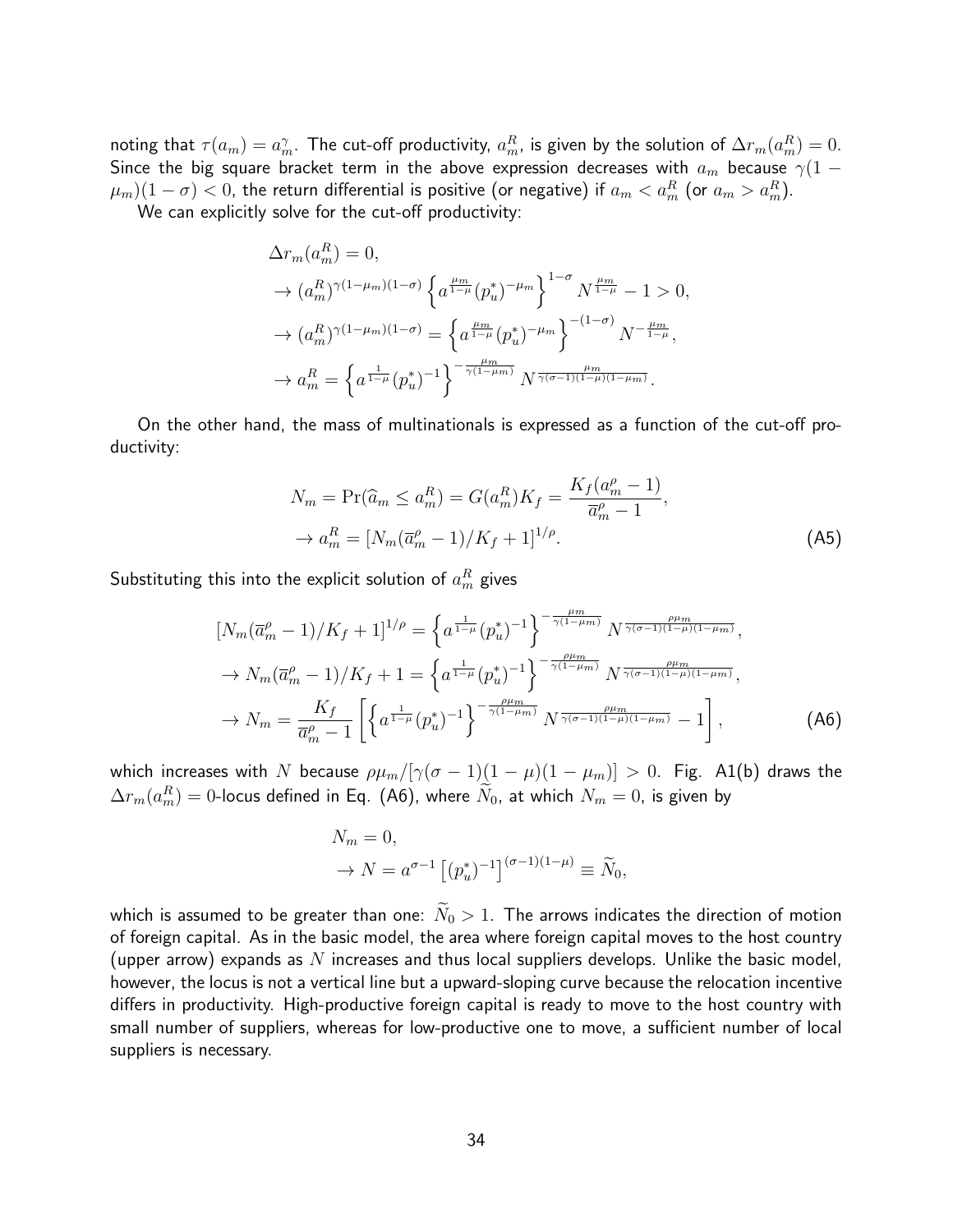#### A3-2. Zero-profit conditions of domestic firms

The goods market clearing condition requires that the total sales must be equal to total purchase by consumers, domestic firms and multinationals:

$$
pq = \left(\frac{p}{P}\right)^{1-\sigma} E + N\mu \left(\frac{p}{P}\right)^{1-\sigma} P^{\mu} \tilde{a}q + K_f \mu_m \left(\frac{p}{P}\right)^{1-\sigma} \int_1^{a_m^R} P^{\mu_m} [\tau(a_m) p_u^*]^{1-\mu_m} \tilde{a}_m q_m(a_m) dG(a_m)
$$
  

$$
= \frac{E}{N} + \mu \frac{\sigma - 1}{\sigma} \frac{\sigma \tilde{a} P^{\mu}}{\sigma - 1} q + \mu_m \frac{K_f}{N} \frac{\sigma - 1}{\sigma} \int_1^{a_m^R} \frac{\sigma \tilde{a}_m P^{\mu_m} [\tau(a_m) p_u^*]^{1-\mu_m}}{\sigma - 1} q_m(a_m) dG(a_m)
$$
  

$$
= \frac{E}{N} + \frac{\sigma - 1}{\sigma} \mu p q + \frac{\sigma - 1}{\sigma} \mu_m \frac{K_f}{N} \int_1^{a_m^R} p_m(a_m) q_m(a_m) dG(a_m),
$$

noting that multinationals with  $a_m \in [1, a_m^R]$  are in the host country. The integral part in the right-hand side is

$$
\int_{1}^{a_{m}^{R}} p_{m}(a_{m}) q_{m}(a_{m}) dG(a_{m}) = \int_{1}^{a_{m}^{R}} p_{m}(a_{m})^{1-\sigma} D^{*} \cdot \frac{\rho a_{m}^{\rho-1}}{\overline{a}_{m}^{\rho}-1} da_{m}
$$
\n
$$
= \frac{\rho D^{*}}{\overline{a}_{m}^{\rho}-1} \int_{1}^{a_{m}^{R}} \left[ a_{m} a^{\frac{\mu m}{1-\mu}} (a_{m}^{\gamma} p_{u}^{*})^{1-\mu_{m}} \right]^{1-\sigma} N^{\frac{\mu_{m}}{1-\mu}} \cdot a_{m}^{\rho-1} da_{m}
$$
\n
$$
= \frac{\rho D^{*}}{\overline{a}_{m}^{\rho}-1} \left[ a^{\frac{\mu_{m}}{1-\mu}} (p_{u}^{*})^{1-\mu_{m}} \right]^{1-\sigma} N^{\frac{\mu_{m}}{1-\mu}} \int_{1}^{a_{m}^{R}} a_{m}^{\rho-1-(\sigma-1)[1+\gamma(1-\mu_{m})]} da_{m}
$$
\n
$$
= \frac{\rho D^{*}}{\overline{a}_{m}^{\rho}-1} \left[ a^{\frac{\mu_{m}}{1-\mu}} (p_{u}^{*})^{1-\mu_{m}} \right]^{1-\sigma} N^{\frac{\mu_{m}}{1-\mu}} \frac{(a_{m}^{R})^{\tilde{\rho}}-1}{\tilde{\rho}},
$$

where  $\widetilde{\rho} \equiv \rho - (\sigma - 1)[1 + \gamma(1 - \mu_m)]$  and  $p_m^{1-\sigma}$  is given by Eq. (A3).

As in Appendix A1-3, we substitute these expressions into the zero-profit condition of domestic firms,  $pq = \sigma F$ , to obtain

$$
pq = \sigma F,
$$
  
\n
$$
\rightarrow \frac{\sigma}{\sigma - \mu(\sigma - 1)} \left[ \frac{E}{N} + \frac{\mu_m(\sigma - 1)}{\sigma} \frac{K_f}{N} \int_1^{a_m^R} p_m(a_m) q_m(a_m) dG(a_m) \right] = \sigma F,
$$
  
\n
$$
\rightarrow \frac{\sigma}{\sigma(1 - \mu) + \mu} \left[ \frac{\alpha L}{N} + \frac{\mu_m(\sigma - 1)}{\sigma} \frac{K_f}{N} \frac{\rho D^*}{\overline{a}_m^{\rho} - 1} \left\{ a^{\frac{\mu_m}{1 - \mu}} (p_u^*)^{1 - \mu_m} \right\}^{1 - \sigma} N^{\frac{\mu_m}{1 - \mu}} \frac{(a_m^R)^{\widetilde{\rho}} - 1}{\widetilde{\rho}} \right] = \sigma F,
$$
  
\n
$$
\rightarrow K_f \left[ (a_m^R)^{\widetilde{\rho}} - 1 \right] = \widetilde{\Theta}_0 N^{-\frac{\mu_m}{1 - \mu}} (N - \alpha \overline{N}),
$$
  
\nwhere  $\widetilde{\rho} \equiv \rho - (\sigma - 1)[1 + \gamma(1 - \mu_m)],$   
\n
$$
\widetilde{\Theta}_0 \equiv \frac{\widetilde{\rho}(\overline{a}_m^{\rho} - 1) \sigma F[\sigma(1 - \mu) + \mu] \left[ a^{\frac{\mu_m}{1 - \mu}} (p_u^*)^{1 - \mu_m} \right]^{1 - \sigma}}{\rho \mu_m D^* (\sigma - 1)}, \quad \overline{N} \equiv \frac{L}{F[\sigma(1 - \mu) + \mu]},
$$

noting that the upper bound of the number of domestic firms,  $\overline{N}$ , is the same as that in the basic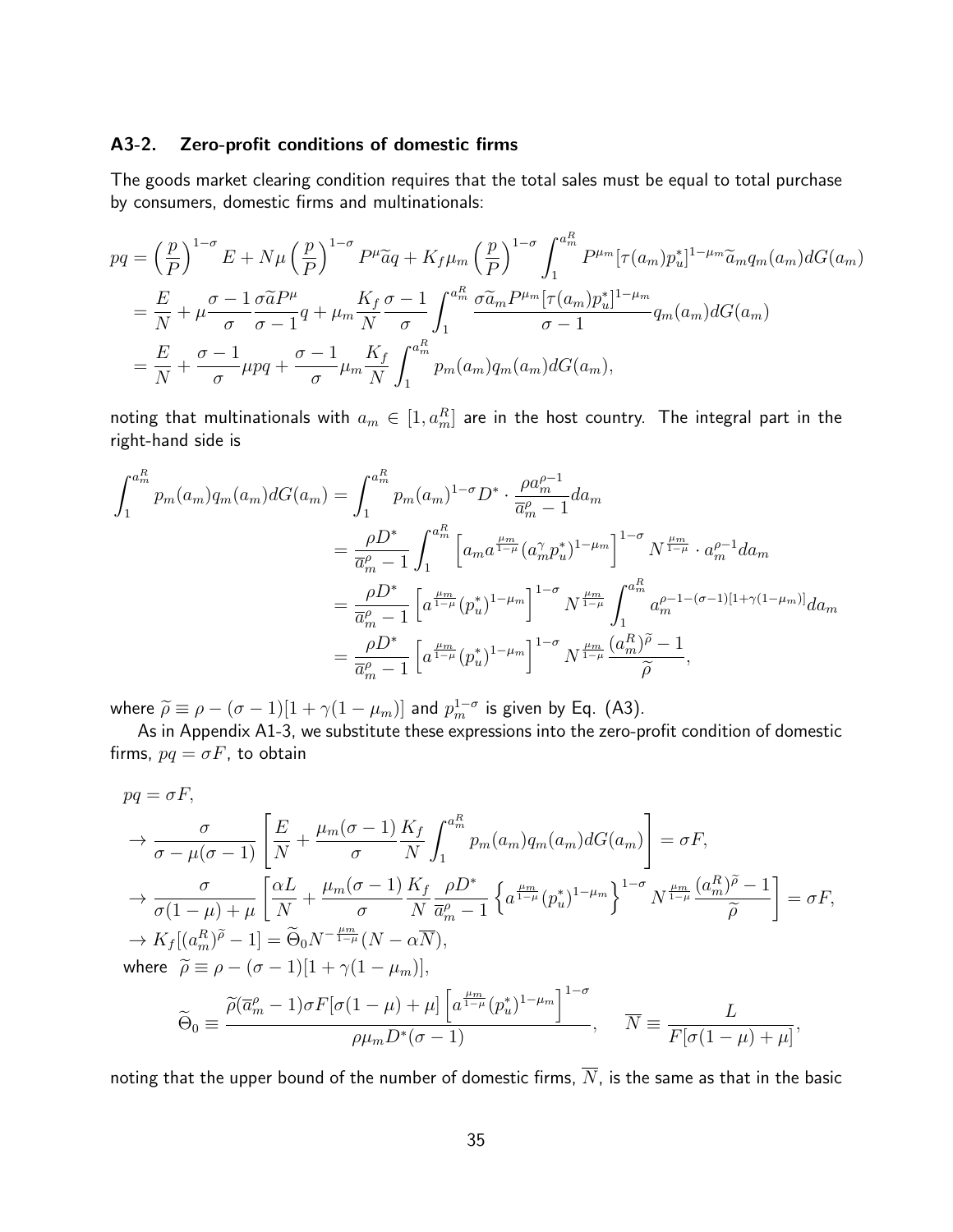model.

Using Eq. (A5), we can rewrite the above equation as

$$
K_f \left[ \{ N_m (\overline{a}_m^{\rho} - 1) / K_f + 1 \}^{\tilde{\rho}/\rho} - 1 \right] = \tilde{\Theta}_0 N^{-\frac{\mu_m}{1 - \mu}} (N - \alpha \overline{N}),
$$
  
\n
$$
\rightarrow N_m = \frac{K_f}{\overline{a}_m^{\rho} - 1} \left[ \left\{ \widetilde{\Theta} N^{-\frac{\mu_m}{1 - \mu}} (N - \alpha \overline{N}) + 1 \right\}^{\rho/\tilde{\rho}} - 1 \right],
$$
  
\nwhere  $\widetilde{\Theta} \equiv \widetilde{\Theta}_0 / K_f = \frac{\widetilde{\rho} (\overline{a}_m^{\rho} - 1) \sigma F [\sigma (1 - \mu) + \mu] \left[ a^{\frac{\mu_m}{1 - \mu}} (p_u^*)^{1 - \mu_m} \right]^{1 - \sigma}}{\rho \mu_m D^* K_f (\sigma - 1)},$  (A7)

which increases as we have assumed  $\alpha > 1 - (1 - \mu)/\mu_m$ . Fig. A1(b) draws the  $\Pi = 0$  locus with arrows indicating the direction of motion of domestic firms.



Fig. A1. Equilibrium curves under heterogeneous multinationals.

#### A3-3. Conditions for multiple equilibria

We can know from Figs. 6 and A1 that multiple equilibria occur if the two equilibrium curves intersect twice. The sufficient conditions for this are as follows. First, the  $N$ -intercept of the  $\Pi=0$  curve is greater than or equal to that of the  $\Delta r_m(a_m^R)=0$  curve, that is,  $\alpha \overline{N}\geq \overline{N}_0.$ Second, the  $\Pi=0$  curve is located above the  $\Delta r_m(a_m^R)=0$  curve for some  $N\in [\alpha\overline{N},\overline{N}].$ Finally, the  $\Delta r_m(a_m^R)=0$  curve is located above the  $\Pi=0$  curve at  $N=\overline{N}.$ 

The first condition reduces to

$$
\alpha \overline{N} \equiv \frac{\alpha L}{F[\sigma(1-\mu)+\mu]} \ge \widetilde{N}_0 \equiv a^{\sigma-1} \left[ (p_u^*)^{-1} \right]^{(\sigma-1)(1-\mu)},
$$
  

$$
\rightarrow F \le \frac{\alpha L}{\widetilde{N}_0[\sigma(1-\mu)+\mu]} \equiv \widetilde{F}_b.
$$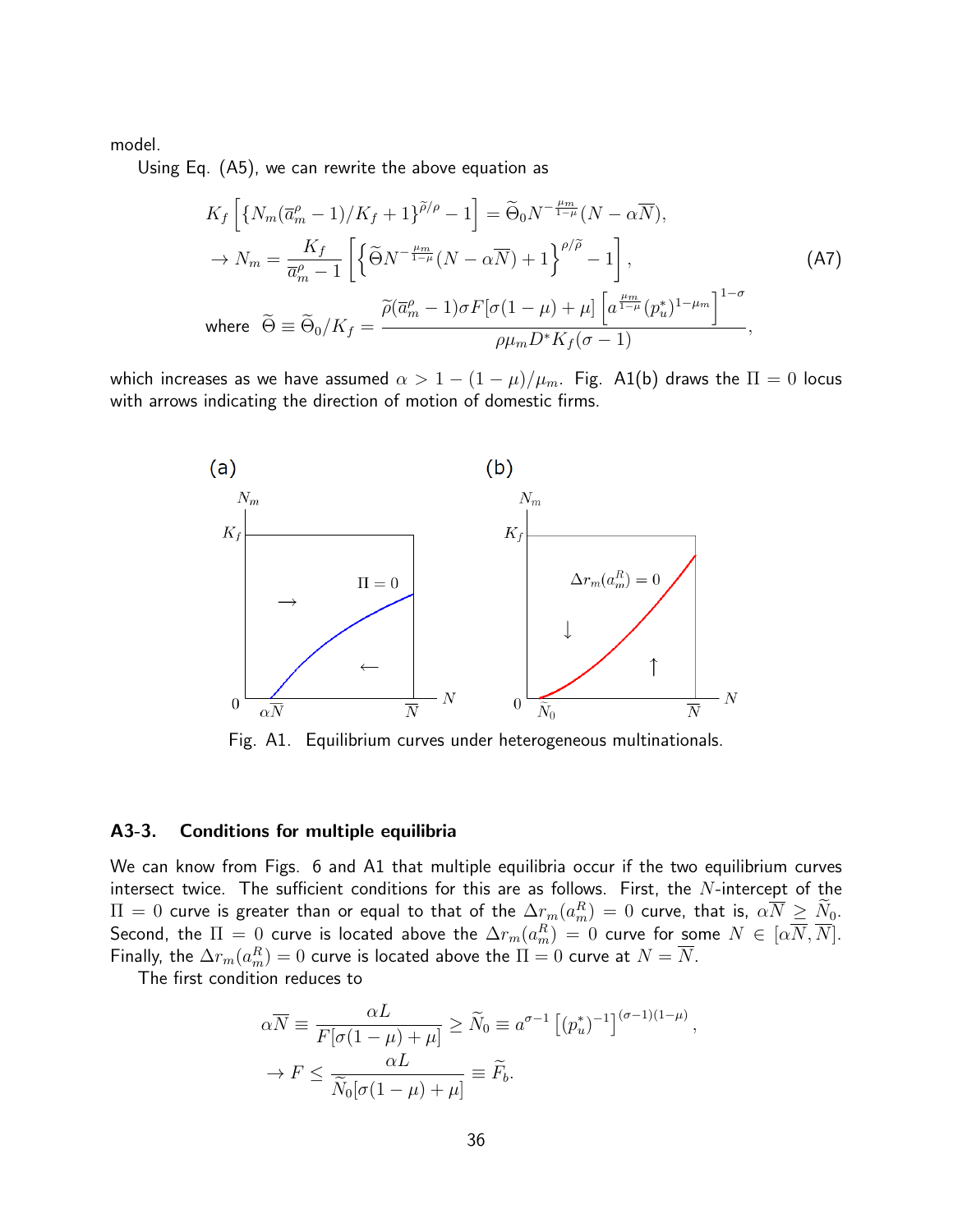The second condition requires that for some  $N \in [\alpha \overline{N}, \overline{N}]$ , the following must hold:

$$
\frac{K_{f}}{\overline{a}_{m}^{\rho}-1}\left[\left\{\widetilde{\Theta}N^{-\frac{\mu m}{1-\mu}}(N-\alpha\overline{N})+1\right\}^{\rho/\widetilde{\rho}}-1\right] > \frac{K_{f}}{\overline{a}_{m}^{\rho}-1}\left[\left\{a^{\frac{1}{1-\mu}}(p_{u}^{*})^{-1}\right\}^{-\frac{\rho\mu m}{\gamma(1-\mu m)}}N^{\frac{\rho\mu m}{\gamma(\sigma-1)(1-\mu)(1-\mu m)}}-1\right],
$$
  
\n
$$
\rightarrow \left\{\widetilde{\Theta}N^{-\frac{\mu m}{1-\mu}}(N-\alpha\overline{N})+1\right\}^{\rho/\widetilde{\rho}} > \left\{a^{\frac{1}{1-\mu}}(p_{u}^{*})^{-1}\right\}^{-\frac{\rho\mu m}{\gamma(1-\mu m)}}N^{\frac{\rho\mu m}{\gamma(\sigma-1)(1-\mu)(1-\mu m)}},
$$
  
\n
$$
\rightarrow \widetilde{\Theta}N^{-\frac{\mu m}{1-\mu}}(N-\alpha\overline{N})+1 > \left\{a^{\frac{1}{1-\mu}}(p_{u}^{*})^{-1}\right\}^{-\frac{\widetilde{\rho}\mu m}{\gamma(1-\mu m)}}N^{\frac{\widetilde{\rho}\mu m}{\gamma(\sigma-1)(1-\mu)(1-\mu m)}},
$$
  
\n
$$
\rightarrow \widetilde{\Theta}_{1}N^{-\frac{\mu m}{1-\mu}}\left[FN-\frac{\alpha L}{\sigma(1-\mu)+\mu}\right]+1 > \left\{a^{\frac{1}{1-\mu}}(p_{u}^{*})^{-1}\right\}^{-\frac{\widetilde{\rho}\mu m}{\gamma(1-\mu m)}}N^{\frac{\widetilde{\rho}\mu m}{\gamma(\sigma-1)(1-\mu)(1-\mu m)}},
$$
  
\n
$$
\rightarrow F > \max\{F_{1},0\} \equiv \widetilde{F}_{a},
$$
  
\nwhere  $F_{1} \equiv \widetilde{\Theta}_{1}^{-1}N^{\frac{\mu m}{1-\mu}-1}\left[\left\{a^{\frac{1}{1-\mu}}(p_{u}^{*})^{-1}\right\}^{-\frac{\widetilde{\rho}\mu m}{\gamma(1-\mu m)}}N^{\frac{\widetilde{\rho}\mu m}{\gamma(\sigma-1)(1-\mu)(1-\mu m)}}-1\right] + \frac{\alpha L}{\sigma(1-\mu)+\mu},$ 

and  $\widetilde{\Theta}_1 \equiv \widetilde{\Theta}/F$ .

The third condition implies

$$
\frac{K_f}{\overline{a}_m^{\rho} - 1} \left[ \left\{ a^{\frac{1}{1-\mu}} (p_u^*)^{-1} \right\}^{-\frac{\rho \mu_m}{\gamma(1-\mu_m)}} \overline{N}^{\frac{\rho \mu_m}{\gamma(\sigma-1)(1-\mu)(1-\mu_m)}} - 1 \right] > \frac{K_f}{\overline{a}_m^{\rho} - 1} \left[ \left\{ \widetilde{\Theta} \overline{N}^{1 - \frac{\mu_m}{1-\mu}} (1-\alpha) + 1 \right\}^{\rho/\widetilde{\rho}} - 1 \right],
$$
  

$$
\rightarrow \left\{ a^{\frac{1}{1-\mu}} (p_u^*)^{-1} \right\}^{-\frac{\rho \mu_m}{\gamma(1-\mu_m)}} \overline{N}^{\frac{\rho \mu_m}{\gamma(\sigma-1)(1-\mu)(1-\mu_m)}} > \left\{ \widetilde{\Theta} \overline{N}^{\frac{1-\mu-\mu_m}{1-\mu}} (1-\alpha) + 1 \right\}^{\rho/\widetilde{\rho}},
$$
  

$$
\rightarrow \left\{ a^{\frac{1}{1-\mu}} (p_u^*)^{-1} \right\}^{-\frac{\widetilde{\rho} \mu_m}{\gamma(1-\mu_m)}} \overline{N}^{\frac{\widetilde{\rho} \mu_m}{\gamma(\sigma-1)(1-\mu)(1-\mu_m)}} > K_f^{-1} \widetilde{\Theta}_0 \overline{N}^{\frac{1-\mu-\mu_m}{1-\mu}} (1-\alpha) + 1,
$$
  

$$
\rightarrow K_f > \left[ a^{\frac{1}{1-\mu}} (p_u^*)^{-1} \right]^{\frac{\widetilde{\rho} \mu_m}{\gamma(1-\mu_m)}} \overline{N}^{-\frac{\widetilde{\rho} \mu_m}{\gamma(\sigma-1)(1-\mu)(1-\mu_m)}} \left[ \widetilde{\Theta}_0 \overline{N}^{\frac{1-\mu-\mu_m}{1-\mu}} (1-\alpha) + 1 \right] \equiv \widetilde{K}_f.
$$

In sum, the multiple equilibria occurs if the fixed labor input takes an intermediate value such that  $\tilde{F}_a < F \leq \tilde{F}_b$  and the amount of foreign capital is so large that  $K_f > \tilde{K}_f$  holds.

#### A3-4. Proof of Proposition 3

Since Proposition 3(i) is evident from Fig. 7 and the discussions in the text, here we prove Proposition 3(ii). Assume that (a)  $\alpha > 1 - (1-\mu)/\mu_m$ ; (b)  $N_0 \equiv [a(p_u^*)^{-(1-\mu)}]^{\sigma-1} > 1$ ; (c)  $K_f > \widetilde{K}_f$ ; (d)  $F \in (\widetilde{F}_a, \widetilde{F}_b]$ ; and (e)  $\widetilde{\rho} \equiv \rho - (\sigma - 1)[1 + \gamma(1 - \mu_m)]$ . All assumptions are necessary for considering the possibility of equilibrium switch due to natural disasters. The first three are sort of regularity conditions. Assumption (a) guarantees the upward slope of the  $\Pi = 0$  locus in the  $(N, N_m)$  plane. Assumptions (b) and (c) respectively ensures a finite value of expectation and a sufficient number of local suppliers at point  $S_2$ . If (c) did not hold, the comparative statics with respect to the exponent of N would yield meaningless results (see Eq. (A7)). Under the last two assumptions, (d) and (e), multiple equilibria arise.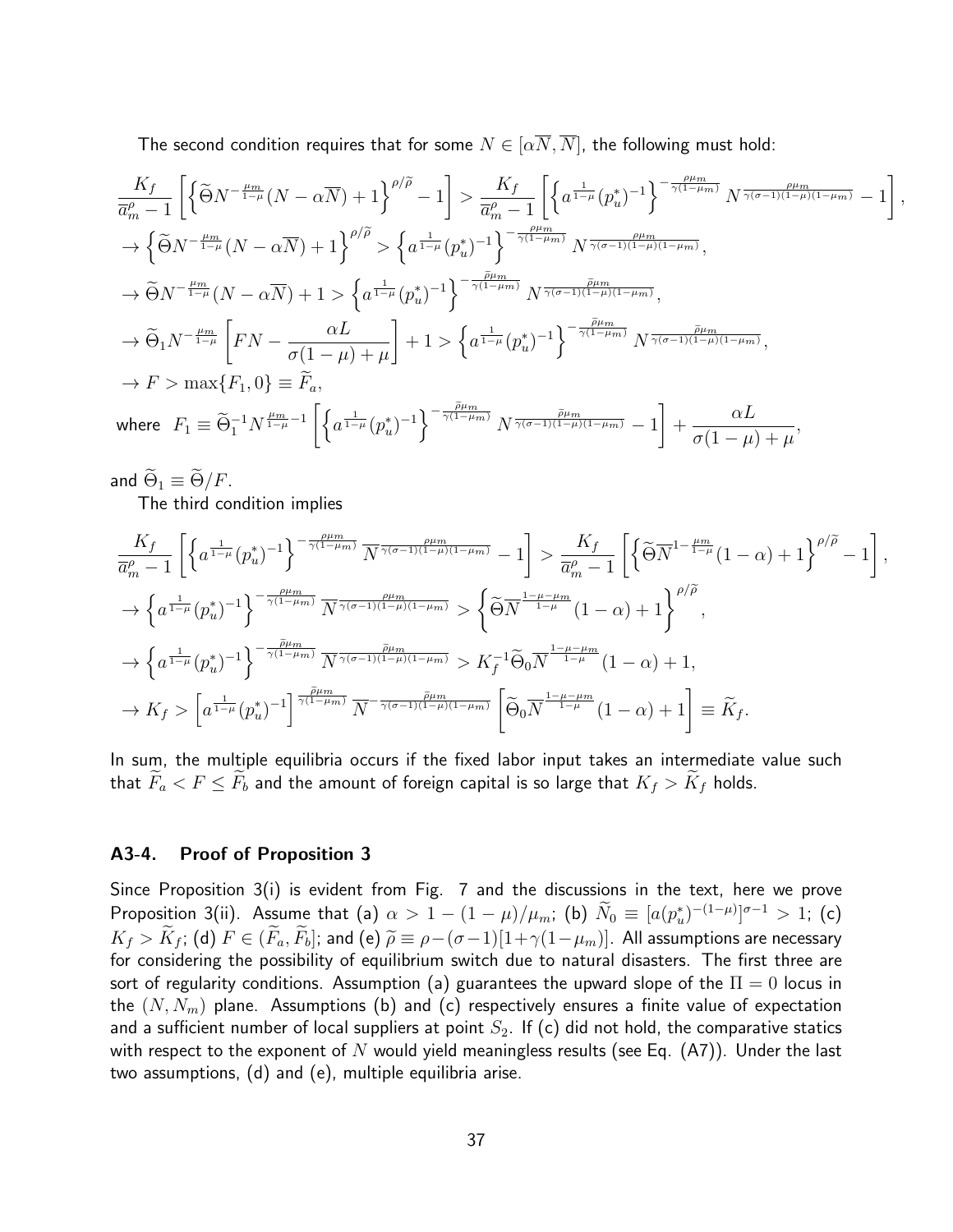Consider an increase in the fixed labor input  $F$  due to a natural disaster. As in the basic model, this shock results in (A) a leftward shift of the vertical line  $N = N$ ; (B) an upward shift of the  $\Pi=0$  curve upward; (C) no change in the  $\Delta r_m(a_m^R)=0$  curve. Fig. 7 illustrates these shifts of curves, where the  $\Pi'=0$  curve and the  $N=\overline{N}'$  line are the corresponding curves after the shock.

It can be seen from from observations (B) and (C) that point  $S_1$  in Fig. 7 is no longer a stable equilibrium if the upward shift of the  $\Pi = 0$  curve is so large that the new  $\Pi' = 0$  and the  $\Delta r_m(a_m^R)=0$  curves do not intersect at point  $U.$  From Eq. (A7), the shift of the  $\Pi=0$  curve is proportional to

$$
0 < \frac{\partial N_m}{\partial F} \propto \frac{\partial}{\partial F} \left[ \widetilde{\Theta} N^{-\frac{\mu_m}{1-\mu}} (N - \alpha \overline{N}) \right] = \frac{\partial}{\partial F} \left[ \widetilde{\Theta}_1 N^{-\frac{\mu_m}{1-\mu}} \left\{ F N - \frac{\alpha L}{\sigma (1-\mu) + \mu} \right\} \right]
$$
\n
$$
= \widetilde{\Theta}_1 N^{\frac{1-\mu-\mu_m}{1-\mu}}
$$
\n
$$
= \frac{\widetilde{\rho} (\overline{a}_m^{\rho} - 1) \sigma [\sigma (1-\mu) + \mu] \left[ a^{\frac{\mu_m}{1-\mu}} (p_u^*)^{1-\mu_m} \right]^{1-\sigma}}{\rho \mu_m D^* K_f (\sigma - 1)}.
$$

As  $\partial N_m/\partial F$  is greater, point  $S_1$  is less likely to be an stable equilibrium. The magnitude of the upward shift depends on the share of local inputs for multinational production,  $\mu_m$ , entering both the numerator and the denominator of the term in the last line. Under our assumption that  $N_0 > 1$  or  $\ln N_0 > 1$ , the numerator decreases with  $\mu_m$ :

$$
\frac{\partial}{\partial \mu_m} \left[ \left\{ a^{\frac{\mu_m}{1-\mu}} (p_u^*)^{1-\mu_m} \right\}^{1-\sigma} \right] = \left[ a^{\frac{\mu_m}{1-\mu}} (p_u^*)^{1-\mu_m} \right]^{1-\sigma} \ln \left[ a^{\frac{1}{1-\mu}} (p_u^*)^{-1} \right]^{1-\sigma}
$$

$$
= (1-\mu)^{-1} \left[ a^{\frac{\mu_m}{1-\mu}} (p_u^*)^{1-\mu_m} \right]^{1-\sigma} \ln \left[ a (p_u^*)^{-(1-\mu)} \right]^{1-\sigma}
$$

$$
= (1-\mu)^{-1} \left[ a^{\frac{\mu_m}{1-\mu}} (p_u^*)^{1-\mu_m} \right]^{1-\sigma} \ln \widetilde{N}_0^{-1}
$$

$$
= -(1-\mu)^{-1} \left[ a^{\frac{\mu_m}{1-\mu}} (p_u^*)^{1-\mu_m} \right]^{1-\sigma} \ln \widetilde{N}_0 < 0.
$$

Since the denominator unambiguously increases with  $\mu_m$ , the whole term decreases with  $\mu_m$ :

$$
\frac{\partial^2 N_m}{\partial F \partial \mu_m} \propto \frac{\partial^2}{\partial F \partial \mu_m} \left[ \tilde{\Theta} N^{-\frac{\mu_m}{1-\mu}} (N - \alpha \overline{N}) \right]
$$
\n
$$
= \frac{\tilde{\rho} (\overline{a}_m^{\rho} - 1) \sigma [\sigma (1 - \mu) + \mu]}{\rho D^* K_f (\sigma - 1)} \frac{\partial}{\partial \mu_m} \left[ \mu_m^{-1} \left\{ a^{\frac{\mu_m}{1-\mu}} (p_u^*)^{1 - \mu_m} \right\}^{1 - \sigma} \right]
$$
\n
$$
= \frac{\tilde{\rho} (\overline{a}_m^{\rho} - 1) \sigma [\sigma (1 - \mu) + \mu]}{\rho D^* K_f (\sigma - 1)} \left[ \mu_m^{-1} \frac{\partial}{\partial \mu_m} \left\{ a^{\frac{\mu_m}{1-\mu}} (p_u^*)^{1 - \mu_m} \right\}^{1 - \sigma} - \mu_m^{-2} \left\{ a^{\frac{\mu_m}{1-\mu}} (p_u^*)^{1 - \mu_m} \right\}^{1 - \sigma} \right] < 0.
$$

That is, the upward shift of the  $\Pi = 0$  curve is smaller as  $\mu_m$  is higher. This establishes Proposition 3(ii), stating that multinationals emphasizing local sourcing show the resilience to natural disasters.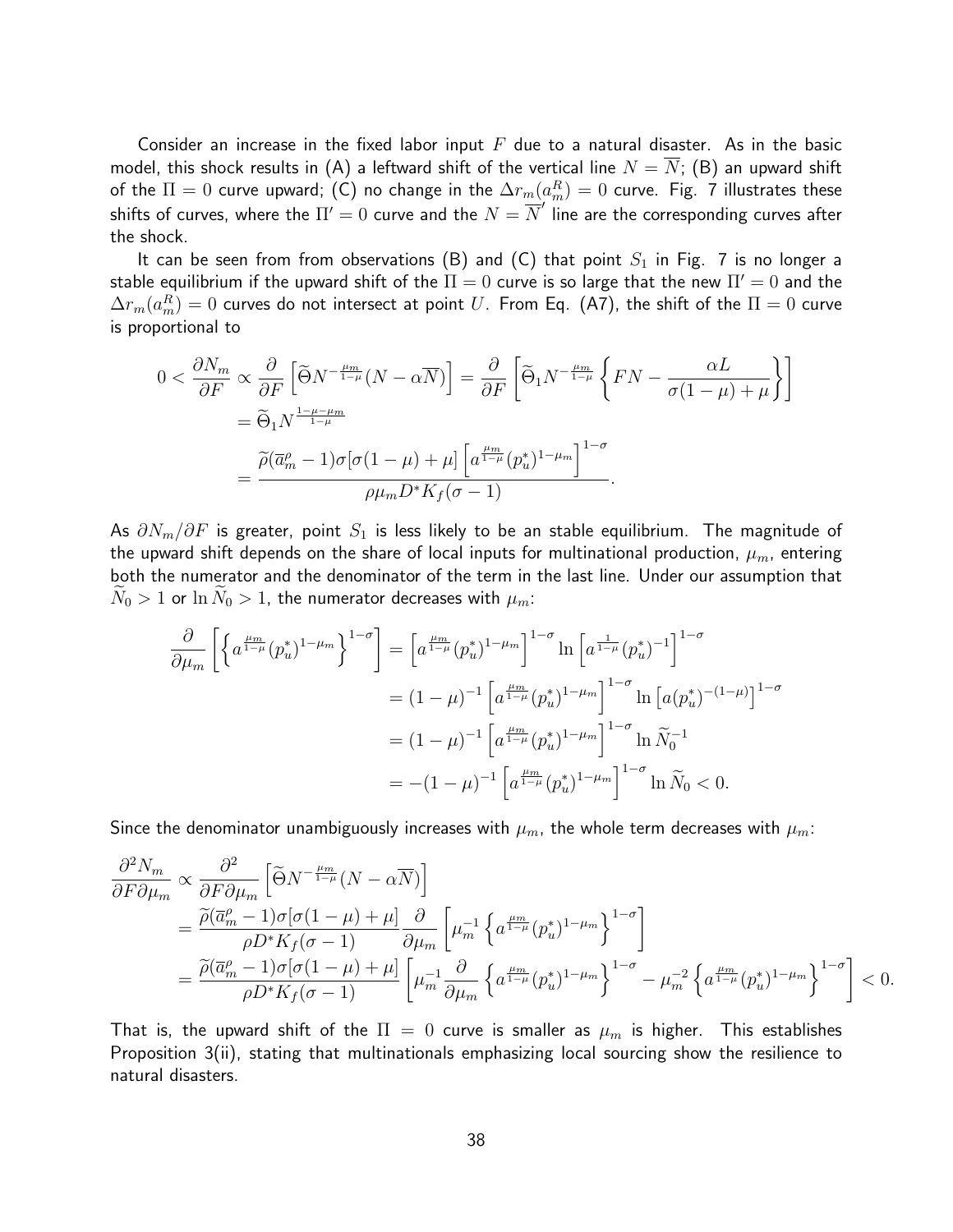### Appendix 4. Reconstruction from disasters

Supposing that a natural disaster strikes at an initial time  $s = 0$ , the fixed labor input at time  $s\geq 0$  is specified as  $F(s)=F e^{\delta(T-s)}.$  The fixed input returns to the pre-shock level  $F$  after time T. At point  $S_1$ , capital return of becoming a multinational at time  $s \ (\leq T)$ , denoted by  $r_m(s)$ , is then

$$
r_m(s) = (D^*/\sigma) \left[ a_m a^{\frac{\mu m}{1-\mu}} (\tau p_u^*)^{1-\mu_m} \right]^{1-\sigma} \overline{N}(s)^{\frac{\mu m}{1-\mu}}
$$
  
\n
$$
= (D^*/\sigma) \left[ a_m a^{\frac{\mu m}{1-\mu}} (\tau p_u^*)^{1-\mu_m} \right]^{1-\sigma} \left[ \frac{L}{F(s) \{ \sigma(1-\mu) + \mu \}} \right]^{\frac{\mu m}{1-\mu}}
$$
  
\n
$$
= (D^*/\sigma) \left[ a_m a^{\frac{\mu m}{1-\mu}} (\tau p_u^*)^{1-\mu_m} \right]^{1-\sigma} \left[ \frac{L}{F e^{\delta(T-s)} \{ \sigma(1-\mu) + \mu \}} \right]^{\frac{\mu m}{1-\mu}}
$$
  
\n
$$
= (D^*/\sigma) \left[ a_m a^{\frac{\mu m}{1-\mu}} (\tau p_u^*)^{1-\mu_m} \right]^{1-\sigma} \overline{N}^{\frac{\mu m}{1-\mu}} e^{-\frac{\delta \mu_m(T-s)}{1-\mu}}
$$
  
\n
$$
= r_m e^{-\frac{\delta \mu_m(T-s)}{1-\mu}} \quad \text{for } s < T,
$$

which becomes the pre-shock level  $r_m$  after time  $T$ . Note that in equilibrium  $S_1$  the number of domestic firms is given by  $N = \overline{N}$ .

Letting  $t \leq T$ ) be the time at which foreign capital moves from the foreign to the host country, the lifetime return it generates is given by

$$
v(t) \equiv \int_0^t e^{-\theta s} r_f ds + \int_t^\infty e^{-\theta s} r'_m(s) ds
$$
  
= 
$$
\int_0^t e^{-\theta s} r_f ds + \int_t^T e^{-\frac{\theta \delta \mu_m (T-s)}{1-\mu}} r_m ds + \int_T^\infty e^{-\theta s} r_m ds, \quad \text{for } t \le T,
$$

where  $\theta > 0$  is the discount rate. The optimal timing of entering the host country is derived from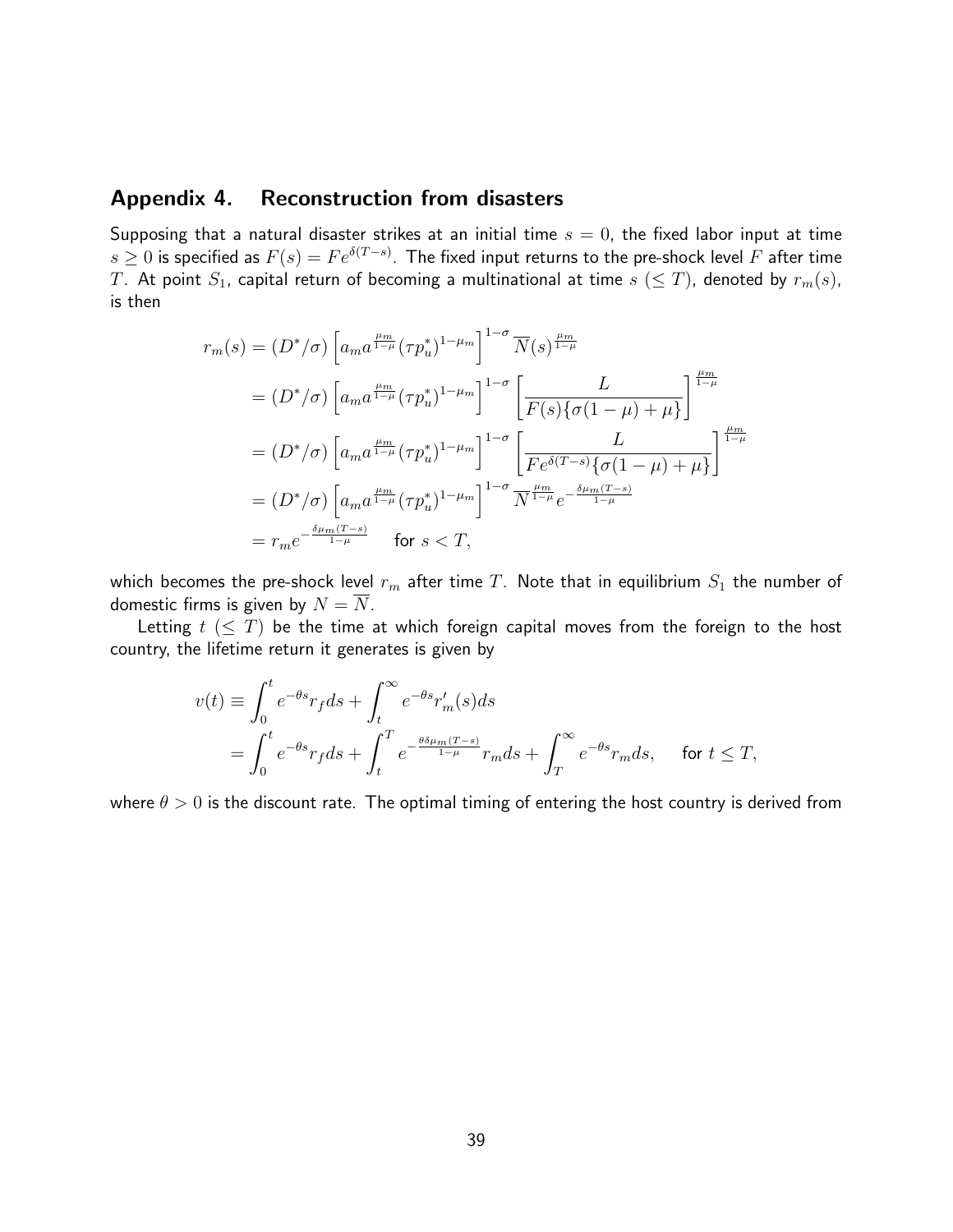the following first-order condition:

$$
v'(t) = e^{-\theta t}r_f - e^{-\frac{\theta \delta \mu_m (T-t)}{1-\mu}}r_m = 0,
$$
  
\n
$$
\rightarrow -\theta t + \ln r_f = -\frac{\theta \delta \mu_m (T-t)}{1-\mu} + \ln r_m,
$$
  
\n
$$
\rightarrow \frac{\theta(1-\mu+\delta \mu_m)t}{1-\mu} = \frac{\theta \delta \mu_m T}{1-\mu} + \ln \left(\frac{r_f}{r_m}\right),
$$
  
\n
$$
\rightarrow t = \begin{cases} 0 & \text{if } T \leq \widehat{T} \equiv \frac{1-\mu}{\theta \delta \mu_m} \ln \left(\frac{r_m}{r_f}\right) \\ \frac{1}{1-\mu+\delta \mu_m} \left[\delta T - \frac{1-\mu}{\theta} \ln \left(\frac{r_m}{r_f}\right)\right] \equiv \widehat{t} \ (>0) & \text{if } T > \widehat{T} \end{cases}
$$
\n(A8)

noting that  $r_m > r_f$ , or equivalently  $\ln(r_m/r_f) > 0$  holds at point  $S_1$ . We can immediately see from Eq. (A8) that the optimal timing weakly increases with the recovery time, i.e.,  $\partial t/\partial T \geq 0$ . This optimal timing is indeed smaller than  $T$ :

$$
T - \hat{t} = \frac{1 - \mu}{1 - \mu + \delta \mu_m} \left[ T + \frac{1 - \mu}{\theta} \ln \left( \frac{r_m}{r_f} \right) \right] > 0.
$$

The second-order condition (SOC) is

$$
v''(t) = -\theta e^{-\theta t} r_f + \frac{\theta \delta \mu_m}{1 - \mu} e^{-\frac{\theta \delta \mu_m (T - t)}{1 - \mu}} r_m < 0,
$$
  

$$
\rightarrow \frac{\delta \mu_m}{1 - \mu} \cdot \exp\left(\theta \left[ t - \frac{\delta \mu_m (T - t)}{1 - \mu} \right] \right) < \frac{r_f}{r_m},
$$
  

$$
\rightarrow \ln\left(\frac{\delta \mu_m}{1 - \mu}\right) + \theta \left[ t + \frac{\delta \mu_m (t - T)}{1 - \mu} \right] < \ln\left(\frac{r_f}{r_m}\right)
$$

.

If the SOC does not hold, the objective function  $v(t)$  exhibits a convex one and foreign capital never moves to the host country, i.e.,  $t = \infty$ . The inequality in the last line always holds if the following sufficient condition holds:

$$
\ln\left(\frac{\delta\mu_m}{1-\mu}\right) + \theta \left[t + \frac{\delta\mu_m(t-T)}{1-\mu}\right] \le \ln\left(\frac{\delta\mu_m}{1-\mu}\right) + \theta \left[T + \frac{\delta\mu_m(T-T)}{1-\mu}\right] < \ln\left(\frac{r_f}{r_m}\right),
$$
  

$$
\to \ln\left(\frac{\delta\mu_m}{1-\mu}\right) + \theta T < \ln\left(\frac{r_f}{r_m}\right),
$$
  

$$
\to T < \overline{T} \equiv \frac{1}{\theta} \ln\left(\frac{1-\mu}{\delta\mu_m} \cdot \frac{r_f}{r_m}\right),
$$

where  $\overline{T}$  is defined over a parameter range that ensures  $\overline{T} > 0$ . If T is sufficiently higher than  $\overline{T}$ , the SOC is not satisfied and the time of reentering never comes, i.e.,  $t = \infty$ , which establishes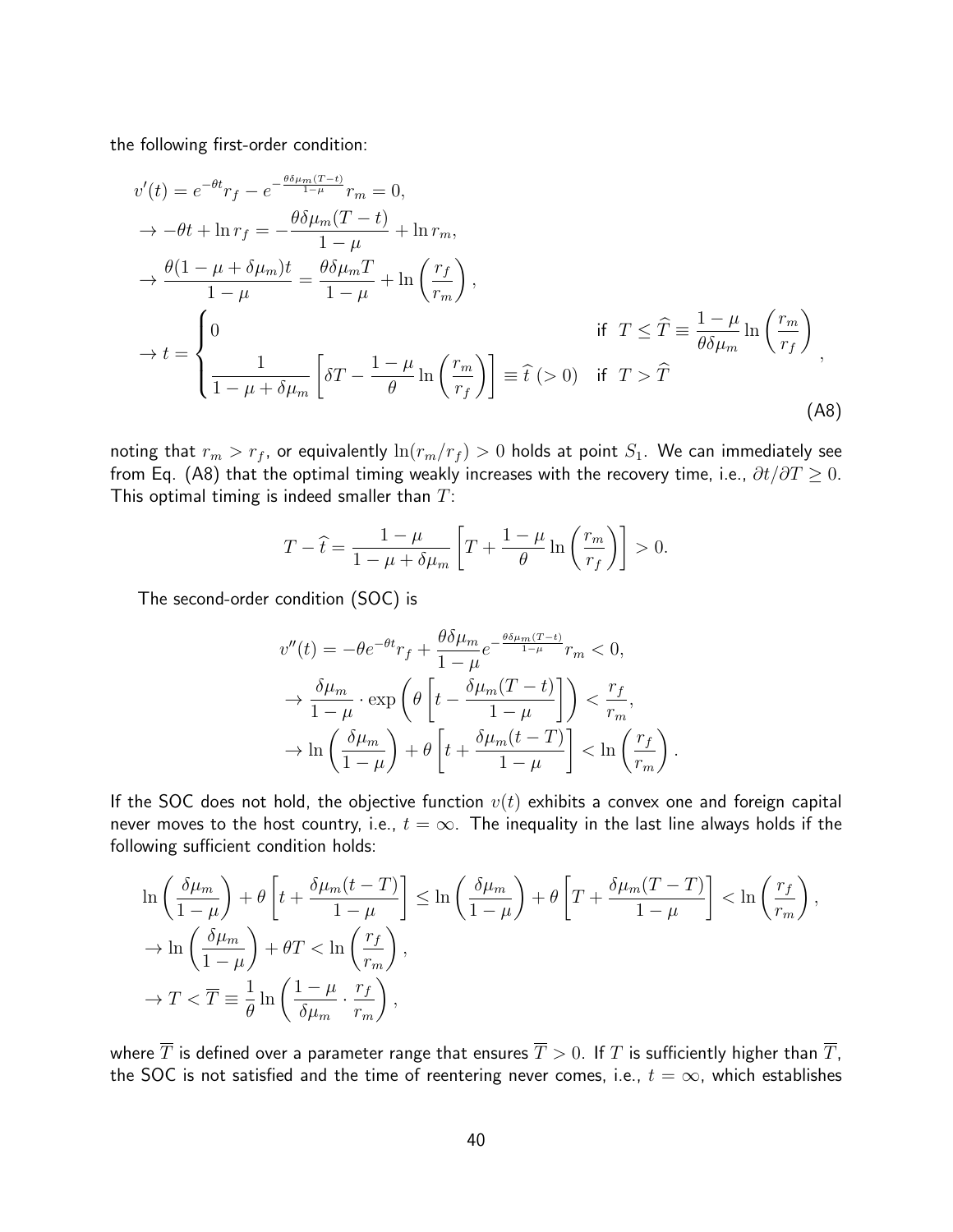Proposition 4(i).

Assuming the existence of interior solutions, that is, a parameter range that satisfies  $T < T$ and  $T \in (T, T)$ , we can check that the optimal timing  $t = t$  decreases with  $\mu_m$ :

$$
\frac{\partial \hat{t}}{\partial \mu_m} = \frac{1}{(1 - \mu + \delta \mu_m)^2} \left[ -\frac{1 - \mu}{\theta} \frac{\partial \ln(r_m/r_f)}{\partial \mu_m} \cdot (1 - \mu + \delta \mu_m) - \delta \left\{ \delta T - \frac{1 - \mu}{\theta} \ln \left( \frac{r_m}{r_f} \right) \right\} \right]
$$
  
\n
$$
= \frac{1}{(1 - \mu + \delta \mu_m)^2} \left[ -\frac{(1 - \mu)(1 - \mu + \delta \mu_m)}{\theta \mu_m} \frac{r_f}{r_m} \frac{r_m}{r_f} \left\{ \ln \left( \frac{r_m}{r_f} \right) - \ln \tau^{1 - \sigma} \right\} - \delta \left\{ \delta T - \frac{1 - \mu}{\theta} \ln \left( \frac{r_m}{r_f} \right) \right\} \right]
$$
  
\n
$$
= \frac{1}{(1 - \mu + \delta \mu_m)^2} \left[ \frac{(1 - \mu)(1 - \mu + \delta \mu_m)}{\theta \mu_m} \ln \tau^{1 - \sigma} - \delta^2 T - (1 - \mu)^2 \ln \left( \frac{r_m}{r_f} \right) \right] < 0.
$$

From the first to the second line, the following relations were used:

$$
\frac{r_m}{r_f} = \left[ \left\{ a^{\frac{1}{1-\mu}} (\tau p_u^*)^{-1} \right\}^{1-\sigma} \overline{N}^{\frac{1}{1-\mu}} \right]^{\mu_m} \tau^{1-\sigma} > 1,
$$
  

$$
\frac{\partial (r_m/r_f)}{\partial \mu_m} = r_m \ln \left[ \left\{ a^{\frac{1}{1-\mu}} (\tau p_u^*)^{-1} \right\}^{1-\sigma} \overline{N}^{\frac{1}{1-\mu}} \right],
$$
  

$$
= \frac{1}{\mu_m} \frac{r_m}{r_f} \left[ \ln \left( \frac{r_m}{r_f} \right) - \ln \tau^{1-\sigma} \right] > 0.
$$

Similarly, it can be checked that  $\partial \hat{t}/\partial \tau < 0$ . These establish Proposition 4(ii).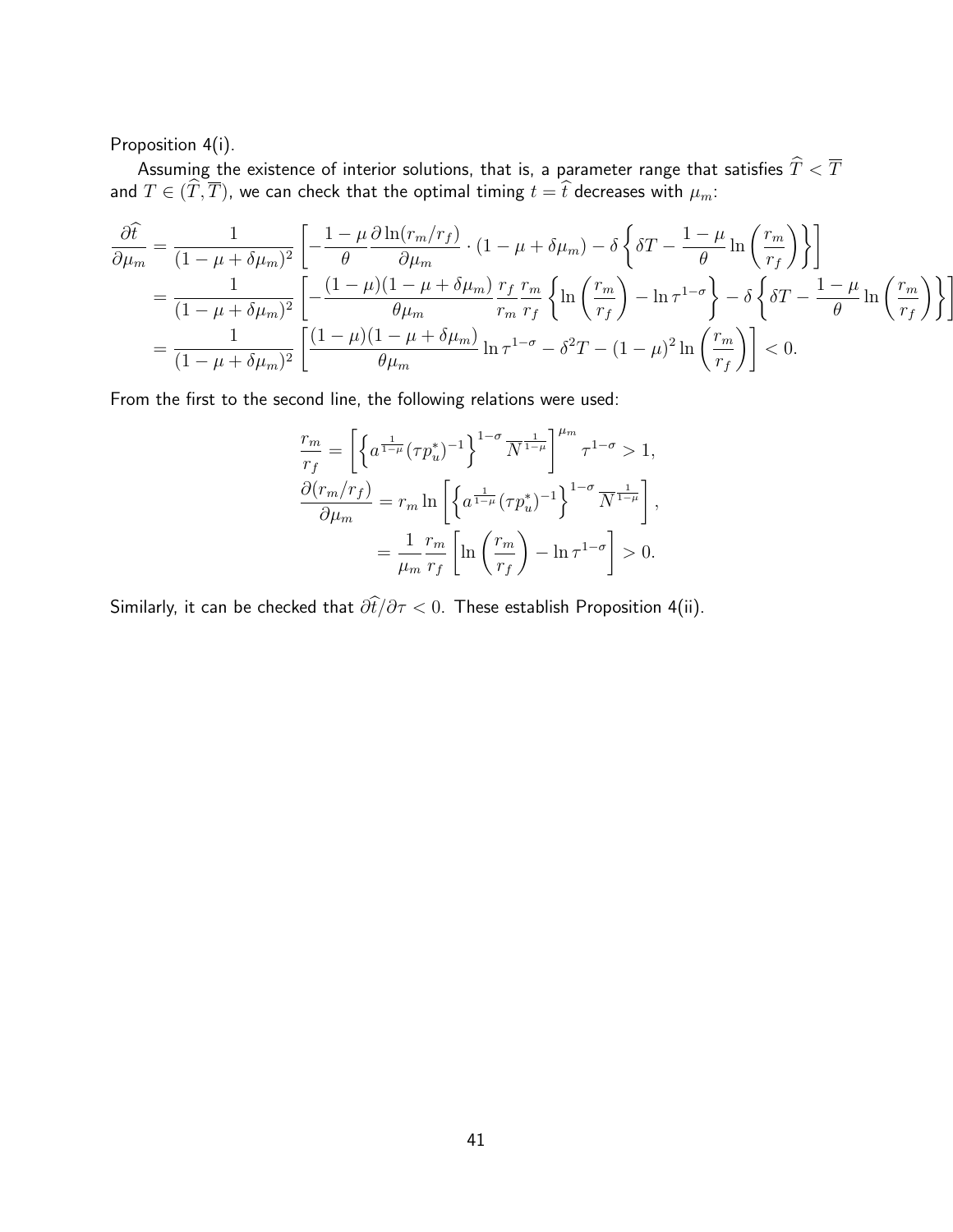# Data Appendix for "The Resilience of FDI to Natural Disasters through Industrial Linkages"

Hayato Kato Toshihiro Okubo Osaka University Keio University

This appendix provides supplementary tables for empirical examples in Introduction.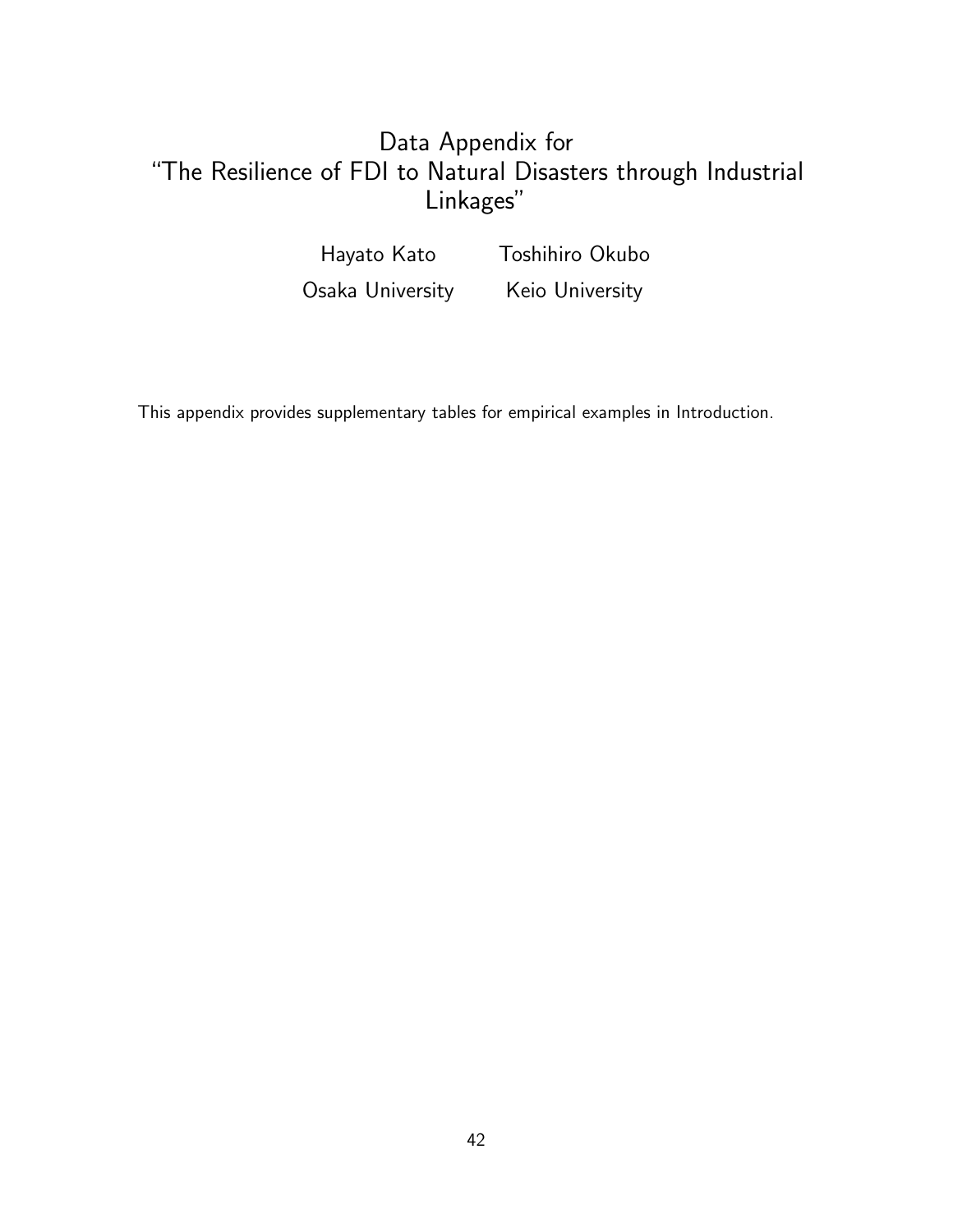| Variable                      | Description                                                                                                                                       | Source      |
|-------------------------------|---------------------------------------------------------------------------------------------------------------------------------------------------|-------------|
| No. of natural disasters      | Number of natural disasters that record pos-<br>itive financial damages.                                                                          | EM-DAT      |
| FDI (as $%$ of GDP)           | FDI net inflows (new investment inflows less<br>disinvestment) divided by GDP.                                                                    | <b>WDI</b>  |
| Population growth rate $(\%)$ | Annual population growth rate.                                                                                                                    | <b>WDI</b>  |
| Inflation rate $(\%)$         | Inflation as measured by the annual growth<br>rate of the GDP deflator.                                                                           | <b>WDI</b>  |
| Corporate tax rate $(\%)$     | Statutory corporate tax rate.                                                                                                                     | Asen (2020) |
| Financial depth               | Score measures of the depth of stock mar-<br>ket and international debt securities, ranging<br>from zero to one (FMD: Financial Market<br>Depth). | IMF         |

Table A1. Description of variables

Notes: EM-DAT: Emergency Events Database by the Centre for Research on the Epidemiology of Disasters, https://www.emdat.be/ WDI: World Development Indicators by the World Bank, https: //datatopics.worldbank.org/world-development-indicators/ Statutory tax rates collected by Asen (2020) and the Tax Foundation, https://taxfoundation.org/publications/ corporate-tax-rates-around-the-world/ IMF: Financial Development Index Database by the International Monetary Fund,

https://data.imf.org/?sk=F8032E80-B36C-43B1-AC26-493C5B1CD33B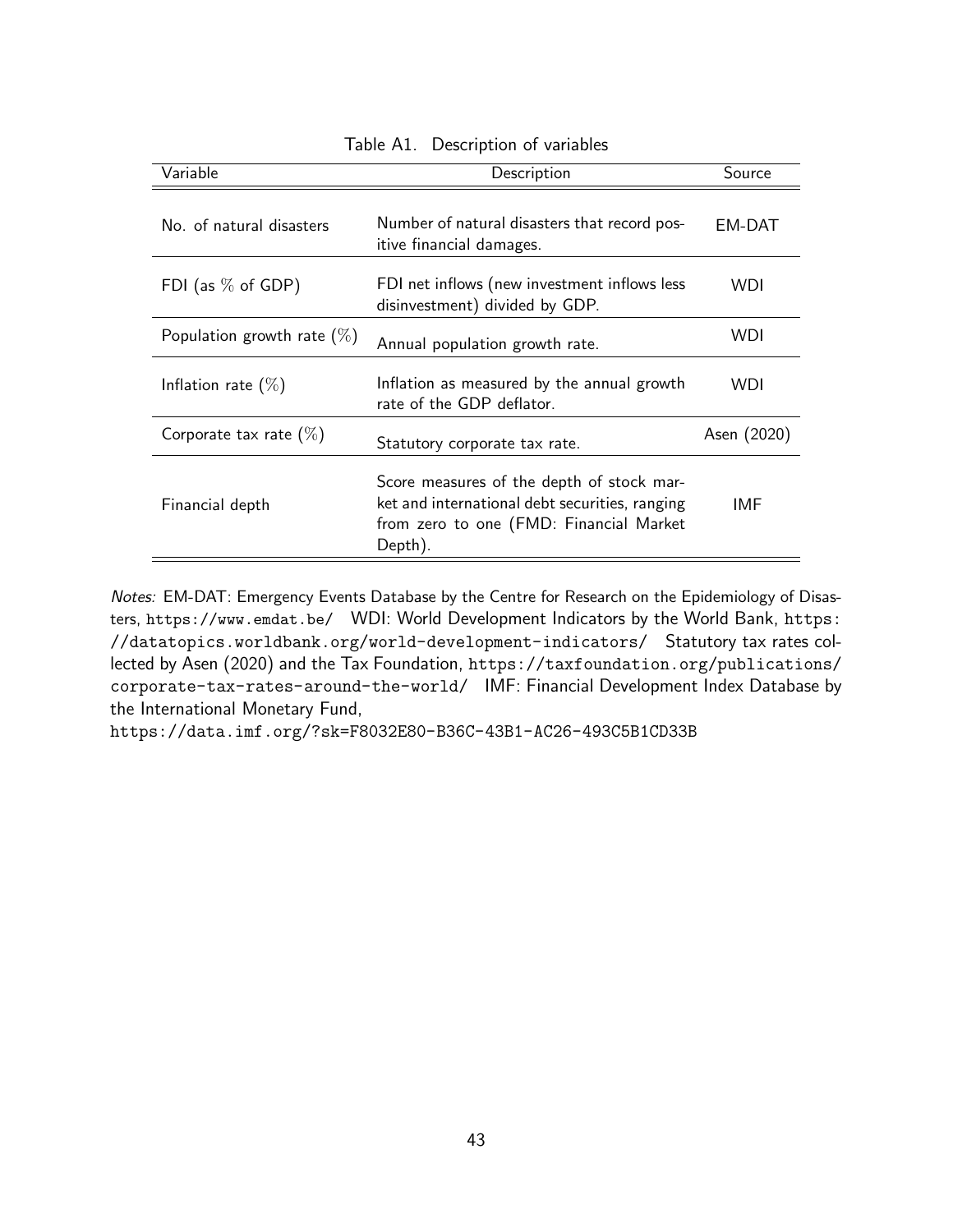| Developing countries $#112$ |                    |                     | Developed countries #41   |
|-----------------------------|--------------------|---------------------|---------------------------|
| Angola                      | Hungary            | Russian Federation  | Argentina                 |
| Albania                     | Indonesia          | Rwanda              | Australia                 |
| Argentina                   | India              | Saudi Arabia        | Austria                   |
| Armenia                     | Iran, Islamic Rep. | Sudan               | Belgium                   |
| Azerbaijan                  | Jamaica            | Senegal             | Brunei Darussalam         |
| Burundi                     | Jordan             | Solomon Islands     | Canada                    |
| Benin                       | Kazakhstan         | El Salvador         | Chile                     |
| Burkina Faso                | Kenya              | Serbia              | Czech Republic            |
| Bangladesh                  | Kyrgyz Republic    | Slovak Republic     | Germany                   |
| Bulgaria                    | Cambodia           | Slovenia            | Denmark                   |
| Bosnia and Herzegovina      | Korea, Rep.        | Seychelles          | Spain                     |
| <b>Belarus</b>              | Lao PDR            | Chad                | Estonia                   |
| Bolivia                     | St. Lucia          | Thailand            | Finland                   |
| Brazil                      | Sri Lanka          | Tajikistan          | France                    |
| Bhutan                      | Lithuania          | Turkmenistan        | United Kingdom            |
| Botswana                    | Latvia             | Tonga               | Greece                    |
| Chile                       | Morocco            | Trinidad and Tobago | Croatia                   |
| China                       | Moldova            | Tunisia             | Hungary                   |
| Cameroon                    | Madagascar         | Turkey              | Iceland                   |
| Congo, Dem. Rep.            | <b>Maldives</b>    | Tanzania            | Israel                    |
| Congo, Rep.                 | Mexico             | Uganda              | Italy                     |
| Colombia                    | Myanmar            | Ukraine             | Japan                     |
| Comoros                     | Mongolia           | Uruguay             | Korea, Rep.               |
| Costa Rica                  | Mozambique         | Uzbekistan          | Lithuania                 |
| Czech Republic              | Mauritania         | Venezuela, RB       | Latvia                    |
| Dominica                    | <b>Mauritius</b>   | Vietnam             | Netherlands               |
| Dominican Republic          | Malawi             | Samoa               | Norway                    |
| Algeria                     | Malaysia           | Yemen, Rep.         | New Zealand               |
| Ecuador                     | Namibia            | South Africa        | Oman                      |
| Egypt, Arab Rep.            | Niger              | Zambia              | Poland                    |
| Estonia                     | Nigeria            |                     | Portugal                  |
| Ethiopia                    | Nicaragua          |                     | <b>Russian Federation</b> |
| Fiji                        | Nepal              |                     | Saudi Arabia              |
| Micronesia, Fed. Sts.       | Oman               |                     | Slovak Republic           |
| Georgia                     | Pakistan           |                     | Slovenia                  |
| Ghana                       | Peru               |                     | Sweden                    |
| Guatemala                   | Philippines        |                     | Seychelles                |
| Guyana                      | Papua New Guinea   |                     | Trinidad and Tobago       |
| Honduras                    | Poland             |                     | Uruguay                   |
| Croatia                     | Paraguay           |                     | <b>United States</b>      |
| Haiti                       | Romania            |                     | Venezuela, RB             |

Table A2. List of countries

Notes: Developing countries are those belonging to low-income, lower-middle-income, or upper-middleincome groups at some point in 1996 to 2015, according to the World Bank. See: https://datatopics. worldbank.org/world-development-indicators/the-world-by-income-and-region.html Developed countries are those belonging to high-income group at some point in 1996 to 2015. The list does not include countries identified as tax havens ("big seven" and "dots") by Hines and Rice (1994).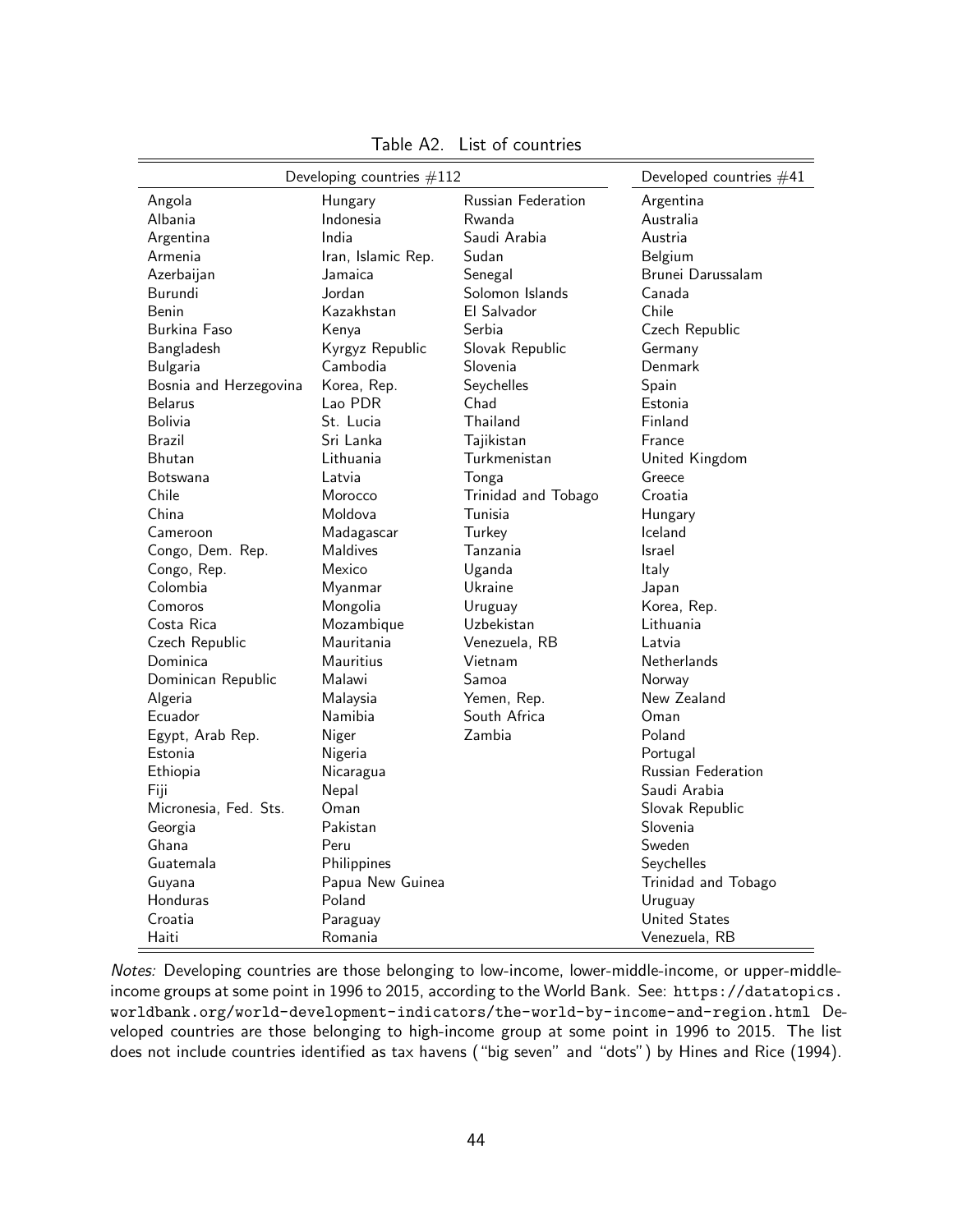|                                              | N     |              | Mean St. Dev. | Min       | Max                  |
|----------------------------------------------|-------|--------------|---------------|-----------|----------------------|
| Developing countries                         |       |              |               |           |                      |
| <b>FDI</b>                                   | 2,000 | 3.601        | 3.477         | $-2.499$  | 21.687               |
| No. of disasters in the prior 5 years        | 2,000 | 3.861        | 9.280         | 0         | 112                  |
| No. of disasters in the prior 10 years       | 2,000 | 6.833        | 16.603        | 0         | 199                  |
| No. of disasters in the prior 15 years 2,000 |       | 8.921        | 22.150        | 0         | 273                  |
| Population growth rate                       | 2,000 | 1.417        | 1.226         | $-3.848$  | 5.432                |
| Inflation rate                               |       | 2,000 44.108 | 631.813       |           | $-26.300$ 26,765.860 |
| Corporate tax rate                           |       | 2,000 29.615 | 8.640         | $\Omega$  | 55                   |
| Financial depth                              | 2,000 | 0.118        | 0.159         | 0.000     | 0.837                |
| Developed countries                          |       |              |               |           |                      |
| FDI                                          | 655   | 3.270        | 4.706         | $-5.616$  | 36.953               |
| No. of disasters in the prior 5 years        | 655   | 6.476        | 12.815        | 0         | 88                   |
| No. of disasters in the prior 10 years       | 655   | 11.812       | 23.391        | 0         | 165                  |
| No. of disasters in the prior 15 years       | 655   | 15.789       | 31.572        | 0         | 236                  |
| Population growth rate                       | 655   | 0.695        | 0.911         | $-1.854$  | 7.350                |
| Inflation rate                               | 655   | 2.609        | 4.860         | $-27.632$ | 40.440               |
| Corporate tax rate                           | 655   | 30.446       | 8.240         | 12        | 58                   |
| Financial development                        | 655   | 0.500        | 0.290         | 0.004     | 0.999                |

Table A3. Summary statistics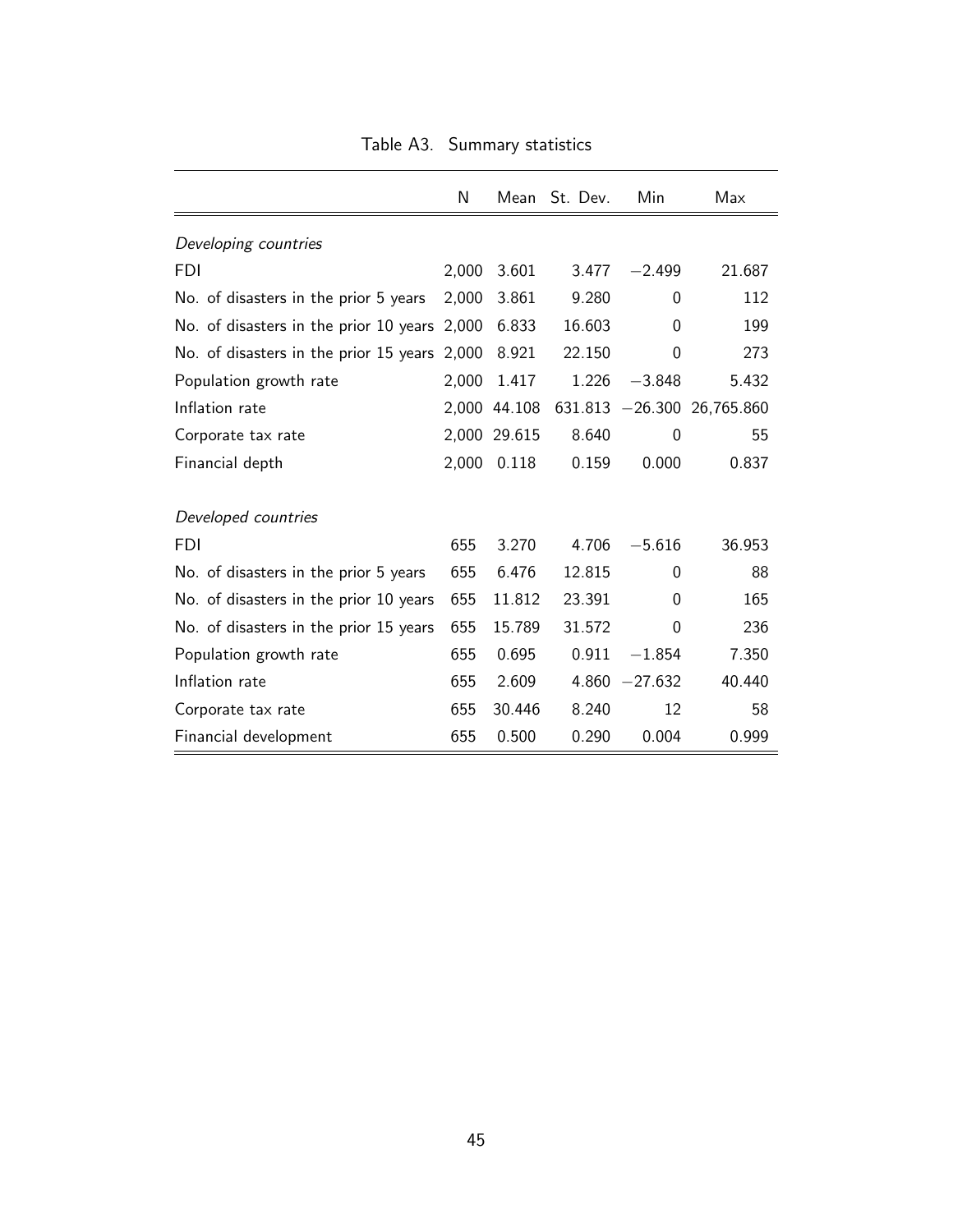|                                           | Dependent variable: FDI (as $%$ of GDP) |                           |                           |                     |                     |                     |  |
|-------------------------------------------|-----------------------------------------|---------------------------|---------------------------|---------------------|---------------------|---------------------|--|
|                                           |                                         | Developing countries      |                           |                     | Developed countries |                     |  |
|                                           | $\left( 1\right)$                       | (2)                       | (3)                       | $\left( 4\right)$   | (5)                 | (6)                 |  |
| No. of disasters in the<br>prior 5 years  | $-0.031**$                              |                           |                           | $-0.056$            |                     |                     |  |
|                                           | (0.014)                                 |                           |                           | (0.052)             |                     |                     |  |
| No. of disasters in the<br>prior 10 years |                                         | $-0.027^{***}\,$          |                           |                     | $-0.020$            |                     |  |
|                                           |                                         | (0.007)                   |                           |                     | (0.024)             |                     |  |
| No. of disasters in the<br>prior 15 years |                                         |                           | $-0.020***$               |                     |                     | $-0.007$            |  |
|                                           |                                         |                           | (0.005)                   |                     |                     | (0.014)             |  |
| Population growth rate                    | $0.535***$<br>(0.196)                   | $0.519***$<br>(0.197)     | $0.509**$<br>(0.198)      | 0.576<br>(1.060)    | 0.579<br>(1.066)    | 0.607<br>(1.071)    |  |
| Inflation rate                            | $-0.0001***$<br>(0.00004)               | $-0.0001***$<br>(0.00004) | $-0.0001***$<br>(0.00004) | $-0.017$<br>(0.028) | $-0.017$<br>(0.028) | $-0.017$<br>(0.027) |  |
| Corporate tax rate                        | $-0.049***$<br>(0.018)                  | $-0.047***$<br>(0.018)    | $-0.047***$<br>(0.018)    | $-0.093$<br>(0.081) | $-0.096$<br>(0.081) | $-0.102$<br>(0.082) |  |
| Financial depth                           | 0.910<br>(1.581)                        | 1.276<br>(1.536)          | 1.498<br>(1.529)          | 3.477<br>(2.707)    | 3.479<br>(2.761)    | 3.629<br>(2.734)    |  |
| Country fixed effects                     |                                         |                           |                           |                     |                     |                     |  |
| Year fixed effects                        |                                         |                           |                           |                     |                     |                     |  |
| Controls                                  |                                         |                           |                           |                     |                     |                     |  |
| Number of countries                       | 112                                     | 112                       | 112                       | 41                  | 41                  | 41                  |  |
| Number of observations<br>$\mathsf{R}^2$  | 2,000<br>0.513                          | 2,000<br>0.515            | 2,000<br>0.515            | 655<br>0.426        | 655<br>0.424        | 655<br>0.423        |  |

|  |  |  | Table A4. Disaster impact on FDI: developing vs. developed countries |  |  |
|--|--|--|----------------------------------------------------------------------|--|--|
|--|--|--|----------------------------------------------------------------------|--|--|

Notes: Standard errors clustered by country are in parentheses. Developed countries are those belonging to the high-income group, while developing countries to the other income groups, according to the classification of the World Bank. We exclude tax haven countries identified by Hines and Rice (1994) and countries that never experienced natural disasters in 1976–2015. We drop the top  $1\%$  and the bottom  $1\%$  of the observations of the dependent variable as outliers.

<sup>∗</sup>Significant at 10% level; ∗∗Significant at 5% level; ∗∗∗Significant at 1% level.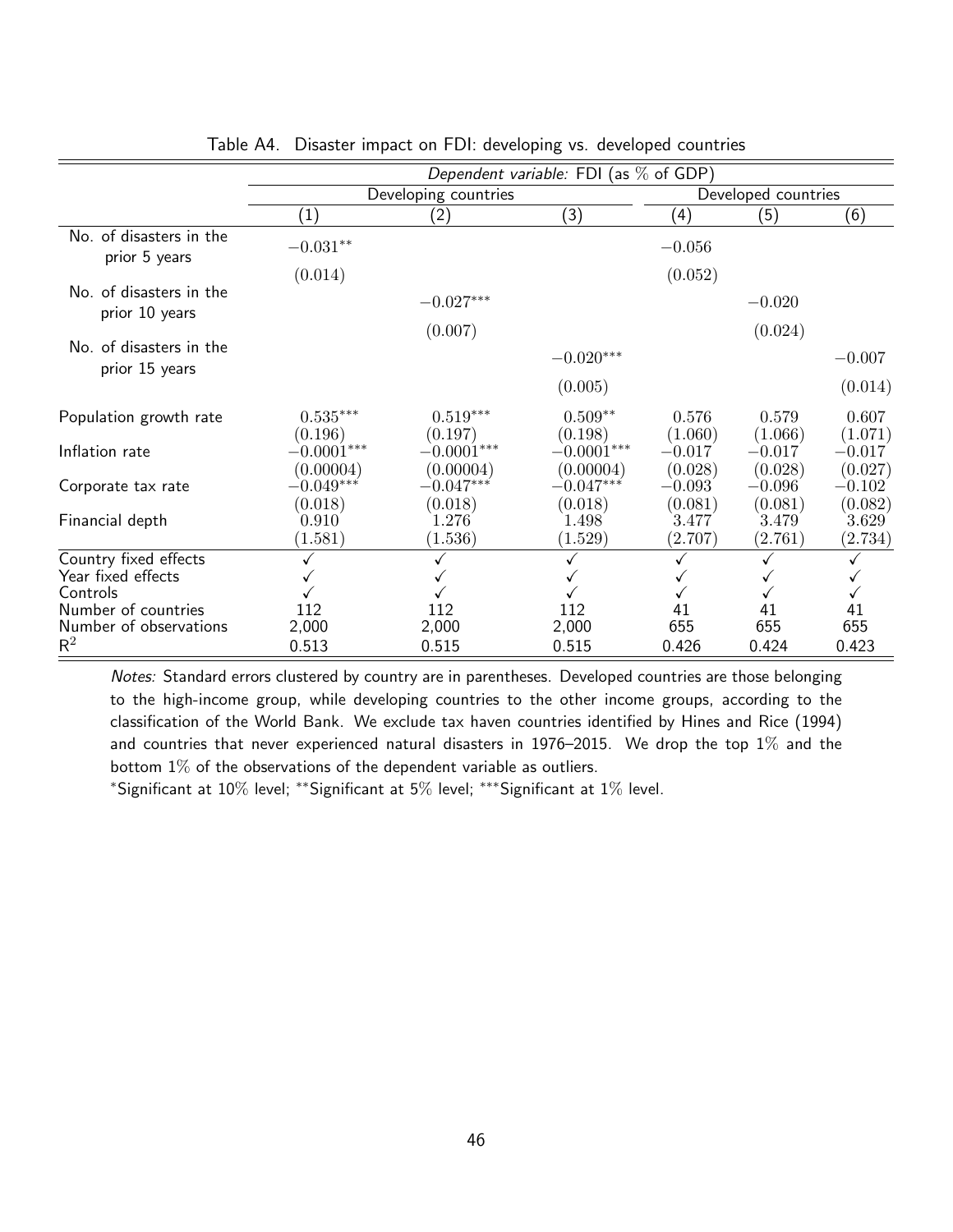|                                                 | Dependent variable: FDI (as $%$ of GDP) |                                     |                                     |                                     |  |
|-------------------------------------------------|-----------------------------------------|-------------------------------------|-------------------------------------|-------------------------------------|--|
|                                                 | Severe disasters                        |                                     | Non-severe disasters                |                                     |  |
|                                                 | $\left(1\right)$                        | (2)                                 | (3)                                 | (4)                                 |  |
| No. of disasters in the<br>prior 5 years        | 0.013                                   | 0.014                               | 0.019                               | 0.018                               |  |
|                                                 | (0.055)                                 | (0.056)                             | (0.024)                             | (0.024)                             |  |
| No. of disasters in the<br>prior 6 to 10 years  | $-0.081*$                               |                                     | $-0.053**$                          |                                     |  |
|                                                 | (0.049)                                 |                                     | (0.022)                             |                                     |  |
| No. of disasters in the<br>prior 11 to 15 years | $-0.095***$                             |                                     | $-0.031$                            |                                     |  |
|                                                 | (0.034)                                 |                                     | (0.028)                             |                                     |  |
| No. of disasters in the<br>prior 6 to 15 years  |                                         | $-0.088***$                         |                                     | $-0.042^{***}\,$                    |  |
|                                                 |                                         | (0.022)                             |                                     | (0.013)                             |  |
| Population growth rate                          | $0.488**$<br>(0.199)                    | $0.489**$<br>(0.199)                | $0.519^{***}\,$<br>(0.198)          | $0.517***$<br>(0.198)               |  |
| Inflation rate                                  | $-0.0001***$                            | $-0.0001***$                        | $-0.0001***$                        | $-0.0001***$                        |  |
| Corporate tax rate                              | (0.00004)<br>$-0.046***$<br>(0.018)     | (0.00004)<br>$-0.046***$<br>(0.018) | (0.00004)<br>$-0.049***$<br>(0.018) | (0.00004)<br>$-0.049***$<br>(0.018) |  |
| Financial development                           | 1.196<br>(1.555)                        | 1.182<br>(1.566)                    | 1.622<br>(1.528)                    | 1.652<br>(1.518)                    |  |
| Country dummies                                 |                                         |                                     |                                     |                                     |  |
| Year dummies                                    |                                         |                                     |                                     |                                     |  |
| Number of countries                             | 112                                     | 112                                 | 112                                 | 112                                 |  |
| Number of observations<br>$R^2$                 | 2,000<br>0.516                          | 2,000<br>0.516                      | 2,000<br>0.515                      | 2,000<br>0.515                      |  |

Table A5. Disaster impact on FDI in developing countries: severe vs. non-severe disasters

Notes: Standard errors clustered by country are in parentheses. A severe disaster in country  $i$  in year  $t$ is defined as one that records financial damages as a share of GDP exceeding its median for all countries that have ever experienced natural disasters in 1976–2015. A non-severe disaster in country  $i$  in year  $t$ is defined as one that is not severe. We exclude tax haven countries identified by Hines and Rice (1994) and countries that never experienced natural disasters during the sample period. We drop the top  $1\%$ and the bottom  $1\%$  of the observations of the dependent variable as outliers.

<sup>∗</sup>Significant at 10% level; ∗∗Significant at 5% level; ∗∗∗Significant at 1% level.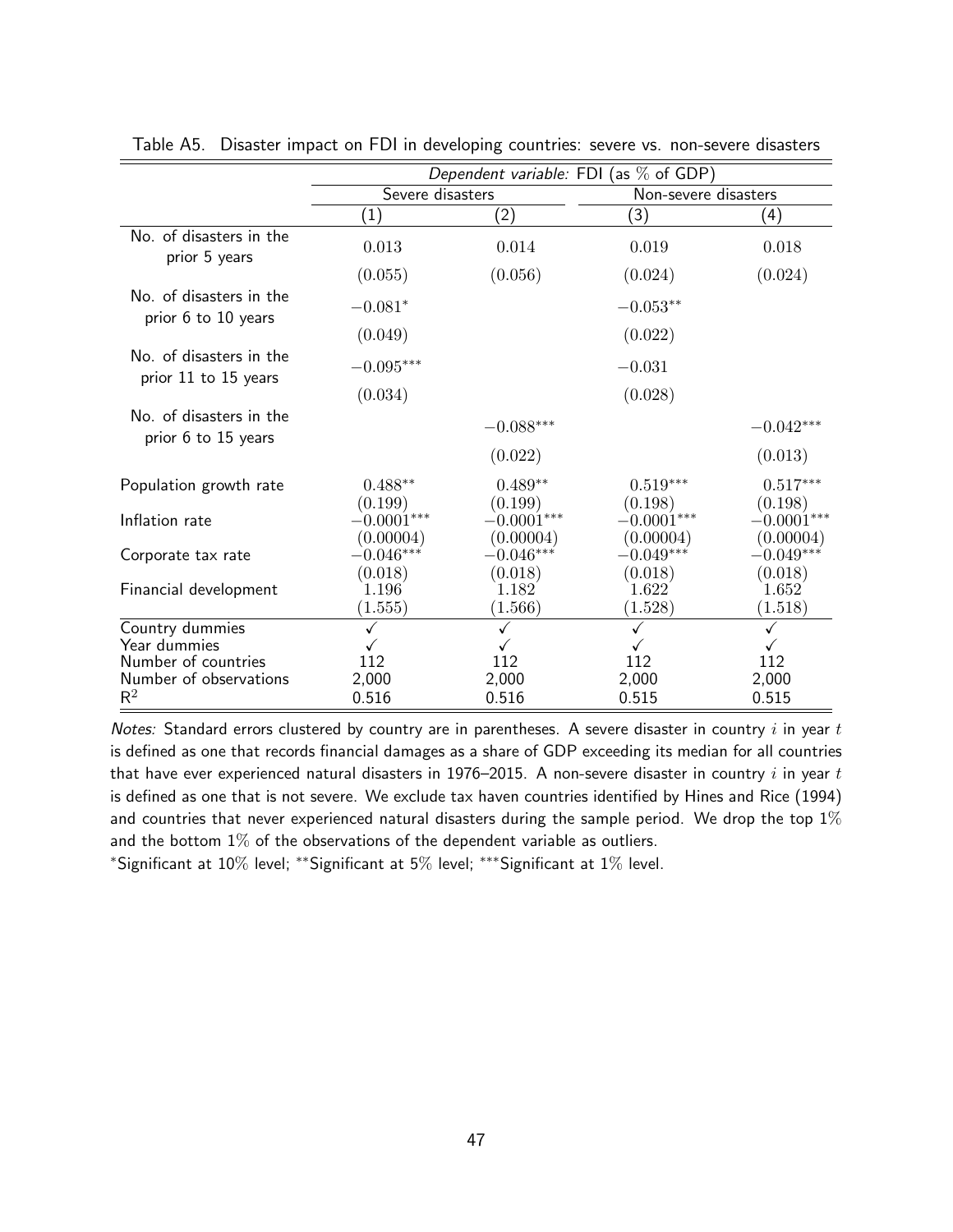# References

- Abe, M. and Ye, L. (2013). Building resilient supply chains against natural disasters: The cases of Japan and Thailand. *Global Business Review*, 14(4):567–586.
- Adachi, D. and Saito, Y. U. (2020). Multinational production and labor share. Research Institute of Economy, Trade and Industry (RIETI) 20-E-012.
- ADB (2013). *The Rise of Natural Disasters in Asia and the Pacific: Learning from ADB's Experience*. Asian Development Bank, Mandaluyong City.
- Aitken, B. J. and Harrison, A. E. (1999). Do domestic firms benefit from direct foreign investment? Evidence from Venezuela. *American Economic Review*, 89(3):605–618.
- Aizenman, J. (2003). Volatility, employment and the patterns of FDI in emerging markets. *Journal of Development Economics*, 72(2):585–601.
- Aizenman, J. and Marion, N. (2004). The merits of horizontal versus vertical FDI in the presence of uncertainty. *Journal of International Economics*, 62(1):125–148.
- Akamatsu, T., Mori, T., Osawa, M., and Takayama, Y. (2020). Endogenous agglomeration in a many-region world. arXiv preprint arXiv:1912.05113.
- Akao, K.-I. and Sakamoto, H. (2018). A theory of disasters and long-run growth. *Journal of Economic Dynamics and Control*, 95:89–109.
- Alfaro, L. (2015). Foreign direct investment: Effects, complementarities, and promotion. In Auguste, S., Cuevas, M., and Manzano, O., editors, *Partners or Creditors? Attracting Foreign Investment and Productive Development to Central America and Dominican Republic*, chapter 2, pages 21–76. Inter-American Development Bank, Washington, D.C.
- Alfaro, L., Chanda, A., Kalemli-Ozcan, S., and Sayek, S. (2010). Does foreign direct investment promote growth? Exploring the role of financial markets on linkages. *Journal of Development Economics*, 91(2):242–256.
- Alfaro-Ureña, A., Manelici, I., and Vasquez, J. P. (2020). The effects of joining multinational supply chains: New evidence from firm-to-firm linkages. PEDL Research Papers.
- Ando, M. and Kimura, F. (2012). How did the Japanese exports respond to two crises in the international production networks? The global financial crisis and the Great East Japan Earthquake. *Asian Economic Journal*, 26(3):261–287.
- Anuchitworawong, C. and Thampanishvong, K. (2015). Determinants of foreign direct investment in Thailand: Does natural disaster matter? *International Journal of Disaster Risk Reduction*, 14:312–321.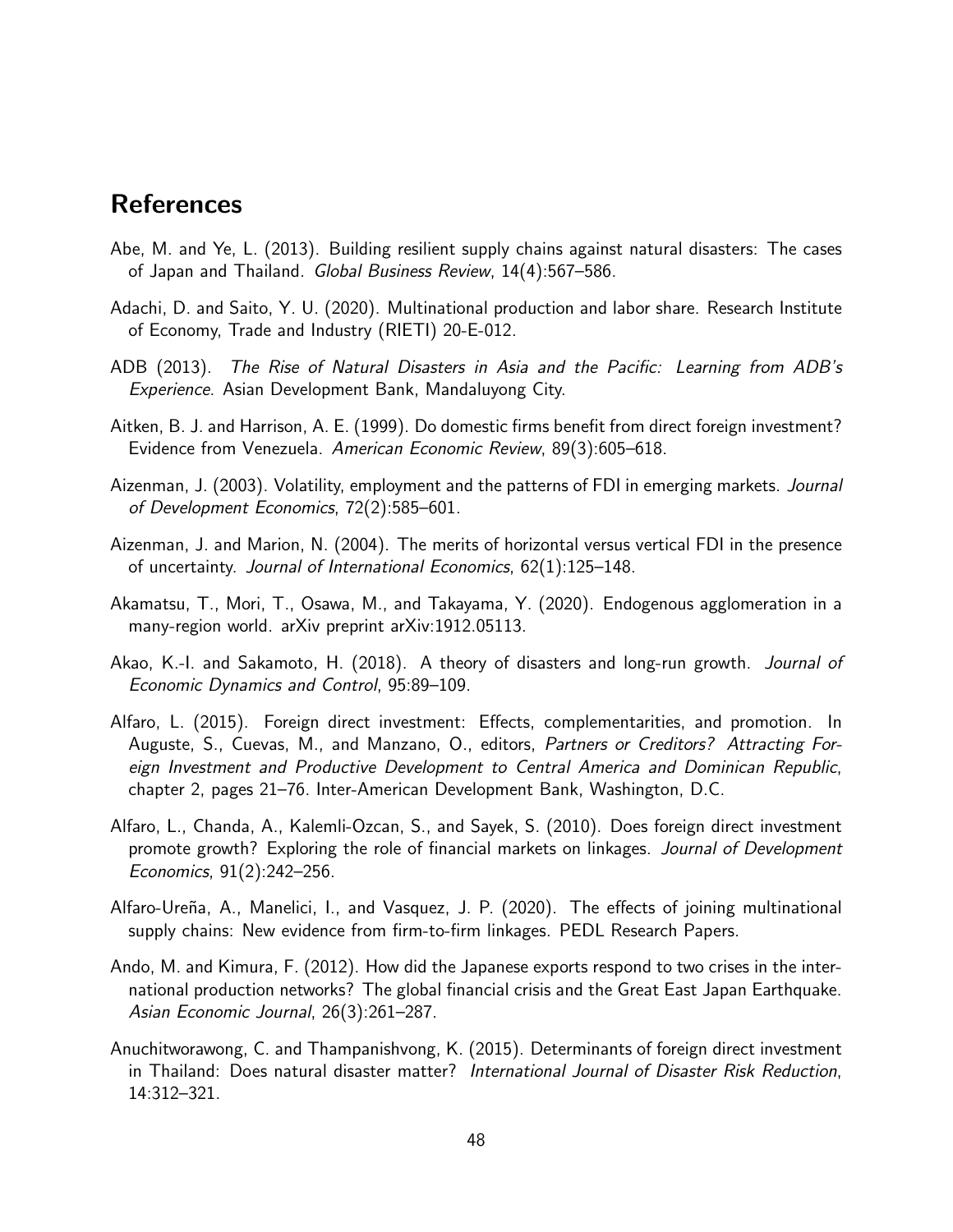- Arkolakis, C., Ramondo, N., Rodríguez-Clare, A., and Yeaple, S. (2018). Innovation and production in the global economy. *American Economic Review*, 108(8):2128–2173.
- Asen, E. (2020). Corporate tax rates around the world, 2020. The Tax Foundation.
- Baldwin, R. E. (2001). Core-periphery model with forward-looking expectations. *Regional Science and Urban Economics*, 31(1):21–49.
- Baldwin, R. E. and Okubo, T. (2006). Heterogeneous firms, agglomeration and economic geography: Spatial selection and sorting. *Journal of Economic Geography*, 6(3):323–346.
- Barrot, J.-N. and Sauvagnat, J. (2016). Input specificity and the propagation of idiosyncratic shocks in production networks. *Quarterly Journal of Economics*, 131(3):1543–1592.
- Bernard, A. B. and Jensen, J. B. (2007). Firm structure, multinationals, and manufacturing plant deaths. *Review of Economics and Statistics*, 89(2):193–204.
- Boehm, C. E., Flaaen, A., and Pandalai-Nayar, N. (2019). Input linkages and the transmission of shocks: Firm-level evidence from the 2011 T¯ohoku earthquake. *Review of Economics and Statistics*, 101(1):60–75.
- BOT (2012). *Thailand Floods 2011: Impact and Recovery from Business Survey*. The Bank of Thailand, Bangkok.
- Boucekkine, R., Camacho, C., and Fabbri, G. (2013). Spatial dynamics and convergence: The spatial AK model. *Journal of Economic Theory*, 148(6):2719–2736.
- Cainelli, G., Fracasso, A., and Marzetti, G. V. (2018). Natural disasters and firm resilience in Italian industrial districts. In *Agglomeration and Firm Performance*, pages 223–243. Springer.
- Carluccio, J. and Fally, T. (2013). Foreign entry and spillovers with technological incompatibilities in the supply chain. *Journal of International Economics*, 90(1):123–135.
- Carvalho, V. M., Nirei, M., Saito, Y. U., and Tahbaz-Salehi, A. (2020). Supply chain disruptions: Evidence from the Great East Japan Earthquake. *Quarterly Journal of Economics*.
- Cavallo, E. and Noy, I. (2011). Natural disasters and the economy–A survey. *International Review of Environmental and Resource Economics*, 5(1):63–102.
- Cole, M. A., Elliott, R., Okubo, T., and Strobl, E. (2019). Natural disasters and spatial heterogeneity in damages: The birth, life and death of manufacturing plants. *Journal of Economic Geography*, 19(2):373––408.
- Dhyne, E., Kikkawa, A. K., Mogstad, M., and Tintelnot, F. (2021). Trade and domestic production networks. *Review of Economic Studies*, 88(2):643–668.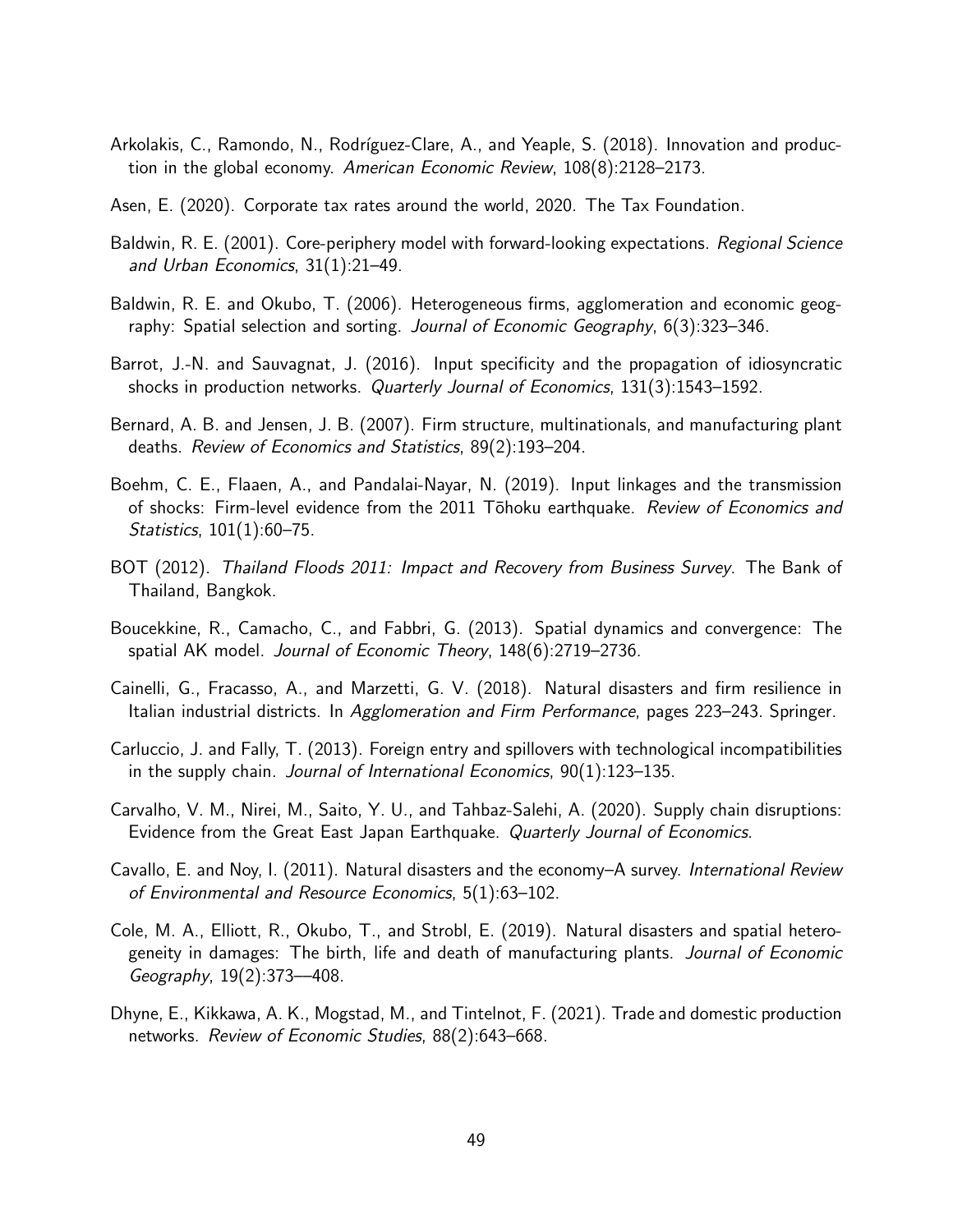- Doytch, N. (2019). Upgrading destruction?: How do climate-related and geophysical natural disasters impact sectoral FDI. *International Journal of Climate Change Strategies and Management*, 12(2):182–200.
- Elliott, R. J., Liu, Y., Strobl, E., and Tong, M. (2019). Estimating the direct and indirect impact of typhoons on plant performance: Evidence from Chinese manufacturers. *Journal of Environmental Economics and Management*, 98:102252.
- Escaleras, M. and Register, C. A. (2011). Natural disasters and foreign direct investment. *Land Economics*, 87(2):346–363.
- Felbermayr, G. and Gröschl, J. (2013). Natural disasters and the effect of trade on income: A new panel IV approach. *European Economic Review*, 58:18–30.
- Felbermayr, G. and Gröschl, J. (2014). Naturally negative: The growth effects of natural disasters. *Journal of Development Economics*, 111:92–106.
- Feliciano, Z. M. and Doytch, N. (2020). Trade liberalization and firm performance: The case of Thailand. *Contemporary Economic Policy*, 38(4):607–621.
- Fillat, J. L. and Garetto, S. (2015). Risk, returns, and multinational production. *Quarterly Journal of Economics*, 130(4):2027–2073.
- Forslid, R. and Okubo, T. (2015). Which firms are left in the periphery? Spatial sorting of heterogeneous firms with scale economies in transportation. *Journal of Regional Science*, 55(1):51–65.
- Forslid, R. and Okubo, T. (2016). Big is beautiful when exporting. *Review of International Economics*, 24(2):330–343.
- Fujishima, S. and Oyama, D. (2021). Equilibrium dynamics in a model of growth and spatial agglomeration. mimeo.
- Fujita, M. and Thisse, J.-F. (2006). Globalization and the evolution of the supply chain: Who gains and who loses? *International Economic Review*, 47(3):811–836.
- Galbusera, L. and Giannopoulos, G. (2018). On input-output economic models in disaster impact assessment. *International Journal of Disaster Risk Reduction*, 30:186–198.
- Garetto, S. (2013). Input sourcing and multinational production. *American Economic Journal: Macroeconomics*, 5(2):118–51.
- Gaspar, J. M. (2020). New economic geography: History and debate. *The European Journal of the History of Economic Thought*, pages 1–37.
- Görg, H. and Strobl, E. (2002). Multinational companies and indigenous development: An empirical analysis. *European Economic Review*, 46(7):1305–1322.
- Görg, H. and Strobl, E. (2003). 'Footloose' multinationals? *The Manchester School*, 71(1):1–19.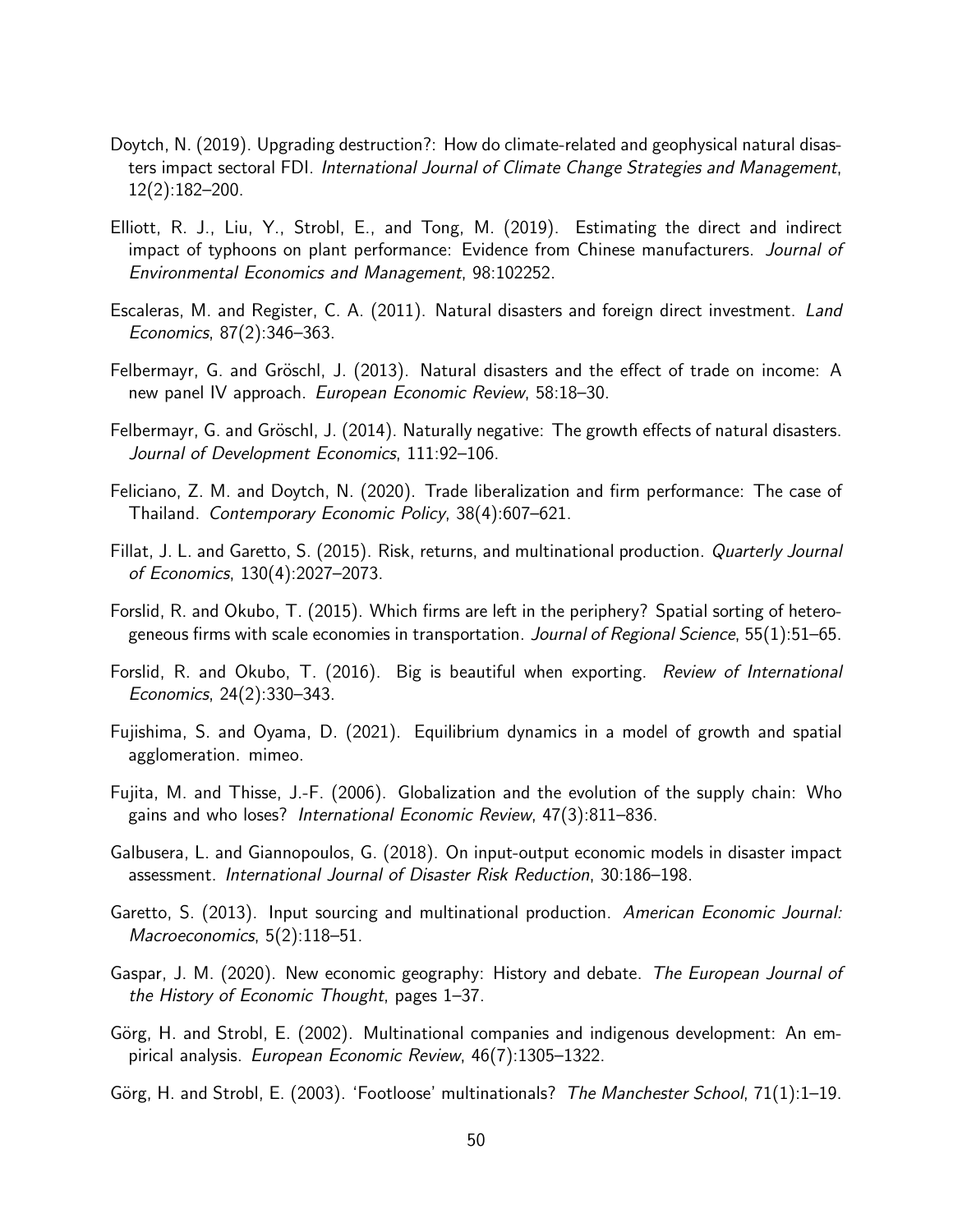- Gumpert, A., Li, H., Moxnes, A., Ramondo, N., and Tintelnot, F. (2020). The life-cycle dynamics of exporters and multinational firms. *Journal of International Economics*, 126:103343.
- Hallegatte, S. (2015). The indirect cost of natural disasters and an economic definition of macroeconomic resilience. World Bank Policy Research Working Paper 7357.
- Hallegatte, S. and Dumas, P. (2009). Can natural disasters have positive consequences? Investigating the role of embodied technical change. *Ecological Economics*, 68(3):777–786.
- Haraguchi, M. and Lall, U. (2015). Flood risks and impacts: A case study of Thailand's floods in 2011 and research questions for supply chain decision making. *International Journal of Disaster Risk Reduction*, 14:256–272.
- Hayakawa, K., Matsuura, T., and Okubo, F. (2015). Firm-level impacts of natural disasters on production networks: Evidence from a flood in Thailand. *Journal of the Japanese and International Economies*, 38:244–259.
- Henriet, F., Hallegatte, S., and Tabourier, L. (2012). Firm-network characteristics and economic robustness to natural disasters. *Journal of Economic Dynamics and Control*, 36(1):150–167.
- Hines, J. R. and Rice, E. M. (1994). Fiscal paradise: Foreign tax havens and American business. *Quarterly Journal of Economics*, 109(1):149–182.
- Hsu, W.-T., Lu, Y., Luo, X., and Zhu, L. (2020). Foreign direct investment and industrial agglomeration: Evidence from China. SMU Economics and Statistics Working Paper Series, Paper No. 11-2020.
- Ikefuji, M. and Horii, R. (2012). Natural disasters in a two-sector model of endogenous growth. *Journal of Public Economics*, 96(9-10):784–796.
- Inoue, H. and Todo, Y. (2019). Firm-level propagation of shocks through supply-chain networks. *Nature Sustainability*, 2(9):841–847.
- Javorcik, B. S. (2004). Does foreign direct investment increase the productivity of domestic firms? In search of spillovers through backward linkages. *American Economic Review*, 94(3):605–627.
- Kashiwagi, Y., Todo, Y., and Matous, P. (2021). Propagation of economic shocks through global supply chaines-evidence from Hurricane Sandy. *Review of International Economics*.
- Kato, H. and Okoshi, H. (2020). Economic integration and agglomeration of multinational production with transfer pricing. Discussion Papers in Economics and Business 20-19, Osaka University, Graduate School of Economics.
- Kato, H. and Okubo, T. (2017). The impact of a natural disaster on foreign direct investment and vertical linkages. Keio-IES Discussion Paper Series 2017-018, Institute for Economics Studies, Keio University.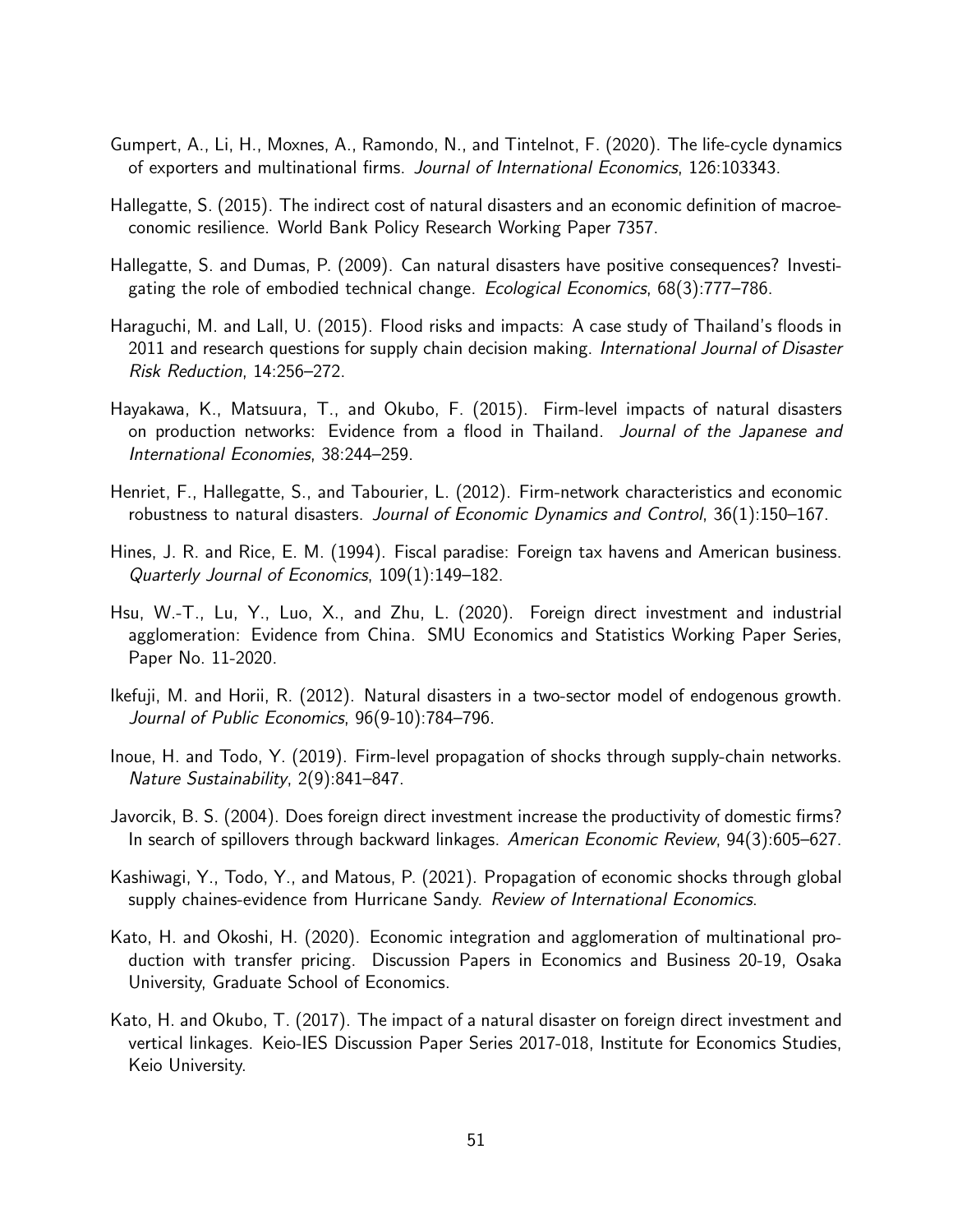- Kikkawa, A. K. and Sasahara, A. (2020). Gains from trade and the sovereign bond market. *European Economic Review*, 124:103413.
- Krugman, P. R. (1991). History versus expectations. *Quarterly Journal of Economics*, 106(2):651– 667.
- Leiter, A. M., Oberhofer, H., and Raschky, P. A. (2009). Creative disasters? Flooding effects on capital, labour and productivity within European firms. *Environmental and Resource Economics*, 43(3):333–350.
- Lu, Y., Tao, Z., and Zhu, L. (2017). Identifying FDI spillovers. *Journal of International Economics*, 107:75–90.
- Markusen, J. R. and Venables, A. J. (1999). Foreign direct investment as a catalyst for industrial development. *European Economic Review*, 43(2):335–356.
- Matsuyama, K. (1991). Increasing returns, industrialization, and indeterminacy of equilibrium. *Quarterly Journal of Economics*, 106(2):617–650.
- Melitz, M. J. (2003). The impact of trade on intra-industry reallocations and aggregate industry productivity. *Econometrica*, 71(6):1695–1725.
- Milner, C., Reed, G., and Talerngsri, P. (2006). Vertical linkages and agglomeration effects in Japanese FDI in Thailand. *Journal of the Japanese and international Economies*, 20(2):193– 208.
- Oh, C. H. and Oetzel, J. (2011). Multinationals' response to major disasters: How does subsidiary investment vary in response to the type of disaster and the quality of country governance? *Strategic Management Journal*, 32(6):658–681.
- Okazaki, T., Okubo, T., and Strobl, E. (2019). Creative destruction of industries: Yokohama City in the Great Kanto Earthquake 1923. *Journal of Economic History*, 79(1):1–31.
- Okuyama, Y. and Chang, S. E. (2004). *Modeling Spatial and Economic Impacts of Disasters*. Springer.
- Ottaviano, G. I. (2001). Monopolistic competition, trade, and endogenous spatial fluctuations. *Regional Science and Urban Economics*, 31(1):51–77.
- Ramondo, N. and Rodríguez-Clare, A. (2013). Trade, multinational production, and the gains from openness. *Journal of Political Economy*, 121(2):273–322.
- Redding, S. J. and Turner, M. A. (2015). Transportation costs and the spatial organization of economic activity. In *Handbook of Regional and Urban Economics*, volume 5, pages 1339–1398. Elsevier.
- Rodríguez-Clare, A. (1996). Multinationals, linkages, and economic development. *American Economic Review*, 86(4):852–873.